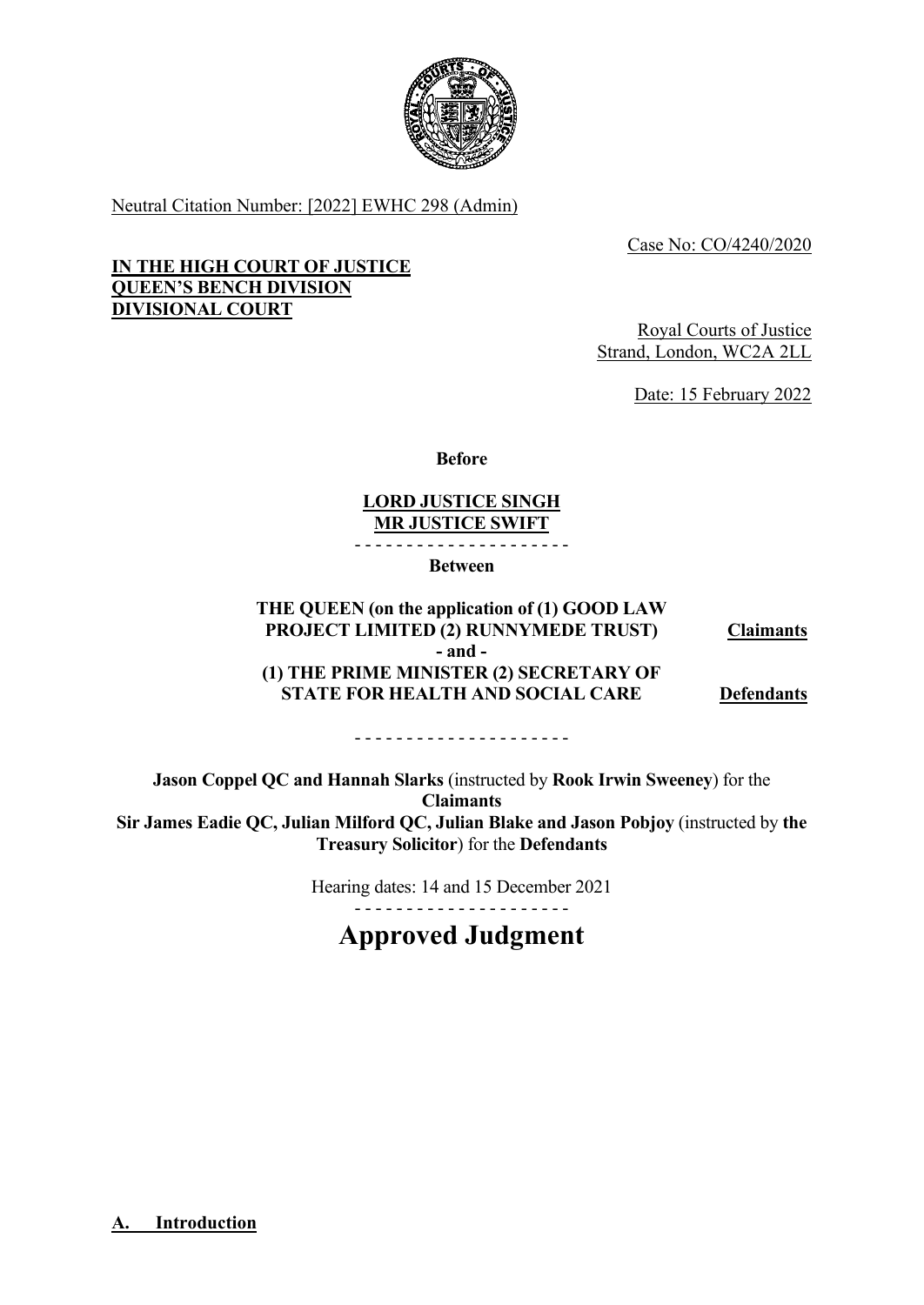- 1. The Claimants contend that the government has a policy or practice by which people have been appointed to positions critical to the government's response to the COVID-19 pandemic without open competition, that only candidates with some relevant personal or political connection to the decision-maker are appointed, and that, even though the positions to be filled are senior and strategically important, the person appointed must be unpaid. The Claimants say this gives rise to indirect discrimination on grounds of race and/or disability and make other complaints about the process used by the Defendants.
- 2. The Claimants' claim was issued in November 2020. As originally pleaded, the claim identified four appointment decisions as evidence of the policy or practices claimed to exist: *first*, the decision in May 2020 to appoint Baroness Harding of Winscombe (Dido Harding) as Chair of the Test and Trace Task Force (later known as NHS Test and Trace); *second* the decision (also in May 2020) to appoint Kate Bingham to lead the Vaccines Task Force; *third*, the decision in August 2020 to appoint Baroness Harding to be the Interim Chair of the National Institute for Health Protection; and *fourth* the decision in September 2020 to appoint Mike Coupe to be director of testing at NHS Test and Trace.
- 3. The Claimants' discrimination claim, put on the basis of both sections 29 and 50 of the Equality Act 2010 ("the Act"), is that the policy or practice they allege to exist is unlawful, and also that each decision to appoint was unlawful because the decision to appoint was made in exercise of the discriminatory policy or practice. By an Amended Statement of Facts and Grounds dated 4 October 2021, the Claimants withdrew any reliance on the decision to appoint Ms Bingham, either for the purpose of establishing the policy or practices relied on or for the purpose of asserting that the decision to appoint her was, on its own terms, unlawful.
- 4. The Claimants also contend that the policy or practice they assert was adopted in breach of section 149 of the Act ("the public sector equality duty") – i.e. the obligation, in the exercise of public functions, to have due regard amongst other matters to the need to eliminate discrimination and to advance equality of opportunities, and that the decisions in each instance on the method of appointment to be used were also taken without compliance with the public sector equality duty.
- 5. Lastly, the Claimants contend that the decision to appoint Mr Coupe was unlawful because it was taken in breach of the rules of procedural fairness. Baroness Harding was involved in the appointment process and was one of three people involved in the final decision to appoint Mr Coupe; between 2008 and 2010 she had been an executive director of J Sainsbury plc; between 2004 and May 2020 Mr Coupe also worked at J Sainsbury plc, including as Chief Executive of the company. The Claimants' submission is that these circumstances invalidated the decision to appoint Mr Coupe on the ground of apparent bias.
- 6. The Defendants dispute all these claims on their merits. In addition, they contend (a) that the matters complained of have now been overtaken by events rendering the claims academic, and that for that reason, the claims should not be determined by the court; (b) that the claims have been brought too late and should be dismissed for that reason; and (c) that the Claimants lack standing to bring the claims. There is also one further matter, which we consider below in the context of the standing issue, although it is conceptually distinct. That is whether the decisions challenged are amenable to judicial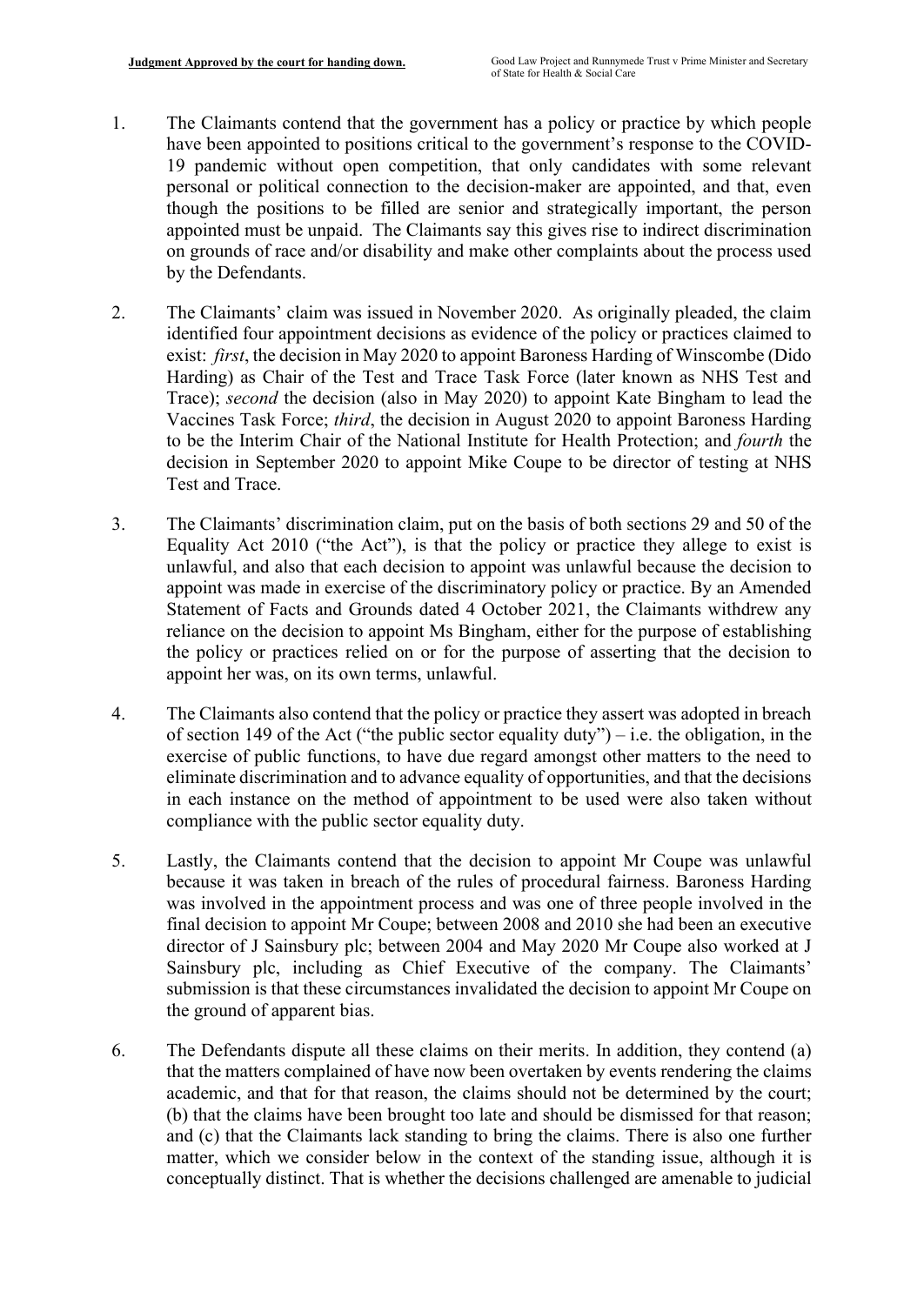review. Each of the decisions challenged in these proceedings is an employment decision. Employment decisions, even when taken by public authorities, are not ordinarily challengeable by application for judicial review unless the decision challenged is one of general application: see *McClaren v Home Office* [1990] ICR 824 per Woolf LJ at page 837B-D, and *R v London Borough Hammersmith and Fulham, ex p. NALGO* [1991] IRLR 249 per Nolan LJ at paragraphs 25-28.

## **B. Is the challenge academic?**

- 7. The first preliminary point is that because each of the appointments challenged has now come to an end, the claim has become academic and should not be determined by the court.
- 8. We reject this submission. The present case is not one in which either passage of time or changing circumstances have rendered the grounds of challenge redundant. The position would be different if, for example, the response to the claim had been that the practices alleged by the Claimants had existed but had now been abandoned. But that is not this case. The Claimants' challenge to the legality of the Defendants' conduct should be determined on its merits. The challenge does not depend on any hypothetical matter. Were the Claimants to be correct in their assertion that the policy or practices relied on exist, or were they to succeed on the ground that there was a breach of the public sector equality duty, adjudication on the legal merits would serve a practical purpose and were the claim to succeed it is possible that declaratory relief might be granted.

# **C. Delay**

- 9. The Defendants contend that any challenge to the specific decision in May 2020 to appoint Baroness Harding to NHS Test and Trace (NHSTT), whether a claim of indirect discrimination or a claim that the decision was in breach of the public sector equality duty, is out of time. They also submit that any challenge to the decision announced on 18 August 2020 to appoint Baroness Harding as Interim Executive Chair of the National Institute for Health Protection (NIHP) was not commenced promptly. The Defendants further submit that the public sector equality duty challenge was commenced out of time. The Defendants do not take any point on delay so far as concerns the challenge to Mr Coupe's appointment as Director of Testing at NHSTT in September 2020.
- 10. The Claim Form was filed on 17 November 2020. The obligation is to commence any claim promptly, and in any event within 3 months of the date of the decision challenged: see CPR 54.5(1). *Prima facie*, the challenge to the May 2020 decision was commenced out of time, and the challenge to the August 2020 decision was commenced on the last day of the 3-month long-stop period. The Claimants contend that all claims were commenced in time because the indirect discrimination claims and the claims under section 149 of the Act concern "continuing duties".
- 11. Our conclusion on the time issues lies between the positions adopted by the parties. To the extent that the Claimants' challenge is to the legality of a policy, on the assumption that any such policy existed, the challenge was commenced in time. If it exists, the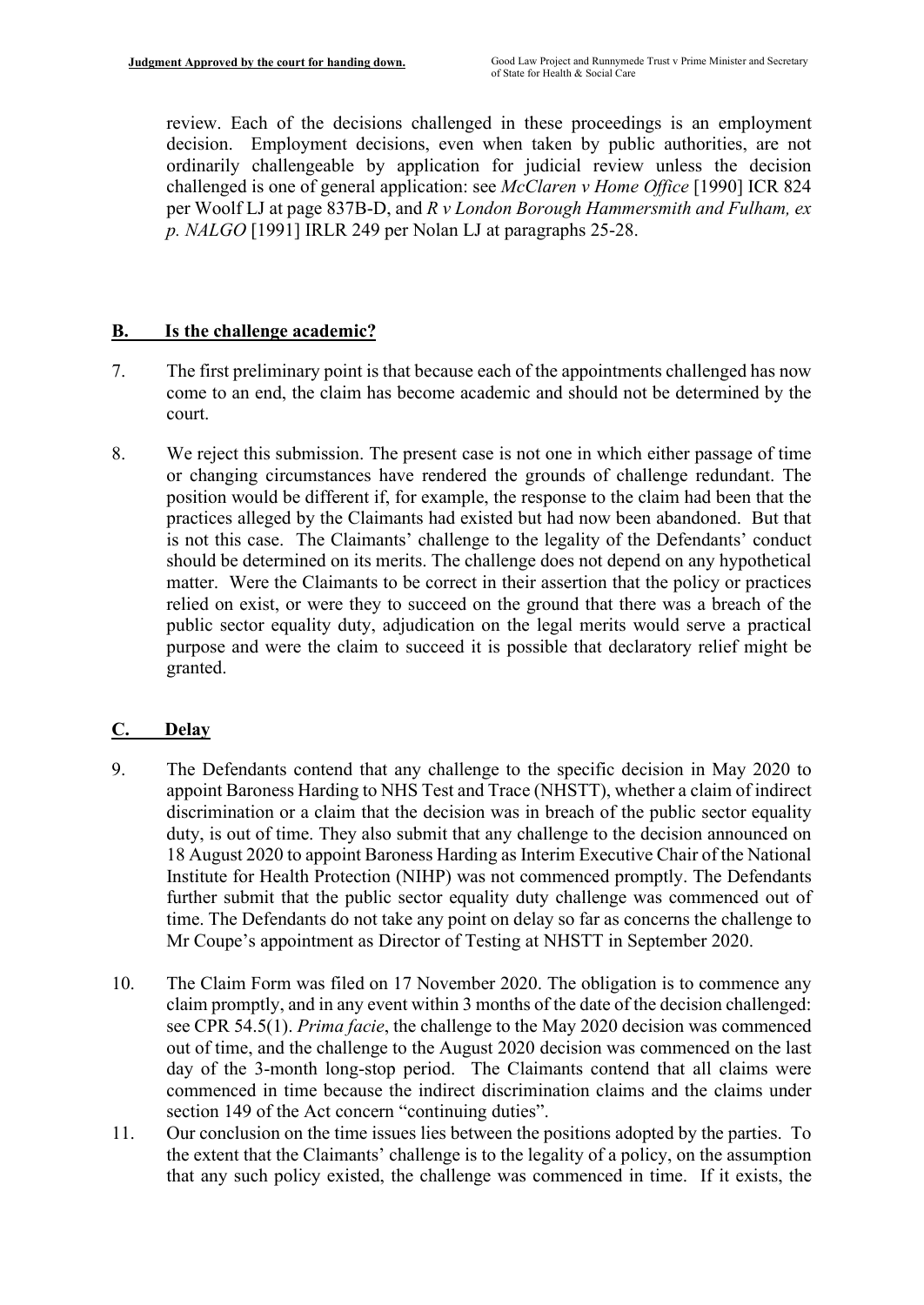policy will have an existence independent of the specific occasions when it was applied. Events such as the May 2020 decision to appoint Baroness Harding to NHSTT and the decision in August 2020 to appoint her to the NIHP could be relied on as evidence of the existence of the policy.

- 12. The individual decisions on how each appointment should be made are not, however, continuing acts. Each was a specific event that took place at a specific time. It is irrelevant that the appointment, once made, continued thereafter. The challenge is to the decision to adopt the process that was used to make the individual appointment. The continuation of the employment is a consequence of the decision challenged, not a continuation of that decision. For this reason, any free-standing challenge to the May 2020 decision appointing Baroness Harding to NHSTT was commenced out of time. The Claimants have made no application to extend time, and, in any event, we can see no basis on which any such application might succeed. Although we consider the challenge to this appointment on its merits, delay on its own provides a sufficient reason to dismiss the Claimant's challenge to this appointment decision.
- 13. We have reached a different conclusion so far as concerns the challenge to the appointment process by which Baroness Harding became the Interim Executive Chair of NIHP. Even though the challenge to this decision was not commenced promptly, only on the last day of the 3-month long-stop period, we do not consider it has been commenced too late. In this case, commencing the challenge to the decision on the mode of appointment on the final day of the 3-month period does not give rise to prejudice to the interests of good public administration.
- 14. The position so far as concerns the public sector equality duty claim, to the effect that a policy was adopted without compliance with the duty, is that that claim was also commenced out of time. The Claimants' policy challenge case relies on the May 2020 decision as evidence that the policy existed. Any decision to adopt the policy asserted must have been taken by then, at the latest. Contrary to the Claimants' submission, the public sector equality duty claim in this case is not a claim about a "continuing duty". The duty attaches to the exercise of any function. In this case, so far as concerns the challenge to the formation of a policy, the relevant exercise of functions was completed by the time the decision was made to adopt the policy. The duty to comply with the public sector equality duty crystallised by that date, at the latest.
- 15. The public sector equality duty complaints attaching to each appointment decision arise (again, at the latest) at the time of each decision. Thus, this complaint, so far as it relates to the May 2020 decision, was brought out of time; the complaint concerning the August 2020 decision was brought within time.

# **D. Standing and amenability to judicial review**

# *(1) Standing: general points*

16. Section 31(3) of the Senior Courts Act 1981 provides:

"No application for judicial review shall be made unless the leave of the High Court has been obtained in accordance with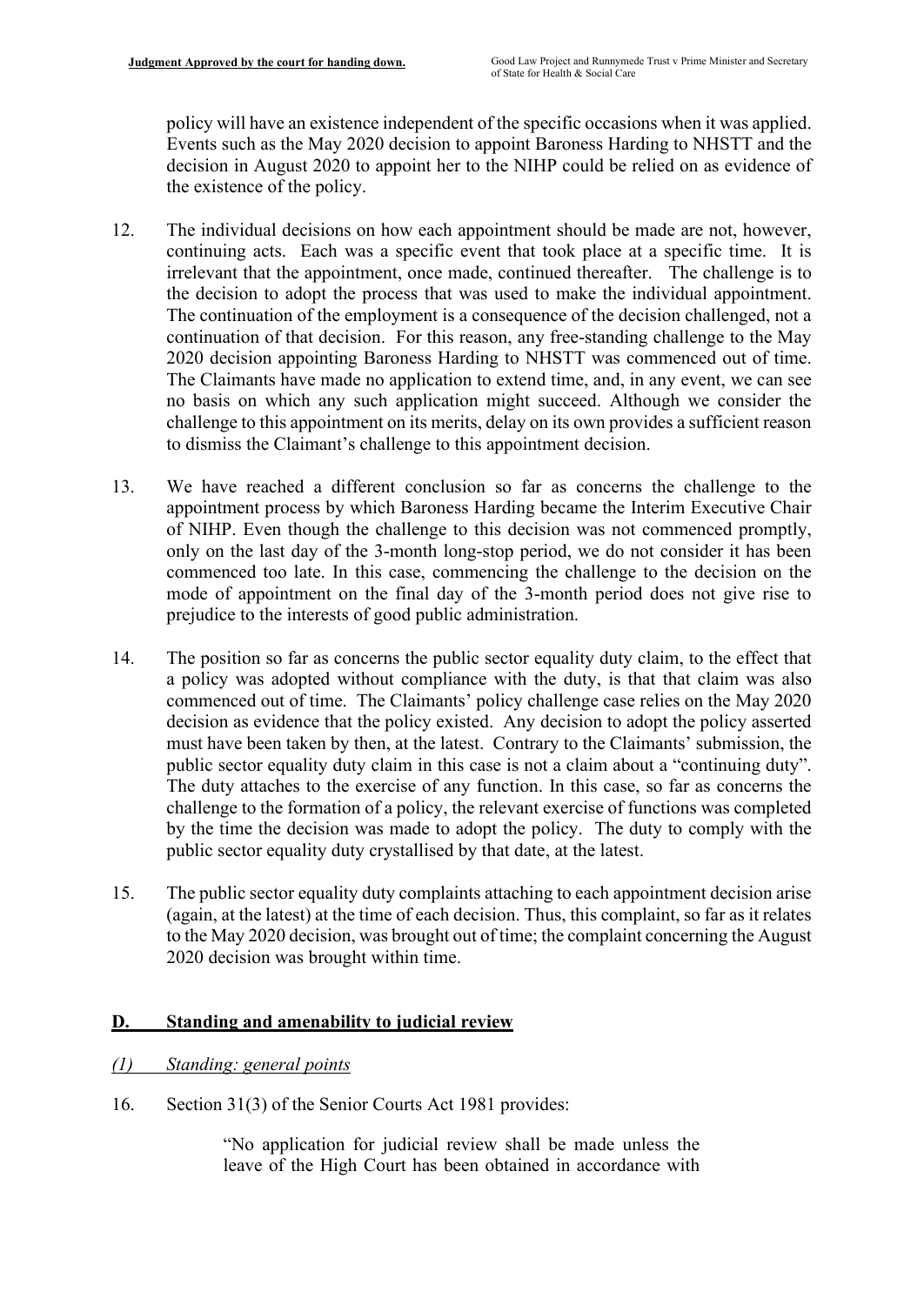rules of court; and the court shall not grant leave to make such an application unless –

(a) it considers that the applicant has a sufficient interest in the matter to which the application relates, …"

- 17. Although on its face that provision might suggest that the question of standing is to be determined at the permission stage only, it is well established that it may also have to be considered at the substantive stage, since sometimes it will be closely linked to the legal and factual merits of the claim: see the decision of the House of Lords in *R v Inland Revenue Commissioners, ex p. National Federation of Self-Employed and Small Businesses Ltd* [1982] AC 617.
- 18. Before that decision there were differences in the test for standing as between the different prerogative orders; and the test for a declaration or an injunction was stricter. The House of Lords held that that distinction had been fundamentally changed when Order 53 of the Rules of the Supreme Court was reformed in 1977. The equivalent rules are now to be found in Part 54 of the Civil Procedure Rules.
- 19. As we have said, in the *National Federation* case the House of Lords made it clear that standing and the merits of the issues could often not be separated. As Professor Paul Craig puts it in Administrative Law  $(9<sup>th</sup>$  ed., 2021), page 783, at paragraph 25-017:

"… For more complex cases it would be necessary to consider the whole legal and factual context to determine whether an applicant possessed a sufficient interest. The term merits here meant that the court would look to the substance of the allegation to determine whether the applicant had standing. This included *the nature of the relevant power or duty, the alleged breach, and the subject-matter of the claim*." (Emphasis in original)

20. At paragraph 25-023, Professor Craig refers to the thesis of Professor Peter Cane that there are three kinds of group challenge: "associational", "surrogate" and "public interest". Associational standing is typified by an organisation suing on behalf of its members. Surrogate standing covers the case where a pressure group represents the interests of others, who may not be well placed to bring the action, for example the Child Poverty Action Group in cases concerning social security benefits. Public interest standing is asserted by those claiming to represent the wider public interest, rather than merely that of a group with an identifiable membership. As Professor Craig puts it:

> "In this type of case the decision may affect the public generally, or a section thereof, but no one particular individual has any more immediate interest than any other, and a group seeks to contest the matter before the courts."

21. The Claimants have drawn our attention to the trend, since the decision in *National Federation*, towards "liberalisation" of the test for standing in practice. It is correct that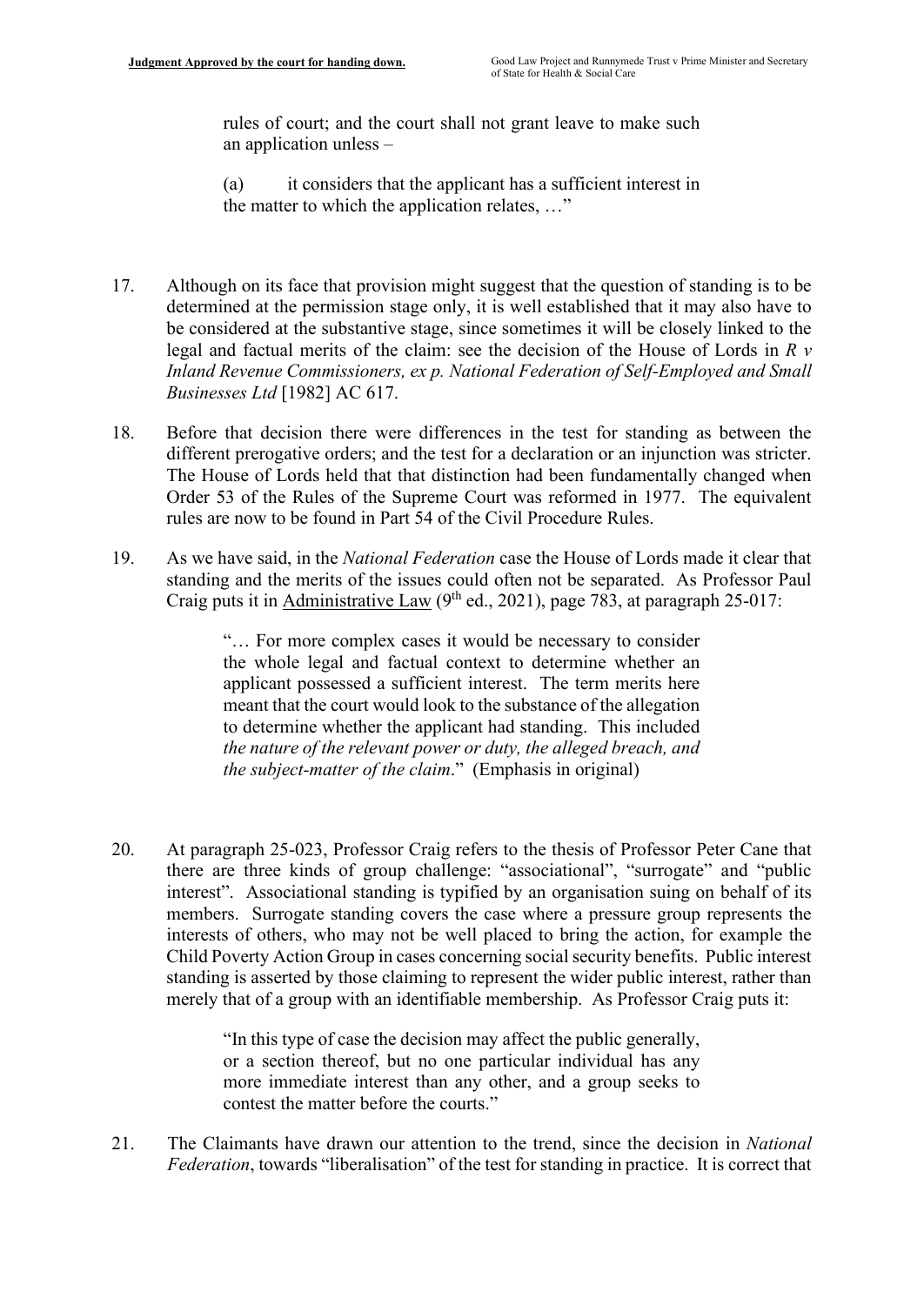in a number of cases the courts have accepted that claimants had standing even though they were not directly affected by a decision: e.g., pressure groups and even publicspirited individuals have been recognised as having standing in appropriate cases. But what is notable, is that, as the Claimants themselves say in their written submissions, such examples of judicial review challenges have been brought by NGOs "in their fields of interest". Numerous examples can be found, some of which are set out by the Claimants: e.g., *R v Secretary of State for Foreign and Commonwealth Affairs, ex p. World Development Movement Ltd* [1995] 1 WLR 386; *R (Refugee Legal Centre) v Secretary of State for the Home Department* [2004] EWCA Civ 1481; [2005] 1 WLR 2219; and *R (Motherhood Plan) v HM Treasury* [2021] EWCA Civ 1703. The last case is of particular interest because it shows that even a newly established campaigning organisation may be permitted to complain of a breach of the public sector equality duty, or other ground of public law. What is of importance is that in all such cases of which we are aware the NGO concerned did have a particular interest and in a sense was representative of an identifiable group in society which was affected by the decision or policy in question. Even in the case of Lord Rees-Mogg, we note that he was a member of the House of Lords and therefore had a particular interest, as a member of the UK's legislature, in ensuring that the Government acted in accordance with constitutional law: see *R v Secretary of State for Foreign and Commonwealth Affairs, ex p. Rees-Mogg* [1994] QB 552. In that case, there was no dispute as to the applicant's standing: see page 561 (per Lloyd LJ). The Divisional Court accepted "without question that Lord Rees-Mogg brings the proceedings because of his sincere concerns for constitutional issues": see page 562.

- 22. Mr Jason Coppel QC, for the Claimants, relied on the decision of the Court of Appeal in *R (Independent Workers Union of Great Britain) v Mayor of London* [2020] EWCA Civ 1046; [2020] 4 WLR 112. In that case the challenge was directed to changes made in the London congestion charge scheme. The claim was brought under sections 19 and 29 of the Act. Although the claim ultimately failed and the appeal was dismissed, Mr Coppel points out that no-one suggested that the claimant union lacked standing to bring the proceedings, including an argument that the legislation in question gave rise to indirect discrimination. But, in our judgement, that was an example of what Professors Cane and Craig call "associational" standing: the union was seeking to vindicate the interests of its members, who were individually affected. Furthermore, that was a case of a public law decision, not a decision relating to an individual appointment to a post. In cases of individual employment, it is obvious that an individual could bring proceedings in the Employment Tribunal under the Act. Where no individual has done so, we find it difficult to accept that a claim for judicial review could nevertheless be brought by other individuals or an NGO.
- 23. We have found helpful the statements of principle as to the correct approach to standing in two decisions of the Supreme Court.
- 24. In *AXA General Insurance Ltd v HM Advocates* [2011] UKSC 46; [2012] 1 AC 868 the Supreme Court aligned the test for standing in claims for judicial review in Scotland with the position in England and Wales. Although in Scotland the question is whether a person is "directly affected" by the issue raised, the Supreme Court held that this was in substance the same as the question whether they have a sufficient interest. At paragraph 170, Lord Reed JSC said: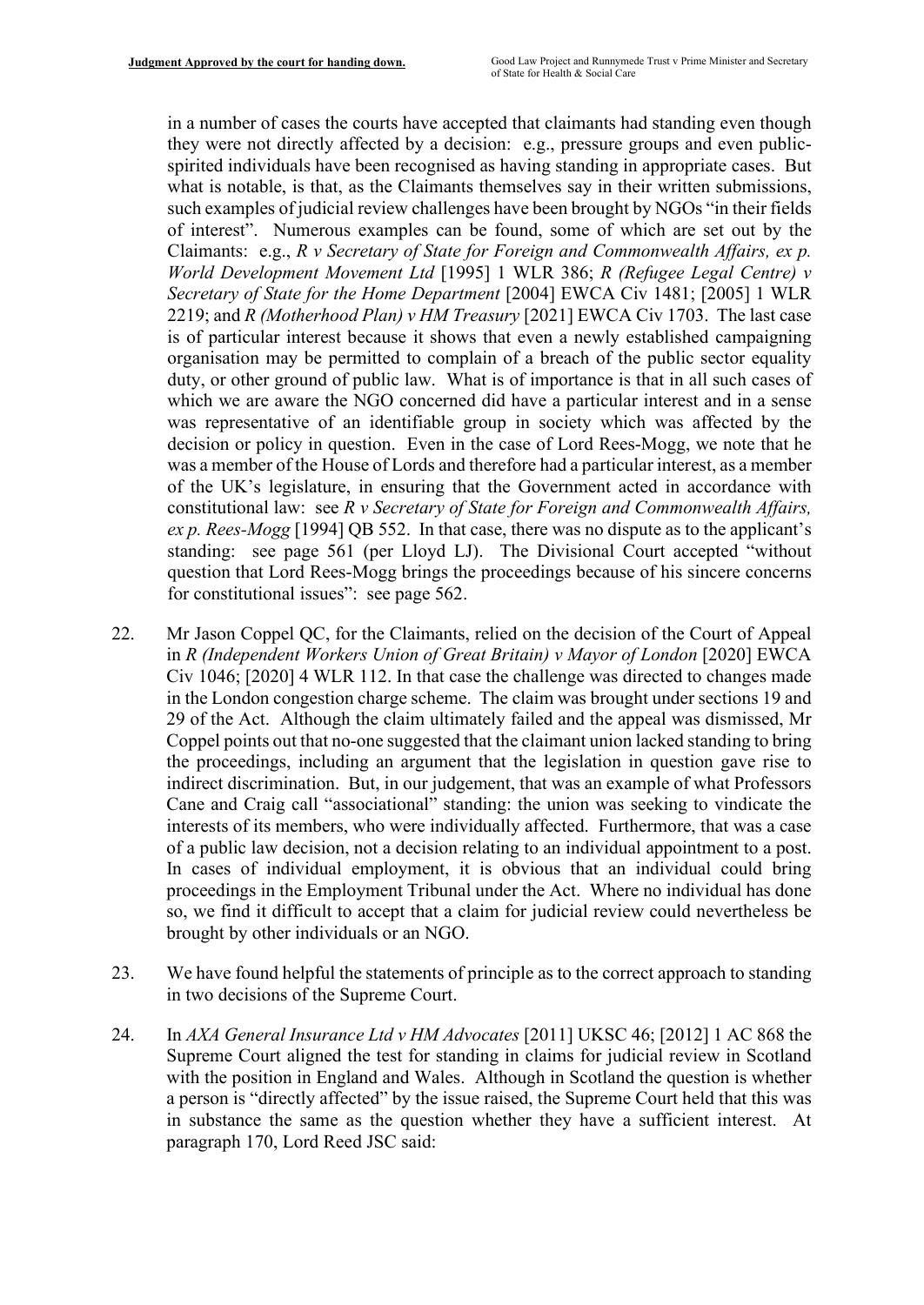"For the reasons I have explained, such an approach cannot be based upon the concept of rights and must instead be based upon the concept of interests. A requirement that the applicant demonstrate an interest in the matter complained of will not however operate satisfactorily if it is applied in the same way in all contexts. In some contexts, it is appropriate to require an applicant for judicial review to demonstrate that he has a particular interest in the matter complained of the type of interest, which is relevant, and therefore required in order to have standing, will depend upon the particular context. In other situations, such as where the excess or misuse of power affects the public generally, insistence upon a particular interest could prevent the matter being brought before the court, and that in turn might disable the court from performing its function to protect the rule of law. I say 'might', because the protection of the rule of law does not require that every allegation of unlawful conduct by a public authority must be examined by a court, any more than it requires that every allegation of criminal conduct must be prosecuted. Even in a context of that kind, there must be considerations which lead the court to treat the applicant as having an interest which is sufficient to justify his bringing the application before the court. What is to be regarded as sufficient interest to justify a particular applicant's bringing a particular application before the court, and thus as conferring standing, depends therefore upon the context, and in particular upon what will best serve the purposes of judicial review in that context."

At paragraph 172, Lord Reed explained that "standing should depend upon demonstrating a sufficient interest in the issues raised by the applications." (In the specific context of the Scottish procedural rules applicable in that case he concluded, at paragraph 174, that the insertion into Rule 58.8(2) of the stipulation that the person must be "directly affected by any issue raised" should be understood as reflecting the pre-existing requirement that the person must have a sufficient interest.)

25. Lord Reed returned to this theme in *Walton v Scottish Ministers* [2012] UKSC 44; 2013 SC 67, at paragraphs 89 and following. At paragraph 92, Lord Reed said:

> "As is clear from that passage, a distinction must be drawn between the mere busybody and the person affected by or having a reasonable concern in the matter to which the application relates. The words 'directly affected', upon which the Extra Division focused, were intended to enable the court to draw that distinction. A busybody is someone who interferes in something with which he has no legitimate concern. The circumstances which justify the conclusion that a person is affected by the matter to which an application relates, or has a reasonable concern in it, or is on the other hand interfering in a matter with which he has no legitimate concern, will plainly differ from one case to another, depending upon the particular context and the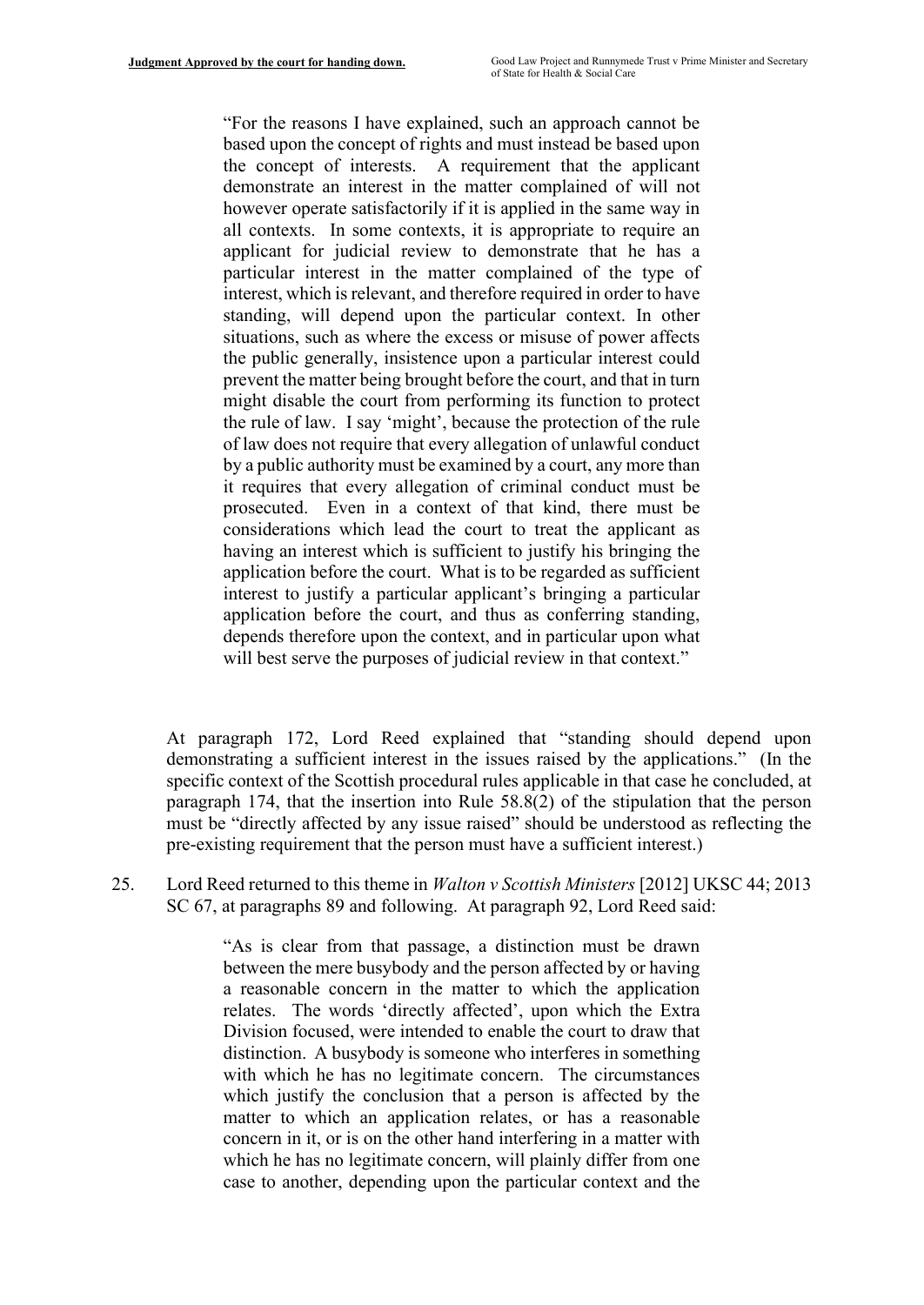grounds of the application. As Lord Hope made plain in the final sentence, there are circumstances in which a personal interest need not be shown."

26. At paragraph 94, he continued:

"In many contexts it will be necessary for a person to demonstrate some particular interest in order to demonstrate that he is not a mere busybody. Not every member of the public can complain of every potential breach of duty by a public body. But there may also be cases in which any individual, simply as a citizen, will have sufficient interest to bring a public authority's violation of the law to the attention of the court, without having to demonstrate any greater impact upon himself than upon other members of the public. The rule of law would not be maintained if, because everyone was equally affected by an unlawful act, no one was able to bring proceedings to challenge it."

- 27. Importantly, at paragraph 95, Lord Reed emphasised that the interest of the applicant was not merely a threshold issue, which ceased to be material once the requirement of standing was satisfied: it could also bear upon the court's exercise of its discretion as to what, if any, remedy to grant if the challenge succeeded.
- 28. We also note that not everyone who has a strong and sincere interest in an issue will necessarily have standing, not even a public official such as the Mayor of London, who had an obvious interest in tackling crime and in the operation of the criminal justice system as it applies to London, including in relation to support provided for victims of crime: see *R (D) v Parole Board* [2018] EWHC 694 (Admin); [2019] QB 285, at paragraphs 105-111. As the Divisional Court (Sir Brian Leveson P, Jay and Garnham JJ) noted in that case, at paragraph 111:

"The test for standing is discretionary and not hard-edged."

One consideration which the Court took account of when reaching that conclusion was that there are, or would be, "obviously better-placed challengers": see paragraph 110.

29. Furthermore, it is important to recall that the issue of standing is one which goes to the court's jurisdiction and therefore the parties are not entitled to confer jurisdiction on the court by consent where it does not have such jurisdiction: see *R v Secretary of State for Social Services, ex p. Child Poverty Action Group* [1990] 2 QB 540, at 556 (per Woolf LJ, giving the judgment of the Court of Appeal).

# *(2) Ground 1: the indirect discrimination claim*

30. Whether the Claimants' indirect discrimination claims can be pursued in the proceedings in the Administrative Court is not a matter of jurisdiction as such. Section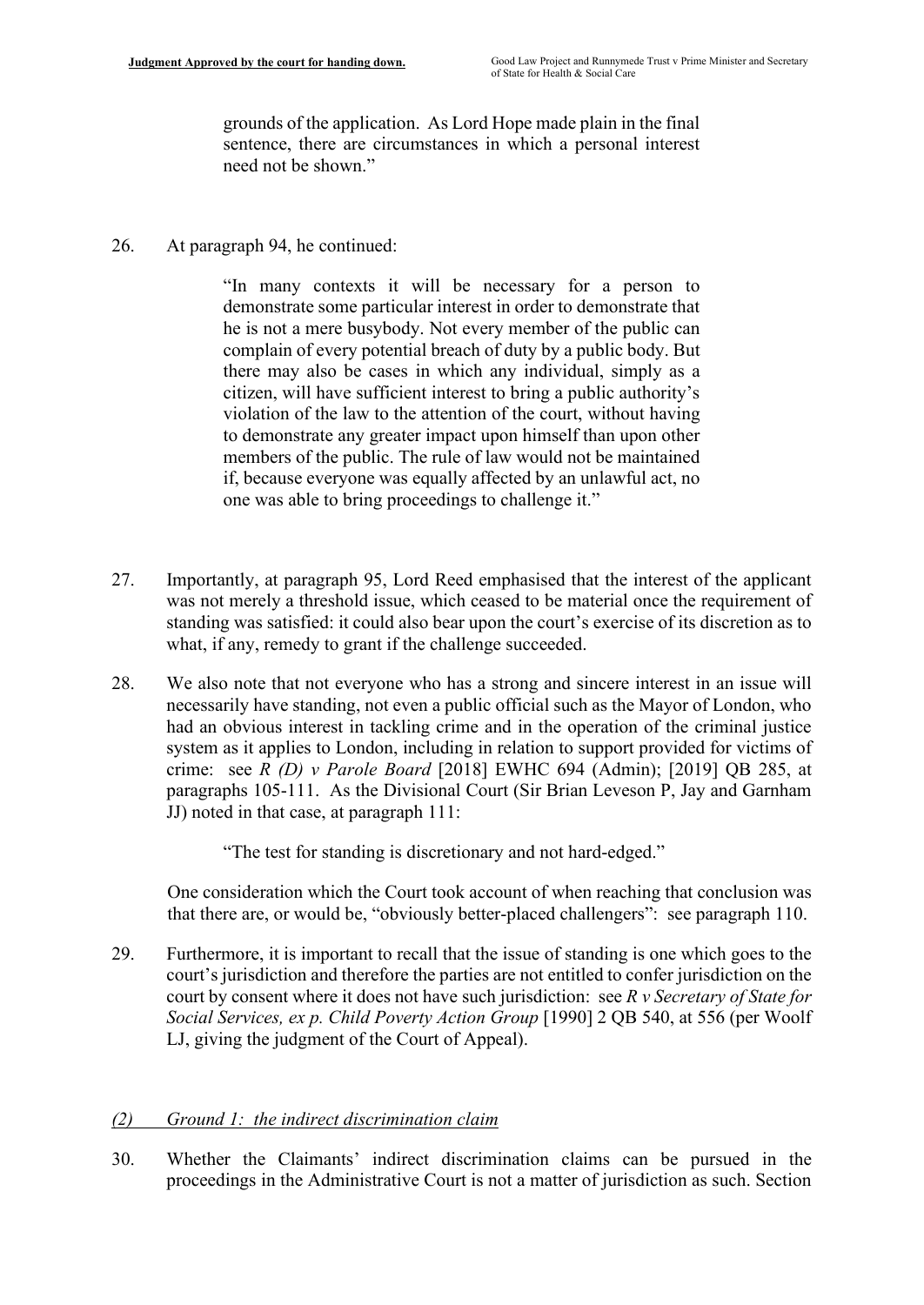113 of the Act identifies where discrimination claims should be pursued; it is made clear by section  $113(3)(a)$  that, where appropriate, complaints of discrimination contrary to the provisions of the Act can be made by application for judicial review. However, this only begs obvious questions, if in fact an application for judicial review is filed: does the person who brings the claim for judicial review have standing to do so; is the subject matter amenable to judicial review; is no adequate alternative remedy available?

- 31. We do not consider that either of the Claimants before us has standing to pursue the indirect discrimination claims. *First*, this is not a case where all members of the public are equally affected. There were individuals, directly and personally affected by the decisions under challenge, who would be capable of bringing proceedings alleging unlawful discrimination: those who were considered (or perhaps feel that they should have been considered) for appointment to one of the posts in question but were not appointed. This is not a fanciful point. The facts of cases such as *Coker and Osamor* (see below for consideration of this case) demonstrate that individual complainants can and will come forward. The two applicants in that case were perfectly able to bring proceedings under the discrimination legislation which preceded the Act and rightly did so in the appropriate forum, which is the Employment Tribunal.
- 32. *Second*, the question of standing so far as it concerns the Claimants' discrimination challenge in this case, must be closely related to the statutory definition of indirect discrimination. By section 19 of the Act, indirect discrimination is defined in terms of the application by person "A" of a "provision, criterion or practice" to a person (referred to in the Act as "B") in relation to a relevant protected characteristic of B's (see section 4 of the Act, including race and disability) which puts B (the person with a protected characteristic) at a particular disadvantage. The obvious person to bring legal proceedings is therefore that person B.
- 33. These two points, taken together, strongly point to the conclusion that the Claimants before us do not have the sufficient interest of the sort referred to by Lord Reed in the passages we have set out above.
- 34. *Third*, there is no practical consideration pointing in favour of a conclusion that these Claimants should be recognised to have standing to bring this claim before this court. In fact, practical considerations point in the other direction. The Employment Tribunal – where the relevant cause of action more appropriately exists – is far better suited than the Administrative Court to adjudicate on disputes of fact likely to be material to the outcome of any discrimination claim. It has procedures appropriate to the task. Moreover, the Employment Tribunal is a specialist tribunal.
- 35. Mr Coppel relied on the decision of the Court of Justice of the European Communities in Case C-54/07 *Centrum voor Gelijkheid van Kanser en voor Racismebestrijding v Firma Feryn NV* [2008] ICR 1390, in support of a submission that EU law required the conclusion that discrimination claims could be raised by his clients in the Administrative Court. That case concerned Council Directive 2000/43/EC, on the equal treatment of persons irrespective of racial or ethnic origin. An employer had made public statements concerning its recruitment policy. These were challenged as discriminatory by an NGO which was concerned with equal opportunities and antiracism. The question in that case was whether a direct discrimination claim could be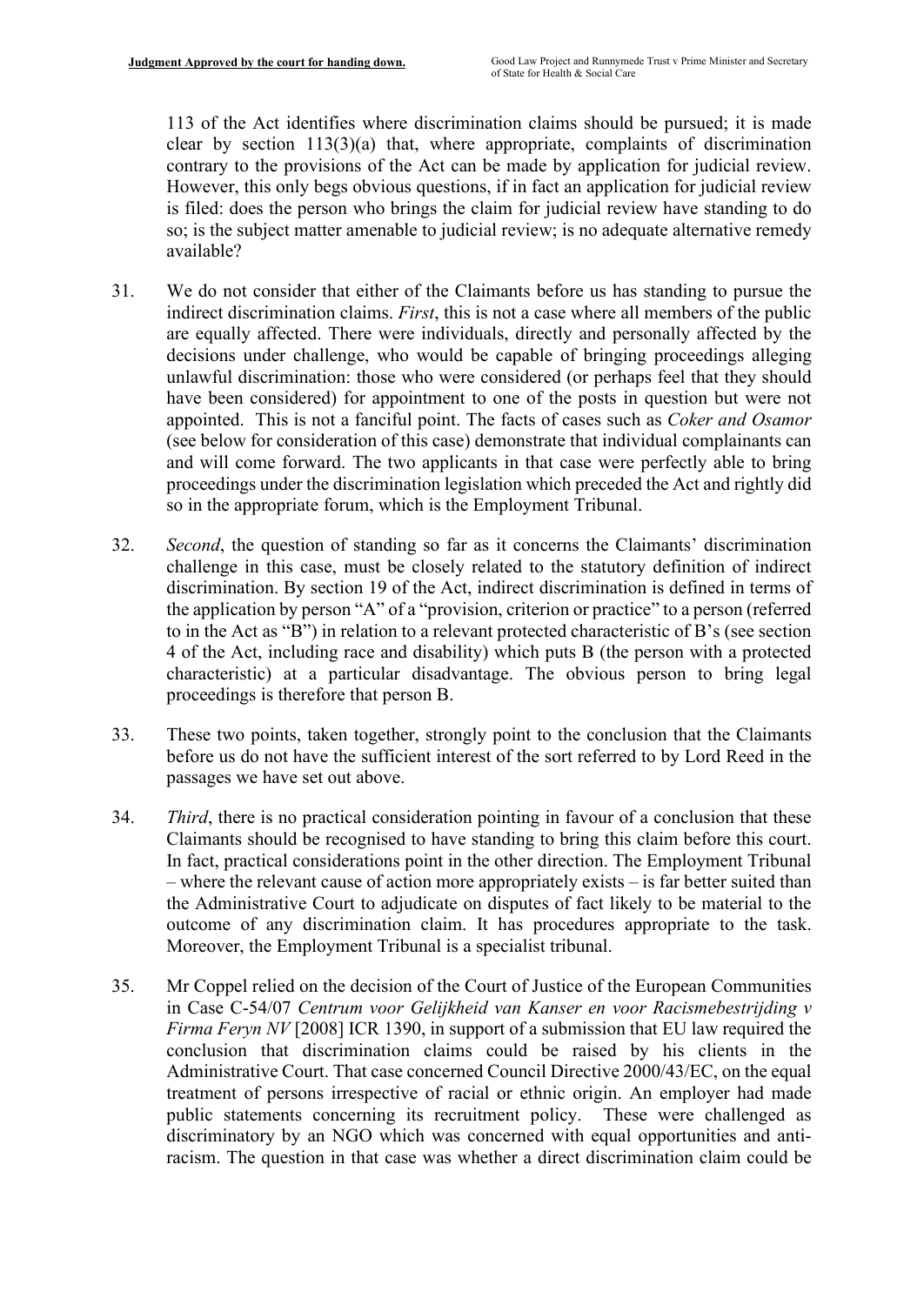pursued if there was no identifiable individual complainant contending that he had been the victim of discrimination.

36. The Court of Justice (at paragraphs 21-28) concluded that, as a matter of substantive law, there could be direct discrimination under the Directive even if there was no identifiable individual who had been treated less favourably than others. But that did not answer the separate and distinct procedural question as to the appropriate person who had standing to bring proceedings. The answer to that question turned on the interpretation of Article 7 of the Directive, which states:

> "(1) Member states shall ensure that judicial and/or administrative procedures, including where they deem it appropriate conciliation procedures, for the enforcement of obligations under this Directive are available to *all persons who consider themselves wronged by failure to apply the principle of equal treatment to them*, even after the relationship in which the discrimination is alleged to have occurred has ended.

> (2) Member states shall ensure that *associations, organisations or other legal entities, which have, in accordance with the criteria laid down by the national law, a legitimate interest in ensuring that the provisions of this Directive are complied with*, may engage, either on behalf or in support of the complainant, with his or her approval, in any judicial and/or administrative procedure provided for the enforcement of obligation under this Directive …" (Emphasis added)

At paragraph 26, the Court said that the question of what constitutes direct discrimination within the meaning of the Directive must be distinguished from that of the legal procedures provided for in Article 7 for a finding of failure to comply with the principle of equal treatment. The Court said:

"Those legal procedures must, in accordance with the provisions of that Article, be available to persons who consider that they have suffered discrimination. However, the requirements of Article 7 … are, as stated in Article 6 thereof, only minimum requirements and the Directive does not preclude member states from introducing or maintaining provisions which are more favourable to the protection of the principle of equal treatment."

37. The Court emphasised, however, that it is solely for national courts to assess whether national legislation allows such a possibility. In Belgium there was such national legislation: see paragraphs  $11 - 14$  of the judgment. The association in that case therefore had standing but this was a consequence of national law, not EU law. In the premises this decision is not authority for the proposition that the Directive requires that NGOs must have standing to bring discrimination claims where there is no individual complainant.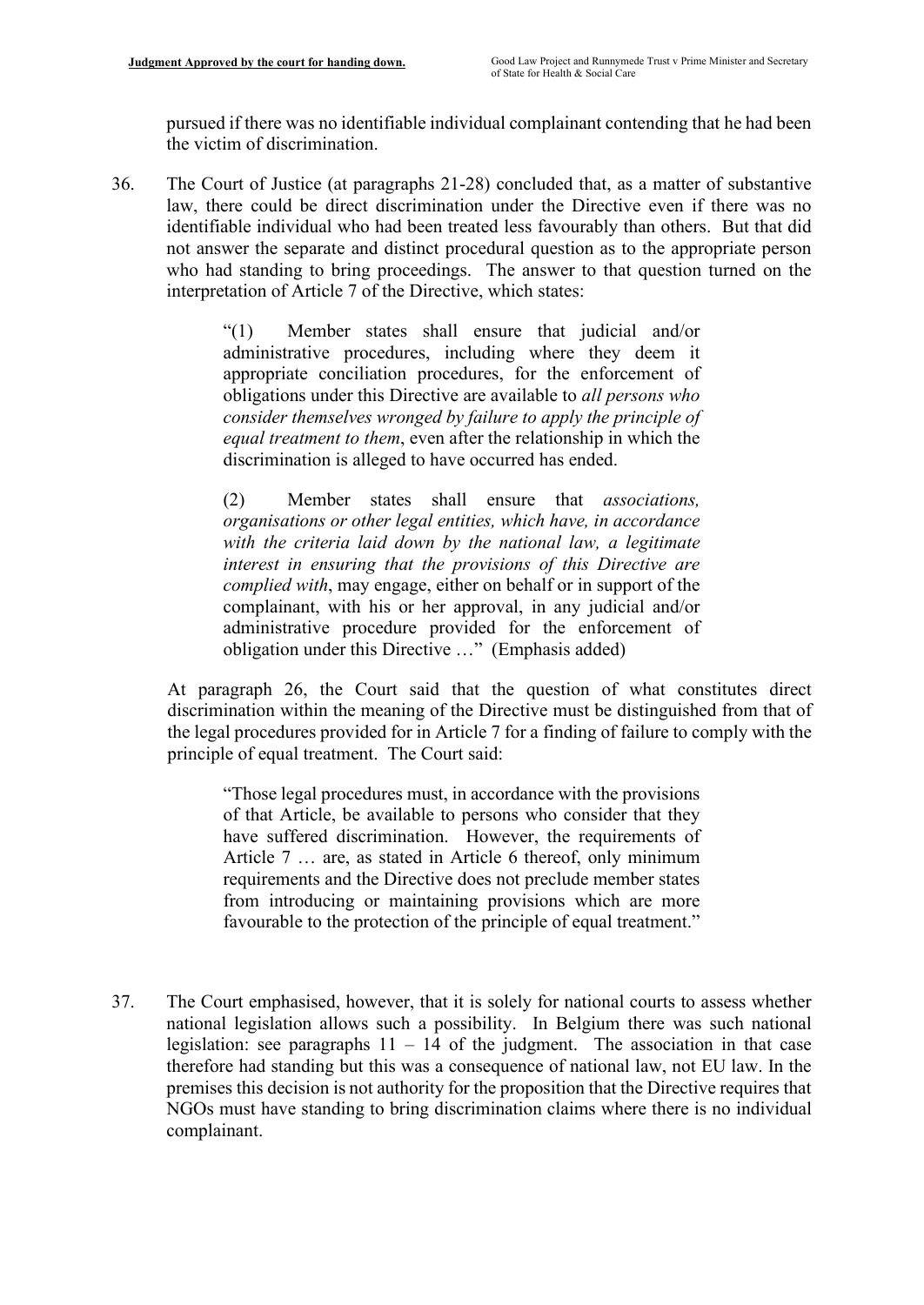38. As it happens, there is statutory provision in this country for the Equality and Human Rights Commission (which is a statutory body and not an NGO) to be able to bring proceedings in its own name. Section 30(1) of the Equality Act 2006 provides:

> "The Commission shall have capacity to institute or intervene in legal proceedings, whether for judicial review or otherwise, if it appears to the Commission that the proceedings are relevant to a matter in connection with which the Commission has a function."

39. However, that is immaterial for present purposes. The crucial question in the present case is whether either or both these two Claimants has standing to complain of a breach of section 19, read with section 50, of the Act in the Administrative Court in circumstances where no individual complainant has come forward. For the reasons we have given above, they do not.

## *(3) Amenability to judicial review*

- 40. There is a further, linked matter that is relevant. As was made clear by the House of Lords in the *National Federation* case, the issue of standing is often closely associated with the legal and factual merits of the case. This must include consideration of whether the decision challenged is in fact amenable to judicial review at all.
- 41. A notion of amenability informs the well-known principle that, as a matter of discretion, judicial review will not usually be permitted in circumstances where there is an adequate alternative remedy available. Take the example of an individual employee or applicant for employment who wishes to argue that they were unlawfully discriminated against by an employer. That person can bring proceedings in the Employment Tribunal under the Act. Ordinarily, if the individual sought to bring a claim for judicial review, they would be unable to do so, certainly on the ground that there was an adequate alternative remedy available in the Employment Tribunal.
- 42. An express principle of amenability has also been formulated to address how employment claims arising against public authority employers should be determined. The position was explained by Woolf LJ in *McClaren v Home Office*, at pages 836-837. Woolf LJ divided possible claims into four categories, which we will merely summarise here, although the detail of his judgment is important.
- 43. His first category is where, in relation to his personal claims against an employer, an employee of a public body is normally in the same situation as employees of a private sector employer. If he has a cause of action, he can bring proceedings in the ordinary way, in an appropriate court or tribunal. Woolf LJ said that, even if he is an office holder, under an appointment made by the Crown exercising a prerogative power or a statutory power, his normal remedy will be by an ordinary action: "Not only will it not be necessary for him to seek relief by way of judicial review, it will normally be inappropriate for him to do so".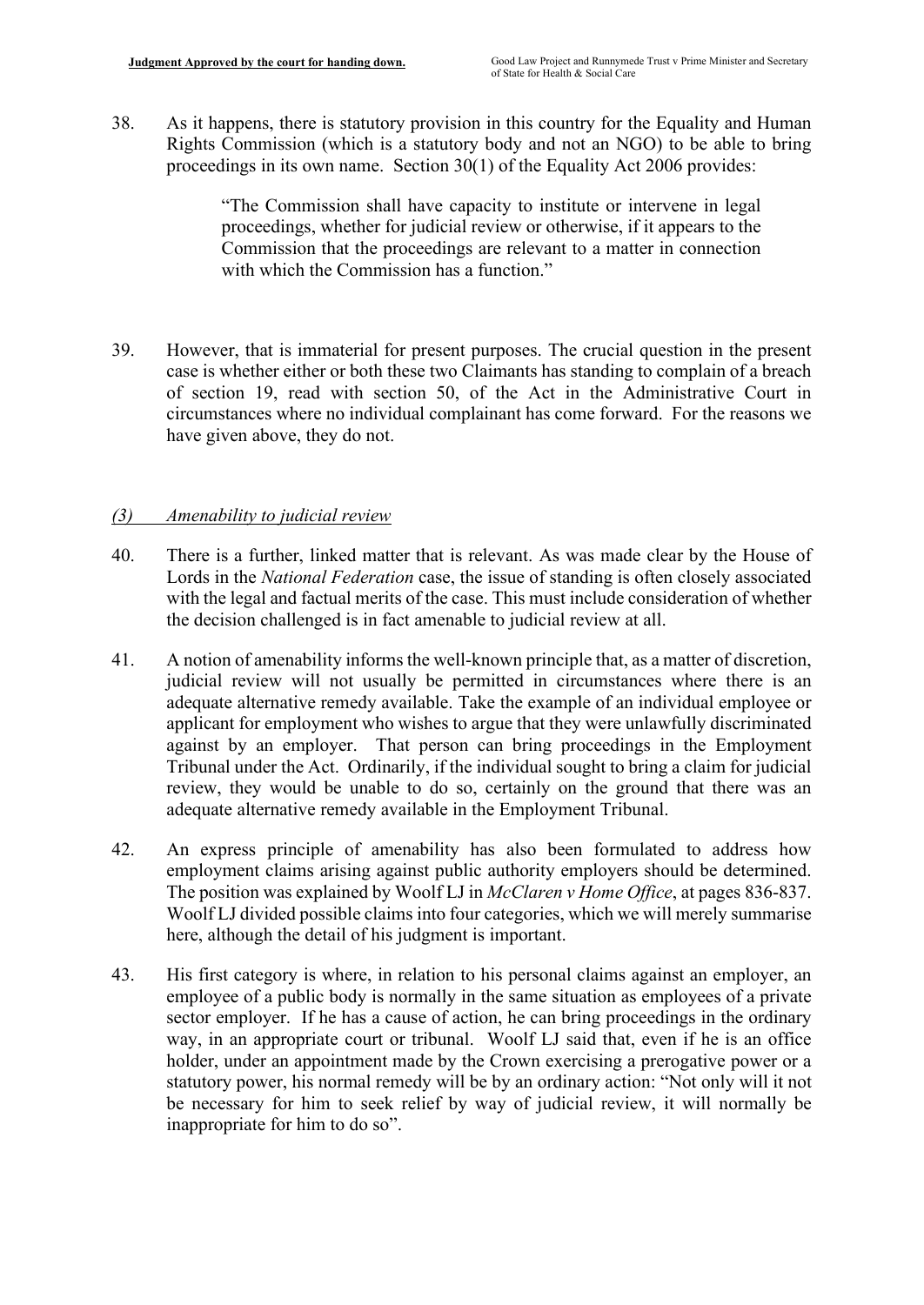- 44. Woolf LJ's second category, where an employee of a public body can seek judicial review and obtain a remedy which would not be available to an employee in the private sector, comprises situations where there exists some disciplinary or other body established under the prerogative or by statute to which the public authority employer or the employee is entitled or required to refer disputes affecting their relationship. The procedure of judicial review can be appropriately directed to decisions of that body because it has always been part of the role of the court in public law proceedings to supervise inferior tribunals. That situation is obviously not relevant in the present case.
- 45. This second category is to be contrasted with Woolf LJ's fourth category. This was that judicial review would not be available in respect of decisions taken within the confines of disciplinary procedures applicable for public sector employments when the procedure is of a purely domestic nature.
- 46. The third category of case is where an employee of the Crown or other public body is adversely affected by a decision of general application taken by his employer but contends that the decision is flawed on "*Wednesbury*" grounds: see *Associated Provincial Picture Houses Ltd v Wednesbury Corporation* [1948] 1 KB 223. A famous example of that scenario is the decision of the House of Lords in *Council of Civil Service Unions v Minister for the Civil Service* [1985] AC 374, in which the ban on trade union membership at GCHQ was challenged. The ban had been put in place by way of an Order in Council made under the prerogative. As Woolf LJ said:

"Although the decision affected individual members of the staff, it was a decision which was taken as a matter of policy, not in relation to a particular member of staff, but in relation to staff in general and so it could be the subject of judicial review."

- 47. Applying this analysis to the present case, the Claimants' indirect discrimination claim directed to the specific appointment decisions does not raise issues that are amenable to judicial review. These claims are clearly not within Woolf LJ's Category 1 or 3. If there had been a suitable individual who wished to challenge those individual decisions, the appropriate place for them to do so would have been in the Employment Tribunal and not in this court. The position of the Claimants so far as concerns proceedings in the Administrative Court cannot be improved by the fact that they themselves could not have brought proceedings in the Employment Tribunal. To the contrary, this underlines the fundamental point that this aspect of the case is simply not amenable to judicial review.
- 48. In his submissions to the contrary, Mr Coppel relied on the decision of the Court of Appeal in *R (Shoesmith) v Ofsted and Others* [2011] EWCA Civ 642; [2011] ICR 1195. In that case the Court (a) agreed with Foskett J that the decision of the Secretary of State under section 497A(4B) of the Education Act 1996, that a local authority should appoint an Interim Director of Children's Services to replace the claimant, was amenable to judicial review; but (b) disagreed with Foskett J that there was an adequate alternative remedy in the Employment Tribunal.
- 49. In giving the main judgment, Maurice Kay LJ said, at paragraph 77: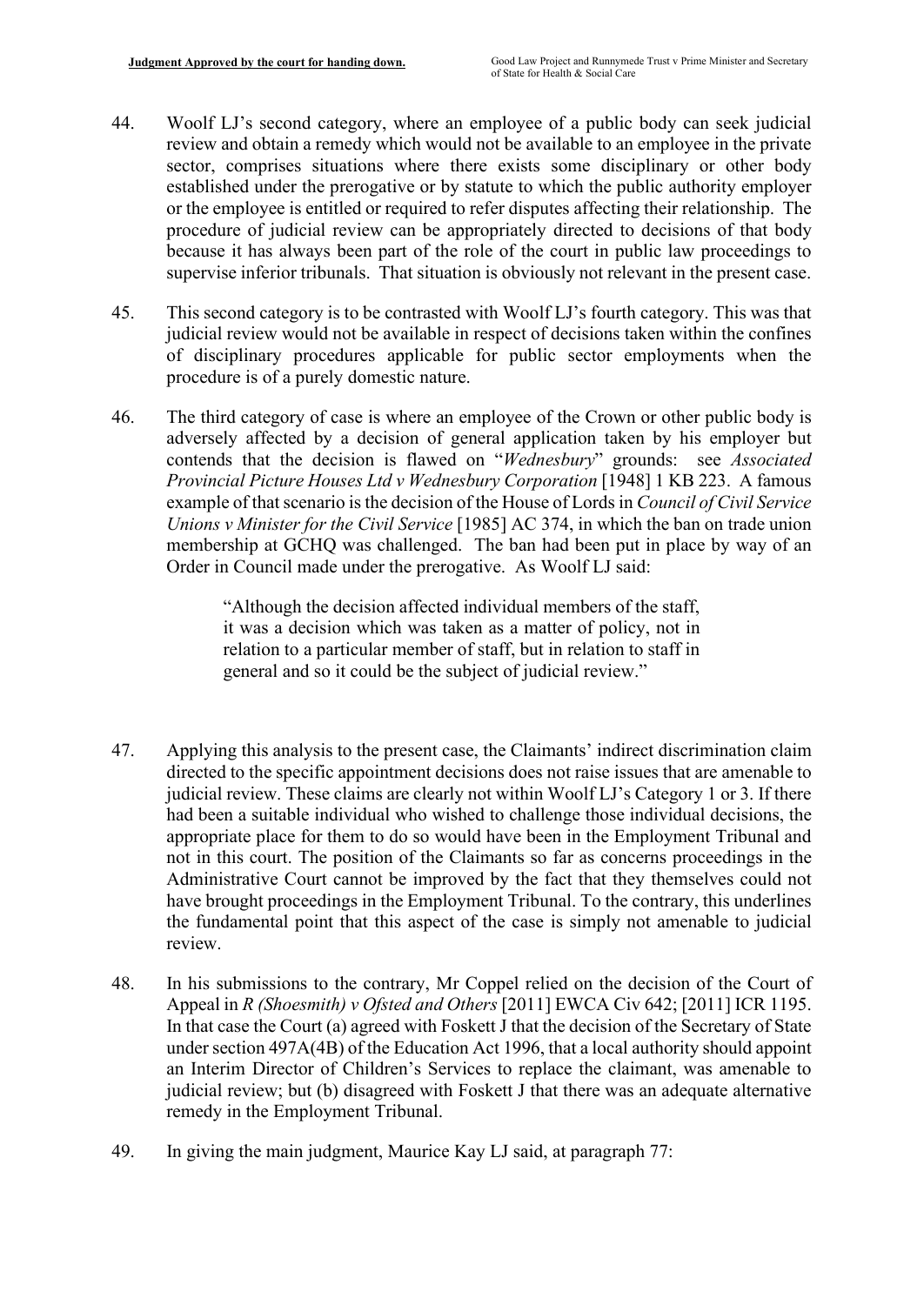"Common law did not have a concept of unfair dismissal. Its usual concern was with whether a dismissal was wrongful, that is in breach of contract. The statutory concept of unfair dismissal, which gives rise to a remedy exclusively in the employment tribunal, was first introduced by the Industrial Relations Act 1971 and is now governed by the Employment Rights Act 1996. Its protection extends to both substantive and procedural unfairness. However, even before 1971 some employees were accorded a degree of procedural protection. These included 'office-holders'. The leading modern authority was *Ridge v Baldwin* [1964] AC 40 which concerned the dismissal of a chief constable who fell within the concept of office-holder. Lord Reid said, at p 66:

'There I find an unbroken line of authority to the effect that an officer cannot lawfully be dismissed without first telling him what is alleged against him and hearing his defence or explanation.'"

50. Having considered subsequent authorities, including *Malloch v Aberdeen Corporation*  [1971] 1 WLR 1578 and *R v East Berkshire Health Authority, ex p. Walsh* [1984] ICR 743, Maurice Kay LJ said, at paragraph 87:

> "… It is now obvious that in the great majority of cases proceedings in the Employment Tribunal will be the better, if not the only, remedy. But there will still remain cases which are amenable to judicial review and in relation to which the alternative remedy in the Employment Tribunal will be inappropriate or less appropriate. …"

At paragraphs 92-99, Maurice Kay LJ considered the "axiomatic" principle that, if other means of redress are conveniently and effectively available to a party, they ought ordinarily to be used before resort to judicial review: see *Kay v Lambeth London Borough Council* [2006] UKHL 10; [2006] 2 AC 456, at paragraph 30 (Lord Bingham of Cornhill). On the facts of *Shoesmith* the Court of Appeal applied that principle in such a way as to permit the claimant to keep all of the relevant proceedings in one forum, namely the Administrative Court.

51. In our judgement, the crucial factor which distinguishes the decision in *Shoesmith* from the present case is that that case concerned the removal of a statutory office holder from her office by the Secretary of State. That was clearly a public law decision, with a statutory underpinning. Hence the conclusion that there was an issue that was, in principle, amenable to judicial review. The facts in *Shoesmith* gave rise to the application of the well-established principle from cases such as *Ridge v Baldwin* that the rules of natural justice apply to such a decision-making process. In the present case, however, there is no such individual who makes a similar complaint. No one was removed from a statutory office. Furthermore, this is linked to the issue of standing. If the facts of *Ridge v Baldwin* were to occur today but the Chief Constable did not bring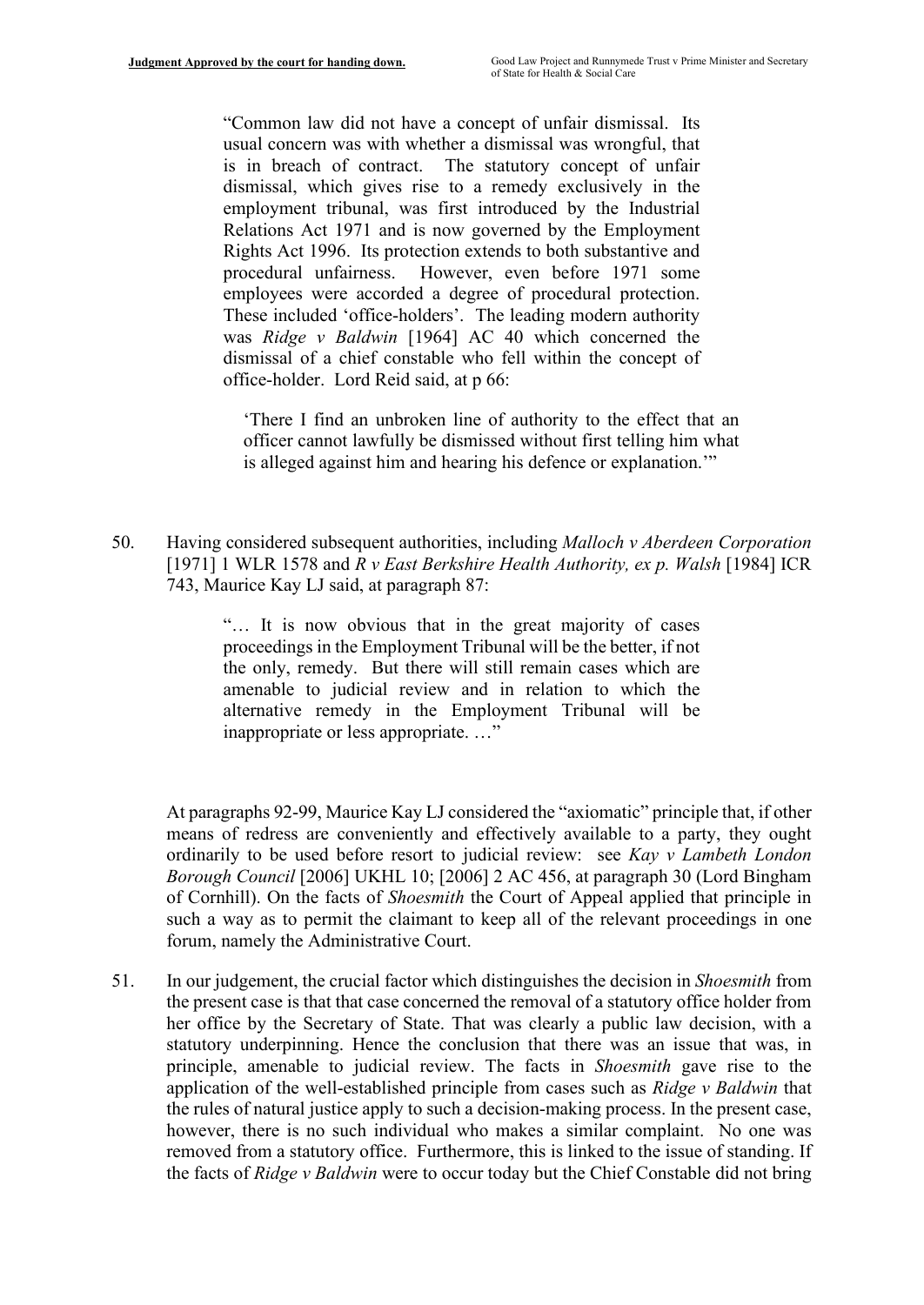proceedings himself or, if the Director of Children's Services in *Shoesmith* had not brought proceedings, it is very difficult to see how an NGO could bring those proceedings.

52. The other part of the indirect discrimination claim before us is the challenge to the legality of the policy/practice the Claimants contend existed (for which, see above at paragraph 1). Considerations of amenability would not prevent this part of the Claimants' challenge being determined on an application for judicial review. The decision challenged falls within Woolf LJ's Category 3. However, in this case, this part of the Claimants' challenge founders (a) because of our conclusion on delay; (b) because the Claimants lack standing to bring the challenge; and (c) because, for the reasons we set out below, the policy/practice alleged did not in fact exist.

#### *(4) Ground 2: the public sector equality duty claim*

- 53. No point on amenability arises in respect of the public sector equality duty claim. *First*, it is common ground that an allegation that a public authority has failed to comply with the public sector equality duty can properly be brought by way of a claim for judicial review, and that there is no other natural forum for such a claim. *Second*, section 149(1) of the Act applies to a public authority "in the exercise of its functions". This is not limited to the exercise of "public functions". The duty applies to all functions of a public authority, including its employment functions. Thus, the focus here must be on the Claimants' standing to bring this claim.
- 54. Mr Coppel points out that in several cases which have now come before the courts, it has been recognised that the Good Law Project does have standing: e.g., *R (Good Law Project Ltd) v Secretary of State for Health and Social Care* [2021] EWHC 346 (Admin); [2021] PTSR 1251, per Chamberlain J at paragraph 104. We consider that caution needs to be exercised in relation to such dicta in the light of the judgment (delivered after the hearing in the present case) in *R (Good Law Project Ltd) v Minister for the Cabinet Office* [2022] EWCA Civ 21, on which we received written submissions from the parties. At paragraph 6 of his judgment, Lord Burnett of Maldon CJ said:

"No challenge or complaint was ever raised to the award of the contract by any potential competitor of Public First. The judge held that Good Law had sufficient standing to bring proceedings for the purpose of section 31(3) of the Senior Courts Act 1981 and rely upon the Regulations, as might a commercial entity which considered that it had been deprived unlawfully of the opportunity to bid for the contract. She also concluded that Good Law had standing to mount the public law challenge based on apparent bias despite having no interest in the letting of the contract. The Minister has not appealed that part of the judge's decision. It was based, so far as concerns the Regulations, on the *obiter dicta* of this court in *R (Chandler) v. Secretary of State for Children, Schools and Families* [2009] EWCA Civ 1011 at [77] and [78]. They were summarised in *R (The Good Law Project Limited and others) v. Secretary of State for Health and Social Care* [2021] EWHC 346 (Admin) by Chamberlain J at [99]. The arguments on standing below did not distinguish between the claim based on the Regulations and the public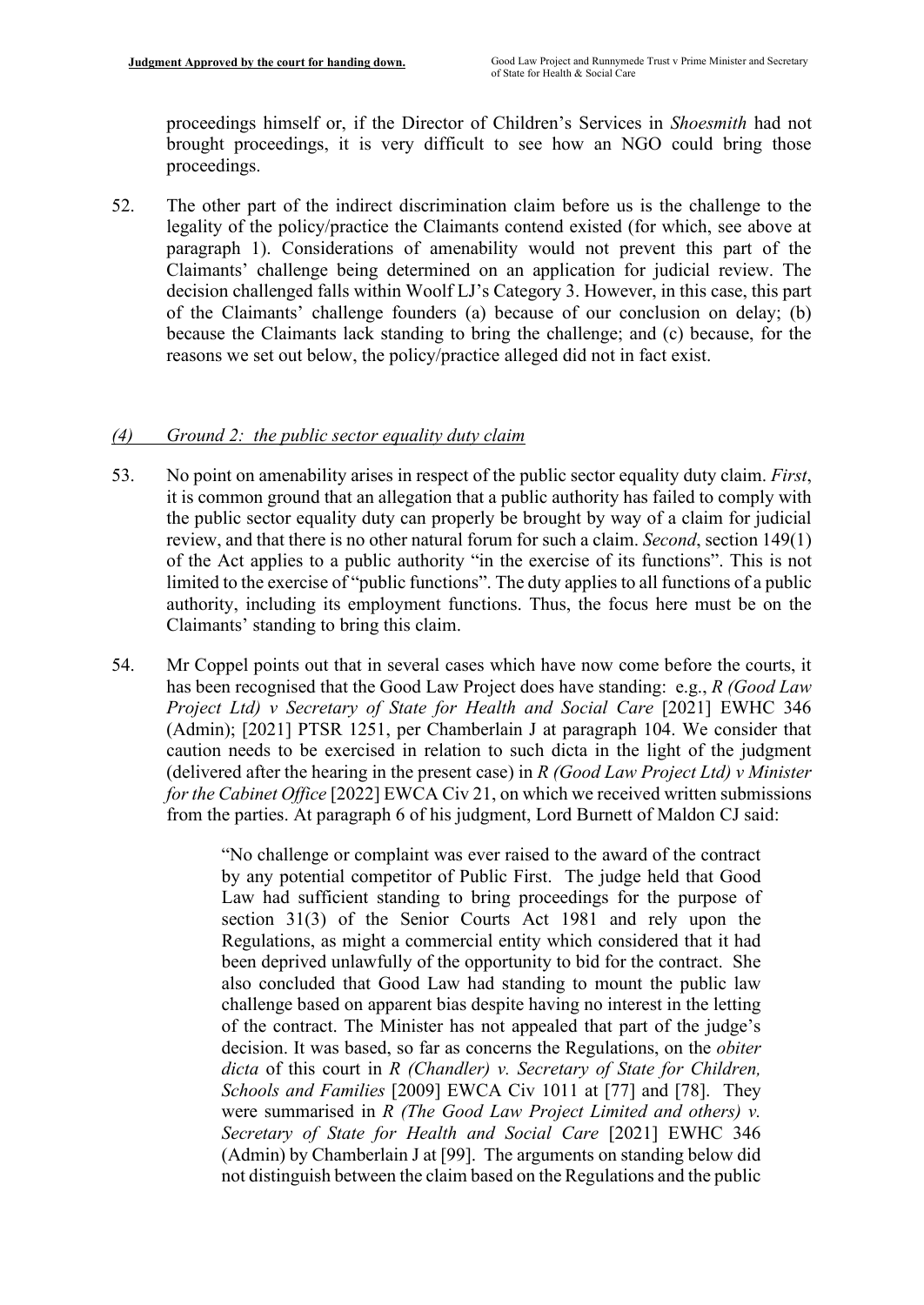law challenge based on apparent bias. *The question of standing for complete strangers to the procurement process with no commercial interest both under the Regulations and on public law grounds is a question ripe for review when it next arises*." (Emphasis added)

55. In the present case, the question of the First Claimant's standing is a live issue and so we will address it in more detail than appears to have occurred in other cases. The Good Law Project Limited (GLP) is a private company limited by guarantee. At the request of the Court, we have been provided with the Articles of Association which were adopted on 24 July 2018, by a special resolution. The date of that resolution is also recorded as being 27 July 2018 but that may simply be a typographical error. The resolution was passed by Mr Jolyon Maugham "being the sole person entitled to vote on the resolution on the circulation date". Article 3 of the Articles ('Objects') simply provided that:

> "The Company is established for the purposes expressed in the Memorandum of Association."

This Court has not been provided with a copy of that Memorandum of Association, but it is accepted that the objects were not set out in the terms which they now are in the current version of the Articles which we have been shown.

56. We are told that the organisation was still in its infancy in 2018, when the first set of Articles were drafted, and they did not in fact define its objects. Those were the Articles which were in place at the time when this claim was first issued. The current set of Articles were drafted during 2021. They were approved by the GLP Board on 30 November 2021 and were formally adopted on 15 December 2021 (coincidentally, that was the final day of the hearing in this court). The Articles were registered at Companies House on 20 December 2021. Those Articles define the objects of the GLP as follows:

> "2.l to provide the sound administration of the law and to challenge injustice and inequality;

> 2.2 to uphold democracy and promote changes to the law and public administration with the aim of improving social justice, equality and inclusion;

> 2.3 to uphold high standards in public administration in accordance with democratic principles;

> 2.4 to enable and promote access to justice and the law, particularly for those whose access is curtailed because of poverty, social or economic disadvantage or discrimination;

> 2.5 to protect and preserve the environment for benefit of mankind now and in the future;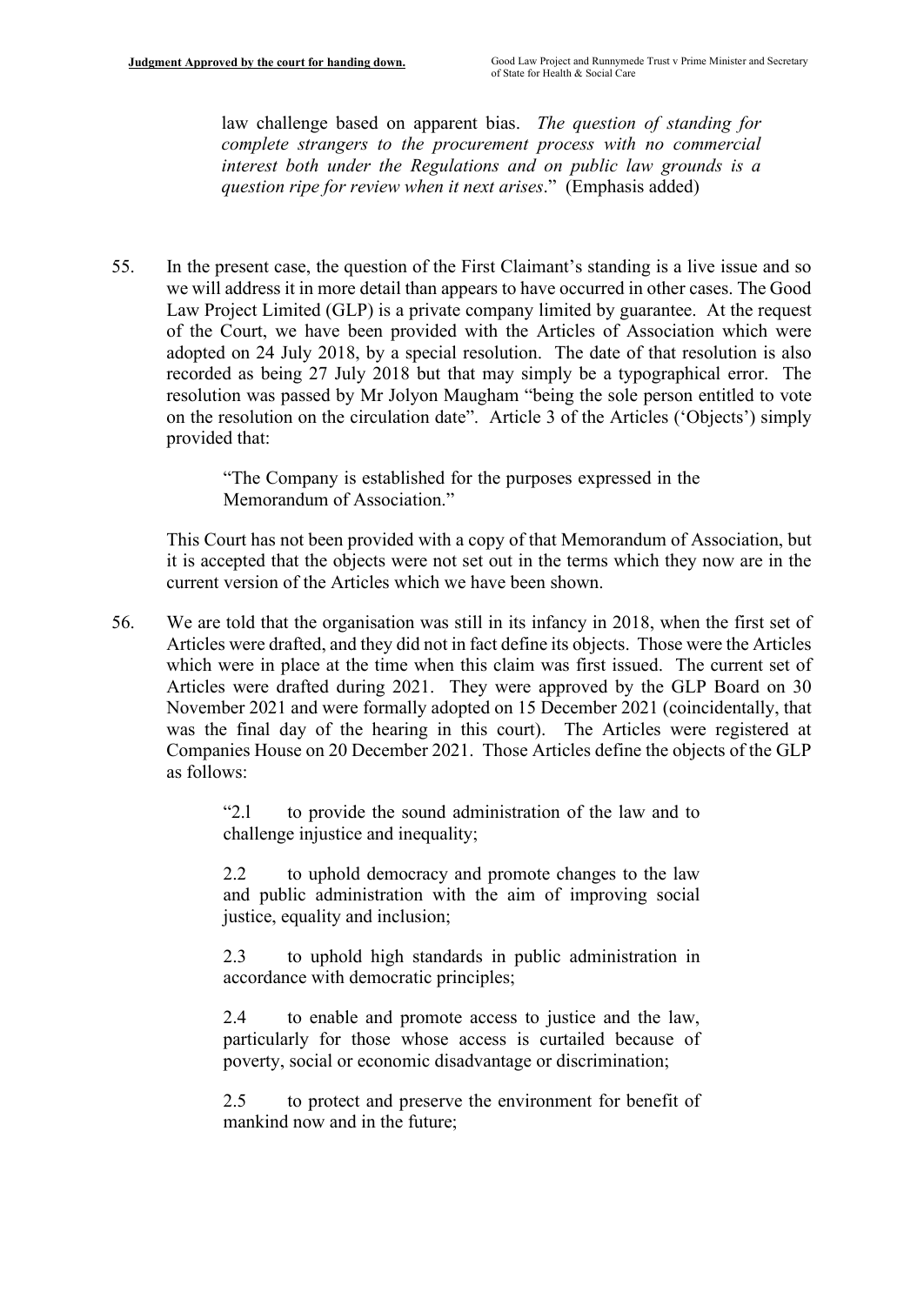2.6 to advance education and research into good application and development of the law and of administrative practice;

2.7 to promote compliance with the law by public and private actors and to address imbalances of economic power in the application of the law; and

2.8 to further any other philanthropic or benevolent purpose ancillary to the above proposes."

- 57. No individual, even with a sincere interest in public law issues, would be regarded as having standing in all cases. We do not consider that the position differs simply because there is a limited company which brings the claim. It also cannot be right as a matter of principle that an organisation could in effect confer standing upon itself by drafting its objects clause so widely that just about any conceivable public law error by any public authority falls within its remit.
- 58. In all the circumstances of this case, we are not persuaded that such a general statement of objects as is now set out in the GLP's Articles of Association can confer standing on an organisation. That would be tantamount to saying that the GLP has standing to bring judicial review proceedings in any public law case. This can be contrasted with the approach which was taken by the Divisional Court in the case of *D*, where even a statutory authority (the Mayor of London) was not regarded as having a sufficient interest in the matter in issue in that case. It cannot be supposed that the GLP now has *carte blanche* to bring any claim for judicial review no matter what the issues and no matter what the circumstances.
- 59. In the circumstances of the present case we have reached the conclusion that the obviously better-placed claimant for judicial review for the purposes of the public sector equality duty challenge is the Runnymede Trust, an organisation which exists specifically to promote the cause of racial equality. We consider that the Runnymede Trust has standing to bring the public sector equality duty challenge, but the Good Law Project does not.

## *(5) Ground 3: The apparent bias challenge*

- 60. This ground of challenge is directed only to the decision to appoint Mr Coupe as Director of Testing at NHSTT. The reasons above, at paragraphs 30-33 and 47, apply equally to this ground of challenge. Neither the Good Law Project nor the Runnymede Trust has standing to challenge this decision; and in any event, the decision challenged is not a decision amenable to challenge by way of judicial review.
- 61. Taken together, our conclusions so far, produce the outcome that all the claims brought by the Claimants fail either because they were brought late, or because the decisions challenged are not amenable to judicial review, or because the Claimants lack standing, save for the public sector equality duty claims directed to the decisions to appoint Baroness Harding to the position as Interim Chair of the NIHP, and Mr Coupe to the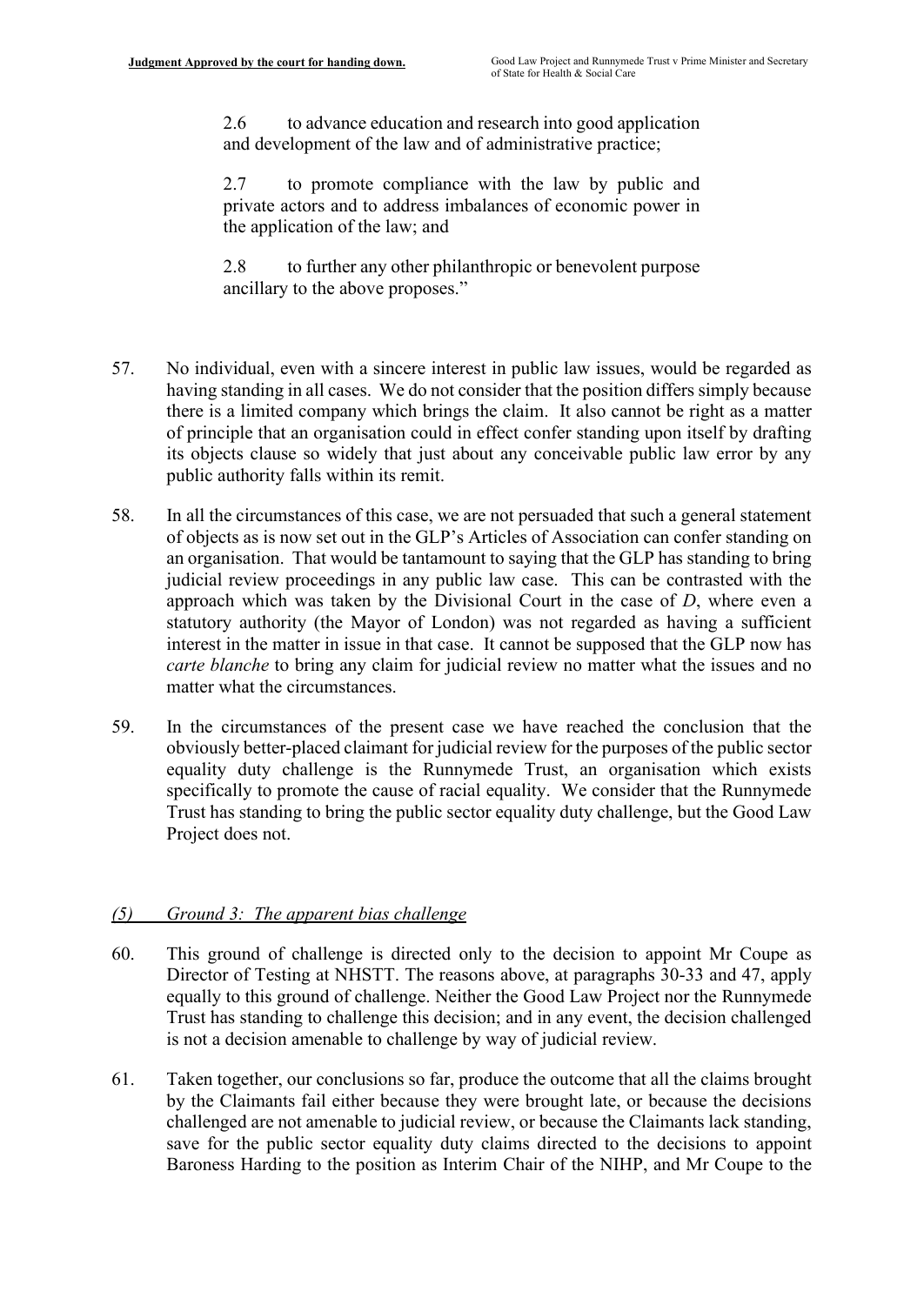position of Director of Testing at NHSTT. These two claims are matters that can be pursued, but only by the Runnymede Trust. Nevertheless, since we have heard detailed submissions on the substance of all the claims, we will deal with those claims, on their merits.

## **E Ground 1: Indirect discrimination**

## *(1) Provisions of the Equality Act 2010*

62. Section 19 of the Act defines the concept of indirect discrimination as follows:

"(1) A person (A) discriminates against another (B) if A applies to B a provision, criterion or practice which is discriminatory in relation to a relevant protected characteristic of B's.

(2) For the purposes of subsection (1), a provision, criterion or practice is discriminatory in relation to a relevant protected characteristic of B's if –

> (a) A applies, or would apply it to persons with whom B does not share the characteristic,

> (b) it puts, or would put, persons with whom B shares the characteristic at a particular disadvantage when compared with persons with whom B does not share it,

(c) it puts, or would put, B at that disadvantage, and

(d) A cannot show it to be a proportionate means of achieving a legitimate aim."

The relevant protected characteristics are set out in subsection (3) and include both race and disability, on which the Claimants rely in the present case.

63. Section 19 simply defines the concept of indirect discrimination. It does not make anything unlawful. For that one must turn to a relevant operative provision of the Act, which makes something unlawful in a particular sphere of human activity. In this case the Claimants rely in part on section 29(6) of the Act, which provides that:

> "A person must not, in the exercise of a public function that is not the provision of a service to the public or a section of the public, do anything that constitutes discrimination …"

The Claimants contend that the three appointments in this case were decisions made "in the exercise of a public function", and therefore fall within the scope of the prohibition at section 29(6) of the Act.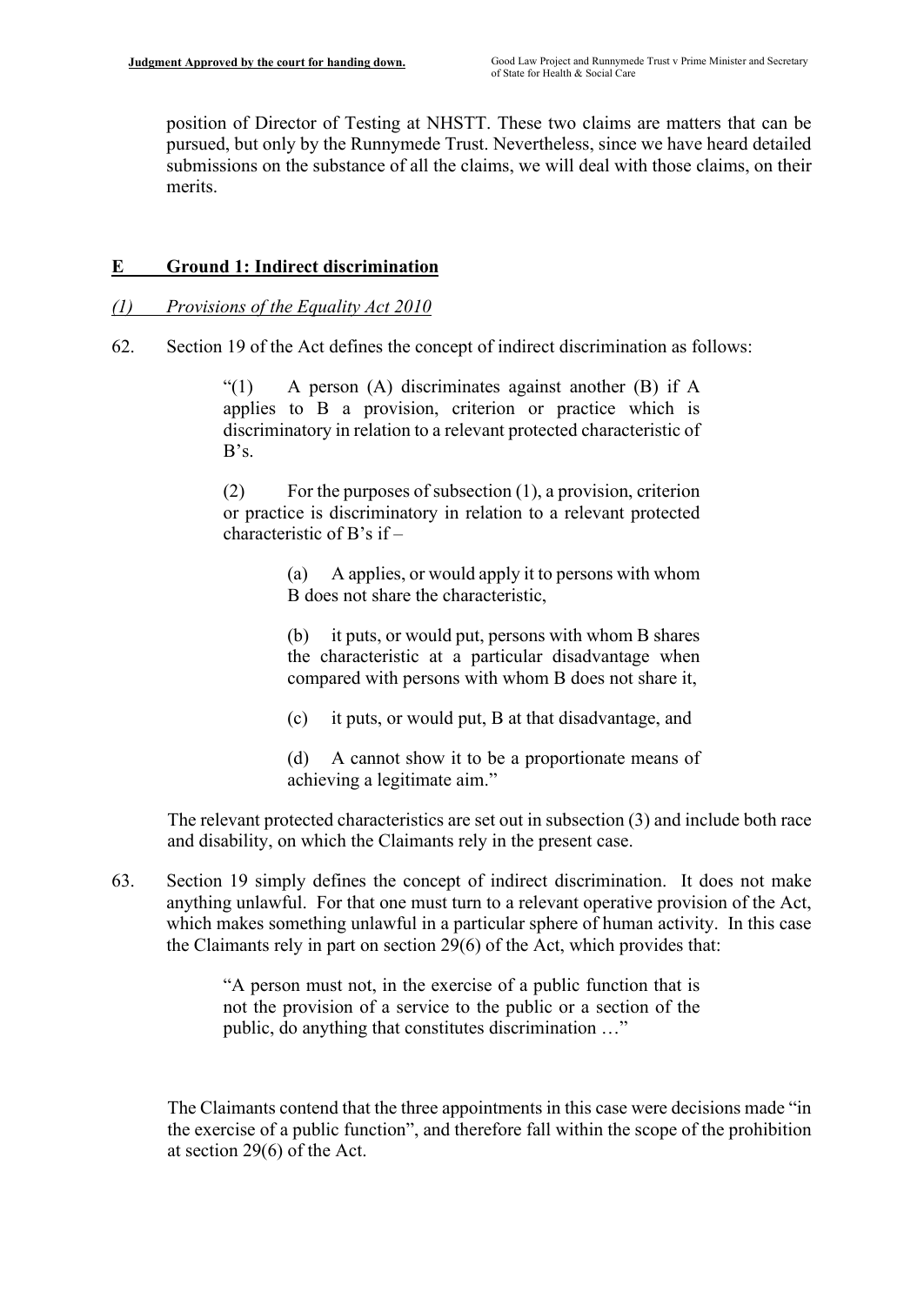64. We disagree. Section 29 appears in Part 3 of the Act, which is concerned with services and public functions. Section 28(2) makes it clear that Part 3 does not apply to discrimination that is prohibited by (among other things) Part 5 (which is concerned with work). Part 5 of the Act includes section 50, which is concerned with public offices. A public office is defined by subsection (2)(a) as, among other things, an office or post, appointment to which is made by a member of the executive. Section 50(3) provides:

> "A person (A) who has the power to make an appointment to a public office within subsection  $(2)(a)$  ... must not discriminate against a person  $(B)$  –

(a) in the arrangements A makes for deciding to whom to offer the appointment;

- (b) as to the terms on which A offers B the appointment;
- (c) by not offering B the appointment."
- 65. Section 29(6) is not applicable in these proceedings because the appointments under challenge fall naturally within the terms of section 50 of the Act, which is concerned with appointments to public offices.

## *(2) The claim in this case*

66. At paragraph 1 of their Skeleton Argument, the Claimants describe the challenge as:

"a challenge … to the policy or practice of Government of making appointments to posts critical to the pandemic response, (a) without adopting any (or any sufficient) fair or open competitive processes, thereby putting at a disadvantage those less likely to be known or connected to decision-makers; and (b) failing to offer remuneration for high-level full-time roles, thus excluding all candidates who were not already wealthy and/or held other posts for which they would continue to be paid."

It is also alleged that, while the challenge focusses on three examples of this "policy or practice", the evidence shows that it has been applied more widely. In addition, or alternatively, the three specific appointments are challenged "as decisions in their own right".

67. At paragraph 46 of the Skeleton Argument, the Claimants submit that for each of the appointments the Government adopted policies or practices of (a) appointment without open competition; and/or (b) that appointees should be personally, professionally or politically connected with or known to the appointing decision-makers or senior politicians or members of the Conservative Party; and/or (c) not offering remuneration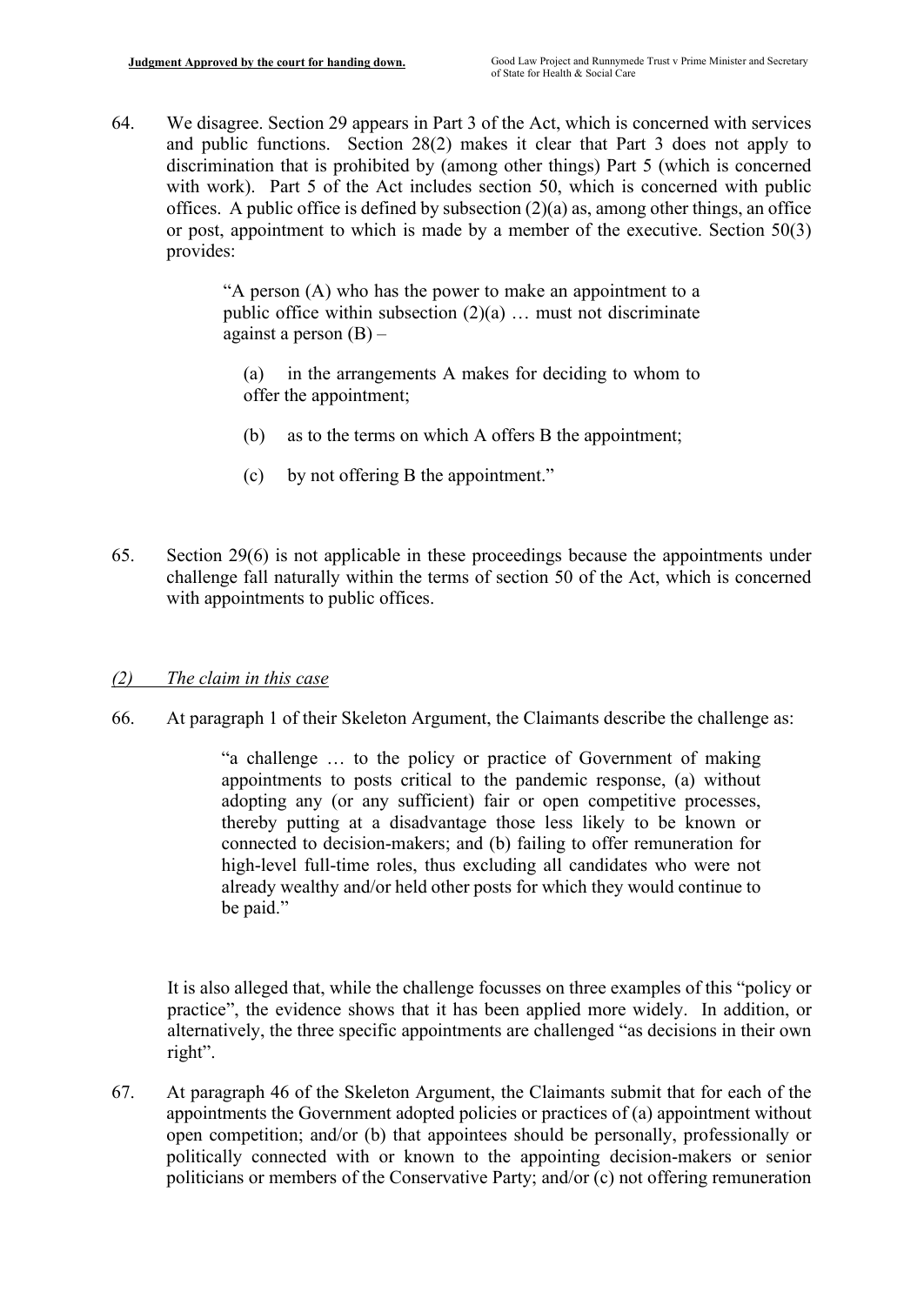for new, leading public health administrative roles, created during the pandemic, despite their being full-time jobs.

- 68. At paragraph 51 it is submitted that both (a) and (b) (described by the Claimants collectively as a practice or policy of "closed recruitment") placed those with certain protected characteristics at a particular disadvantage. The Claimants rely upon the characteristics of race and disability.
- 69. The parties essentially agree on the relevant group or pool, that being "those people with the necessary expertise and experience, and the availability, to do the job". The Claimants submit that it is "self-evident" that those within this group who have no personal connection to the appointers, or their agents are put at a particular disadvantage by a closed recruitment process. They contend that the Defendants have not attempted to deny on the facts that closed recruitment does place those without pre-existing connection to the decision-makers at a particular disadvantage. The Claimants also submit that it is equally self-evident that those with the identified protected characteristics are less likely to move in circles where they are known to the decisionmakers.

## *(3) Authority*

- 70. Both sides rely on the decision of the Court of Appeal in *Coker and Osamor v Lord Chancellor* [2001] EWCA Civ 1756; [2002] ICR 321 (judgment of the Court given by Lord Phillips of Worth Matravers MR). That case arose under earlier legislation (section  $1(1)(b)$  of the Sex Discrimination Act 1975 and section  $1(1)(b)$  of the Race Relations Act 1976). The facts were that the then Lord Chancellor appointed a solicitor whom he knew well to be his Special Advisor. The post was not advertised; applications were not sought. The Lord Chancellor considered that the appointee had the necessary judgement, ability and commitment to his own political viewpoint. The applicants commenced proceedings in the Employment Tribunal. Their main argument was that the Lord Chancellor had in substance imposed a "requirement" (that being the language of the legislation relating to indirect discrimination at the time) that the appointee had to be personally known to him; and that this indirectly discriminated against women and people from ethnic minorities. The first applicant succeeded before the Employment Tribunal but the Lord Chancellor's appeal was allowed by the Employment Appeal Tribunal. The second applicant failed before both tribunals. On their appeal the Court of Appeal dismissed both appeals. It is interesting to note that, at paragraph 7 of the judgment, the object of the proceedings was recorded to be "to challenge the practice of closed, or internal recruitment."
- 71. The crux of the reasoning of the Court of Appeal can be found at paragraphs 37-40:

"37. … We believe that the tribunal must have concluded … that the requirement that candidates should be personally known to the Lord Chancellor would have screened out a considerably larger proportion of women and of the racial minorities than of white men.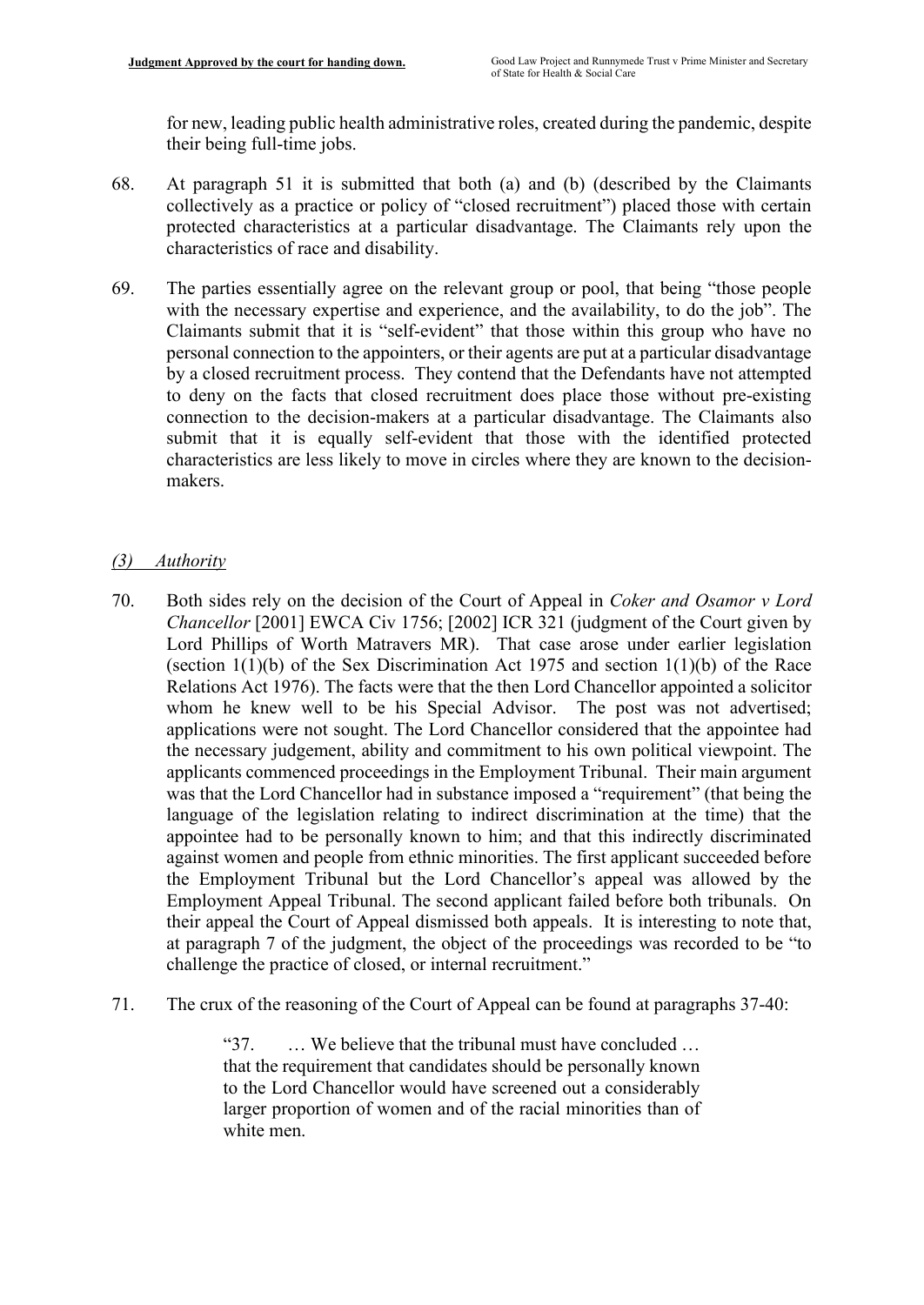38. If this was the reasoning of the tribunal it was fundamentally flawed. The test of indirect discrimination focuses on the effect that the requirement objected to has on the pool of potential candidates. It can only have a discriminatory effect within the two statutes if a significant proportion of the pool are able to satisfy the requirement. Only in that situation will it be possible for the requirement to have a disproportionate effect on the men and the women, or the racial groups, which form the pool. Where the requirement excludes almost the entirety of the pool it cannot constitute indirect discrimination within the statutes.

39. For this reason, making an appointment from within a circle of family, friends and personal acquaintances is seldom likely to constitute indirect discrimination. Those known to the employer are likely to represent a minute proportion of those who would otherwise be qualified to fill the post. The requirement of personal knowledge will exclude the vast proportion of the pool, be they men, women, white or another racial group.

40. If the above proposition will be true in most cases of appointments made on the basis of personal acquaintanceship, it was certainly true of the appointment of Mr Hart by the Lord Chancellor. This was because those members of the elite pool who were personally known to the Lord Chancellor were, on the unchallenged evidence, reduced to a single man. However many other persons there may have been who were potential candidates, whatever the proportions of men and women or racial groups in the pool, the requirement excluded the lot of them, except Mr Hart. Plainly it can have had no *disproportionate* effect on the different groupings within the pool." (Emphasis in original)

72. On the face of it that passage, in particular paragraph 39, would appear to be against the Claimants in the present case. They submit, however, that the *ratio* of that case can be distinguished on three grounds. First, on the facts, the Defendants in the present case have accepted that the pool of potential candidates for appointment was significantly wider than the one person appointed in each case. Secondly, the legal analysis in *Coker and Osamor* is reliant on the different way in which the law was formulated prior to the Act, which required a statistical analysis of pools. They submit that the statistical approach was abandoned by that Act. Thirdly, the Claimants submit that there is an obvious question which arises as to whether the approach underlying the *ratio* of *Coker and Osamor* in 1997 can apply in 2020. Furthermore, the Claimants rely on the *obiter* comments of the Court at paragraph 57:

> "It is possible that a recruitment exercise conducted by word of mouth, by personal recommendation or by other informal recruitment method will constitute indirect discrimination within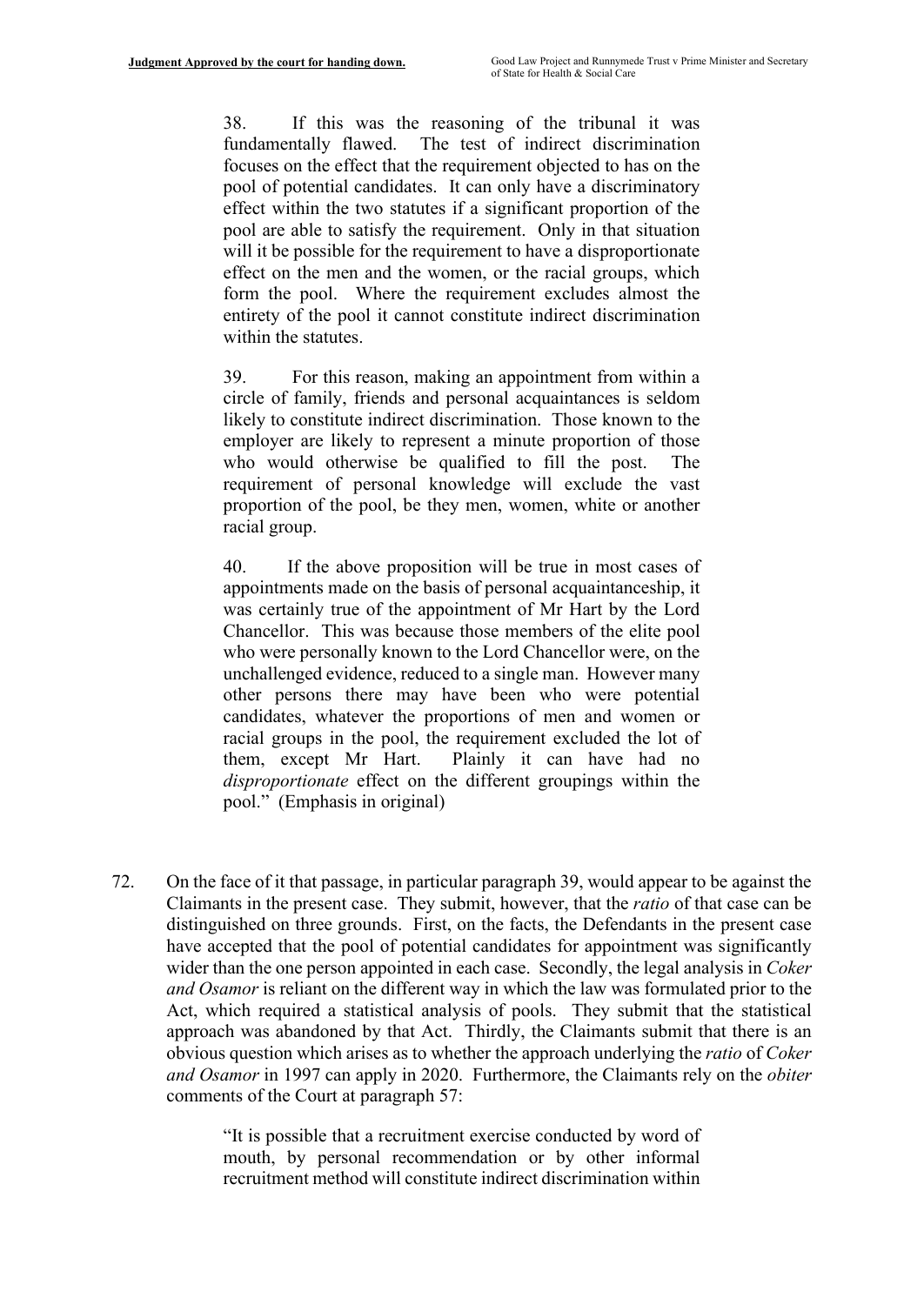the meaning of sections  $1(1)(b)$  of the statutes. If the arrangements made for the purpose of determining who should be offered employment or promotion involve the application of a requirement or condition to an applicant that he or she should be personally recommended by a member of the existing workforce that may, depending of course on all the facts, have the specified disproportionately adverse impact on one sex or on a particular ethnic group and so infringe section  $1(1)(b)$ ."

73. The Defendants did not submit that the decision in *Coker and Osamor* is dispositive in their favour in the present case. We agree that it provides only limited assistance in resolving the issues which arise in this case. This is not only because the wording of the legislation has changed but, more fundamentally, because it has first to be established that the alleged practices or policy existed. That is an issue of fact and not one of law.

#### *(4) Approach to the evidence*

74. In approaching the evidence in this case, we bear in mind, first, that these are judicial review proceedings; and, secondly, that no application has been made to cross-examine the Defendants' witnesses. The correct approach is summarised as follows by Sir Clive Lewis in Judicial Remedies in Public Law  $(6<sup>th</sup>$  ed., 2020), at paragraph 9-121:

> "… If there is a dispute of fact and no cross-examination is allowed, the courts will proceed on the basis of the written evidence presented by the person who does not have the onus of proof. As the onus is on the claimant to make out his case for judicial review, this means that in cases of conflict on a critical matter which are not resolved by oral evidence and crossexamination, the courts will proceed on the basis of the defendant's written evidence."

75. This is the same approach reiterated by the Court of Appeal in *R (End Violence Against Women Coalition) v Director of Public Prosecutions* [2021] EWCA Civ 350; [2021] 1 WLR 5829, at paragraph 18 (Lord Burnett of Maldon CJ); and *R (Good Law Project Ltd) v Minister for the Cabinet Office* [2022] EWCA Civ 21, where Lord Burnett of Maldon CJ said, at paragraph 86:

> "The general rule is that the evidence of a witness is accepted unless given the opportunity to rebut the allegation made against them, or there is undisputed objective evidence inconsistent with that of the witness that cannot sensibly be explained away so that the witness's testimony is manifestly wrong. A court hearing a judicial review will generally accept the evidence of the public authority: and will not normally decide contested issues of fact: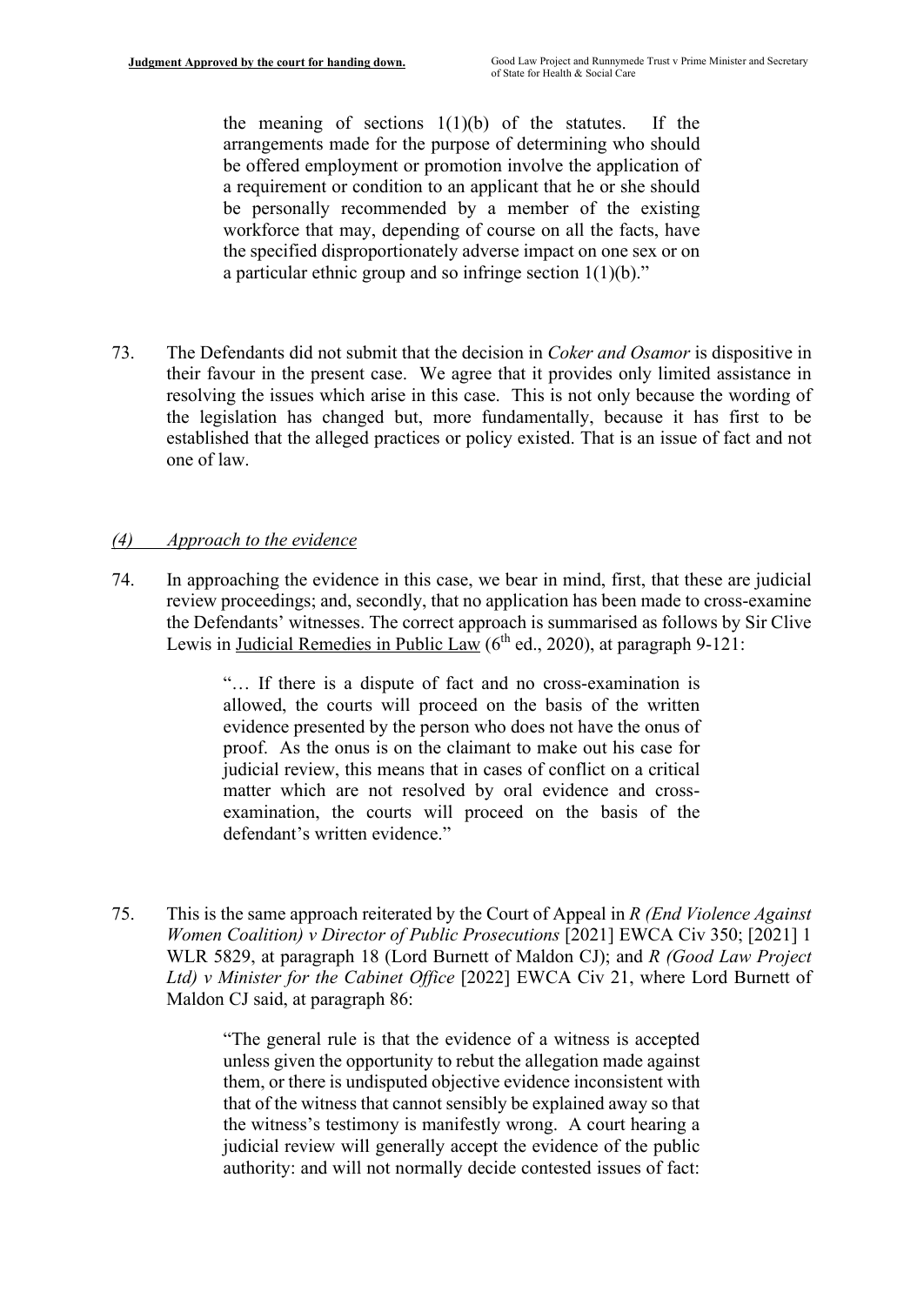see, for example, *R v. Board of Visitors of Hull Prison ex p St. Germain (No. 2)* [1979] 1 WLR 1401 at page 1410H and *R (Watkins-Smith) v. Aberdare Girls High School* [2008] EWHC 1865 (Admin), [2008] FCR 203 at [135]; *R (Safeer) v Secretary of State for the Home Department* [2018] EWCA Civ 2518 at  $[18]$ ."

76. To meet this difficulty Mr Coppel relies on the provisions of section 136 of the Act, which relate to the burden of proof. Subsection (2) provides:

> "If there are facts from which the court could decide, in the absence of any other explanation, that a person (A) contravened the provision concerned, the court must hold that the contravention occurred."

Subsection (3) provides:

"But subsection (2) does not apply if A shows that A did not contravene the provision."

- 77. These provisions do not assist the Claimants in the present case. The Supreme Court has confirmed that the burden of proof provisions in section 136 are no different from those in the previous legislation. There is a two-stage process for analysing complaints of discrimination. At the first stage, the burden is on the claimant to prove, on the balance of probabilities, "facts" from which a court or tribunal could conclude, in the absence of an adequate explanation, that an unlawful act of discrimination has been committed. Facts are not the same thing as assertions. If such facts are proved, the burden moves to the respondent at the second stage to explain the reason for the alleged discriminatory treatment and satisfy the court or tribunal that the protected characteristic played no part in those reasons: see *Efobi v Royal Mail Group Ltd* [2021] UKSC 33; [2021] 1 WLR 3863, at paragraph 30 (per Lord Leggatt JSC).
- 78. As we will explain, on the evidence in the present case before us, we are not satisfied that there have been proved to be "facts" from which this court could conclude that there was unlawful discrimination. Accordingly, the reverse burden of proof simply does not arise.

## *(5) The facts – was there a policy or practice as alleged?*

79. As we have stated, it is critical to the merits of much of the Claimants' case whether the appointment decisions relied on evidence the policy or practices they contend existed and were applied. If they do not, the first premise of the claim for indirect discrimination under section 19 of the Act is not made out. Section 19(1) of the Act defines indirect discrimination as involving a decision taken in application of a "… provision, criterion or practice …" that is discriminatory in the sense described in the remainder of the section.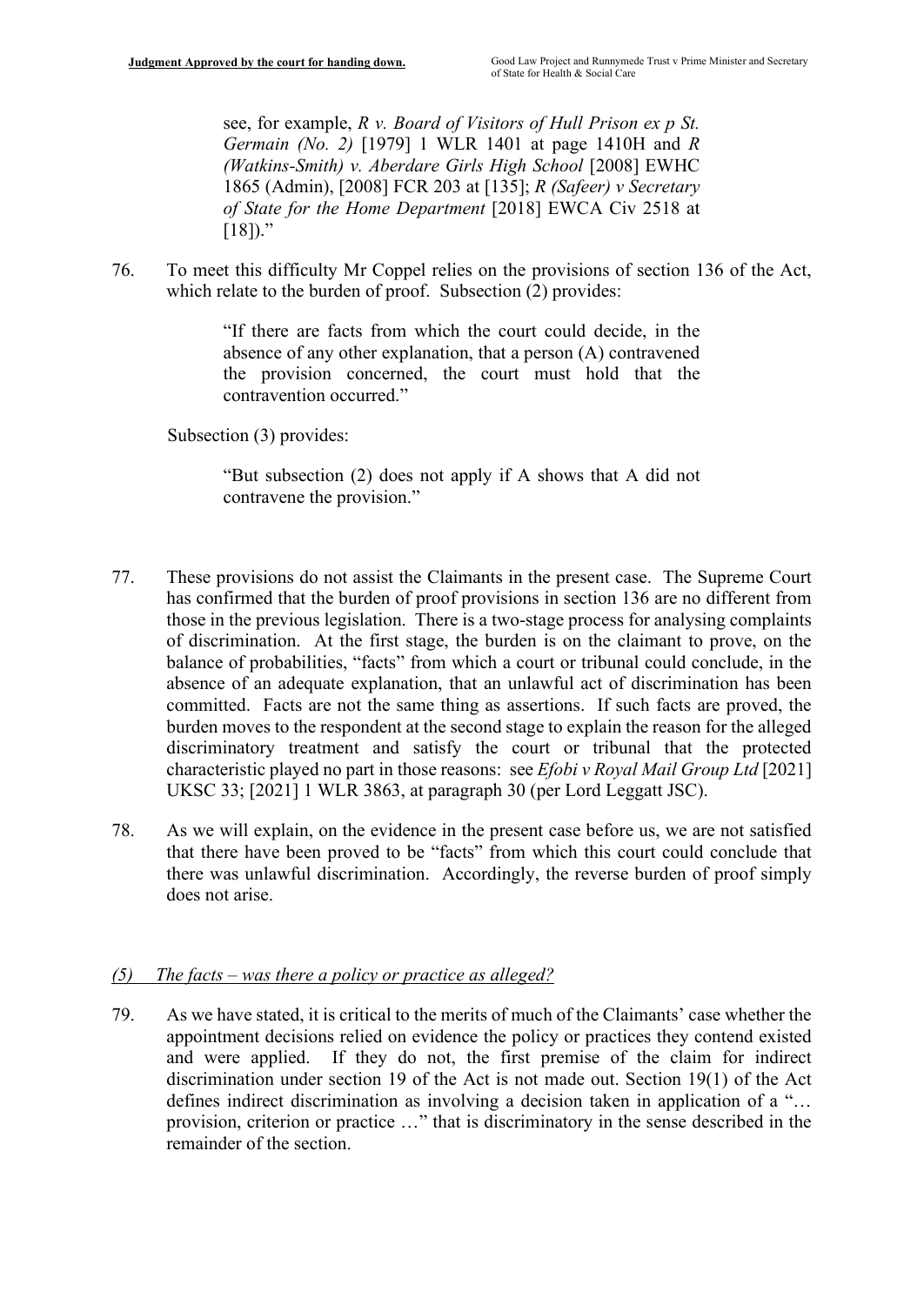80. For a relevant provision, criterion or practice to exist there must be evidence showing, or from which it can be inferred, that what happened on the occasion complained of represented something of more general application. In *Ishola v Transport for London* [2020] EWCA 112; [2020] ICR 1204 Simler LJ summarised the position as follows (at paragraph 38 of her judgment):

> "In context, and having regard to the function and purpose of the [provision, criterion or practice] in the Equality Act 2010, all three words carry the connotation of a state of affairs (whether framed positively or negatively and however informal) indicating how similar cases are generally treated or how a similar case would be treated if it occurred again. It seems to me that 'practice' here connotes some form of continuum in the sense that *it is the way in which things generally are or will be done*. That does not mean it is necessary for the PCP or 'practice' to have been applied to anyone else in fact. Something may be a practice or done 'in practice' if it carries with it an indication that it will or would be done again in future if a hypothetical similar case arises. … [A]lthough a one-off decision or act can be a practice, it is not necessarily one." (Emphasis added)

81. The Defendants have provided witness statements and exhibits explaining how each appointment under challenge came to be made. Based on that evidence we have reached the following conclusions.

## *(a) Baroness Harding: NHS Test and Trace*

82. The outbreak of COVID-19 took hold in the United Kingdom during March 2020. By the end of that month the first "lockdown" regulations were in force (the Health Protection (Coronavirus, Restriction) (England) Regulations SI 2020/350, in force 26 March 2020), and the Secretary of State for Health and Social Care had also identified increased testing as a key part of the public health measures required to understand the nature of COVID transmission and contain it. On 4 April 2020 the Department for Health and Social Care published a document "*Coronavirus… scaling up our testing programme*". That document set out a programme comprising a five "pillar" testing strategy. Testing for infection and tracing those who had been in contact with infected persons was one of several areas where new capability and capacity had to be developed at speed. The programme for this was initially led from within the Department for Health and Social Care, but the Secretary of State decided it would not be possible for the capacity required to be developed at speed either within his department or by Public Health England, the organisation which then had responsibility for diagnostic testing. He decided a new organisation was required with dedicated leadership. This organisation came to be known as NHS Test and Trace (NHSTT). The work to appoint a person to lead NHSTT took place at the beginning of May 2020, at the same time as work to appoint heads of two other new organisations, the Vaccines Task Force and the PPE Task Force.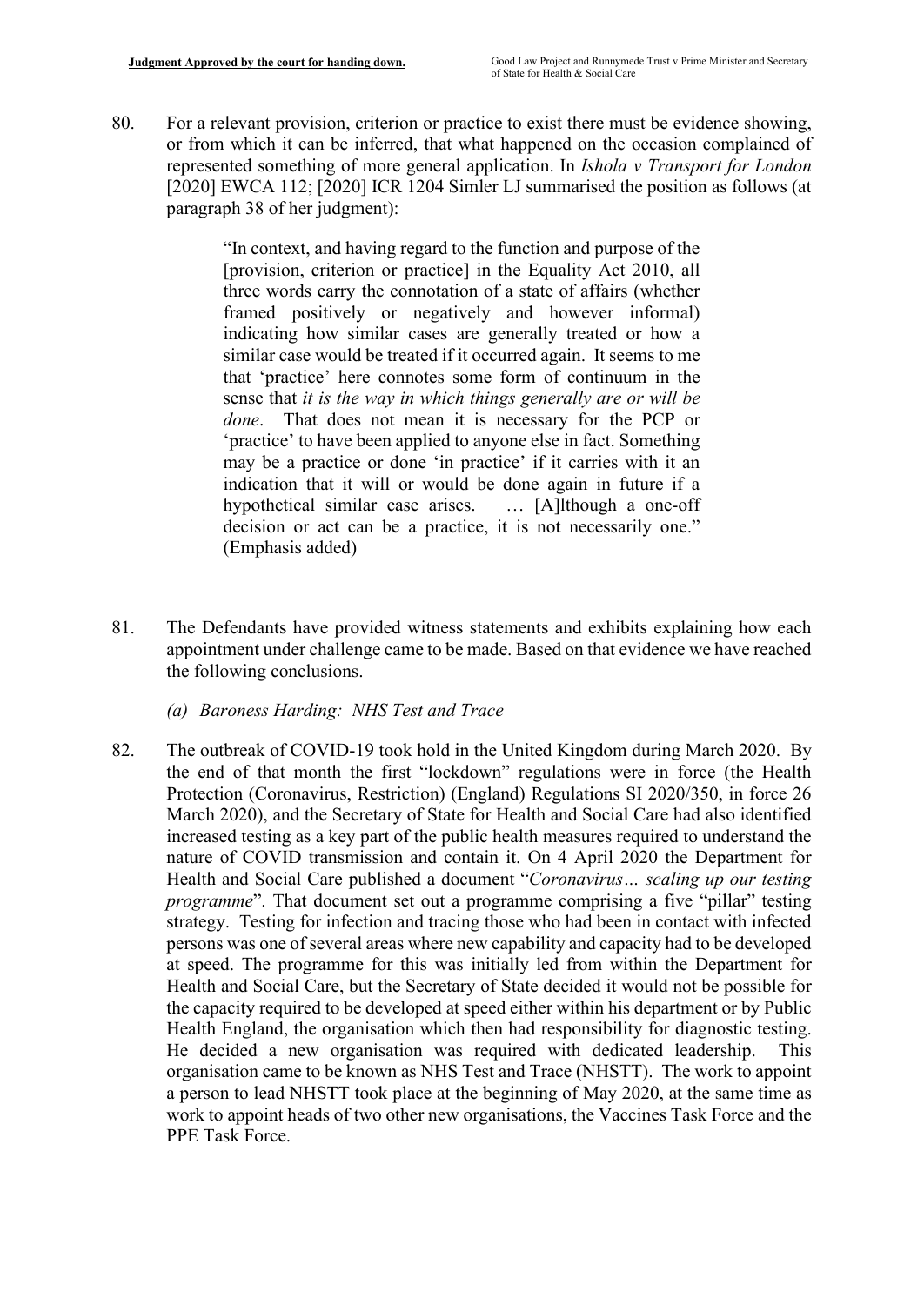83. On 4 May 2020 the Prime Minister and the Cabinet Secretary discussed and agreed the need to appoint a person to lead NHSTT. By the morning of the next day a description of the role had been prepared, and recruitment consultants (Russell Reynolds) had been engaged to assist in identifying candidates. The names of six potential candidates (not including Baroness Harding) were provided to the consultants together with the role description document. By the end of that morning, the consultants provided a report. The report included a "main list" of 21 candidates, including Baroness Harding. On that list she was described as

> "Current: NHS Improvement Chair, Bank of England Deputy Chair, Mind Gym SID

Former: TalkTalk Telecom CEO.

Plural Non-Executive with a busy portfolio. Unlikely to be available."

Baroness Harding had been Chair of NHS Improvement since October 2017. NHS Improvement is the body responsible for overseeing NHS hospitals and private sector organisations that provide NHS-funded health care.

- 84. The consultants' report was considered by civil servants, including the Cabinet Secretary. A shortlist was prepared, comprising six candidates, including Baroness Harding. In the afternoon of the same day the list was considered by the Cabinet Secretary. Baroness Harding was his preferred candidate. The list was then provided to the Secretary of State for Health and Social Care. He put forward three candidates for consideration by the Prime Minister. He recommended Baroness Harding on the basis that she had both experience of mass retail operations and experience of the NHS. On 6 May 2020 the Prime Minister accepted this recommendation.
- 85. Baroness Harding accepted the position. To take it up she took leave of absence from her role at NHS Improvement (one that required two to three days' work per week). Baroness Harding was not paid for her work with NHSTT. The evidence before us is that during the period she worked at NHSTT she continued to receive the salary for her position at NHS Improvement. It was Baroness Harding's decision not to take any further salary for the NHSTT post. Her appointment was announced on 7 May 2020. A formal letter of appointment was sent on 12 May 2020. NHSTT was formally launched on 28 May 2020. Although the period of her appointment was not specified (because the scale of the work to be undertaken was not then clear), Baroness Harding's appointment was regarded as a temporary one.

#### *(b) Baroness Harding: National Institute for Health Protection*

86. In July 2020 the Secretary of State proposed a new organisation, then referred to as the Centre for Health Protection, to combine the work of NHSTT, that of the Joint Biosecurity Centre (established in May 2020 to undertake data analysis about infection outbreaks and provide advice on responsive measures), and the health protection functions of Public Health England. The name of the proposed new organisation was shortly changed to the National Institute for Health Protection (NIHP). (By the time the organisation was launched in April 2021, it was known by a different name, the UK Health Security Agency.)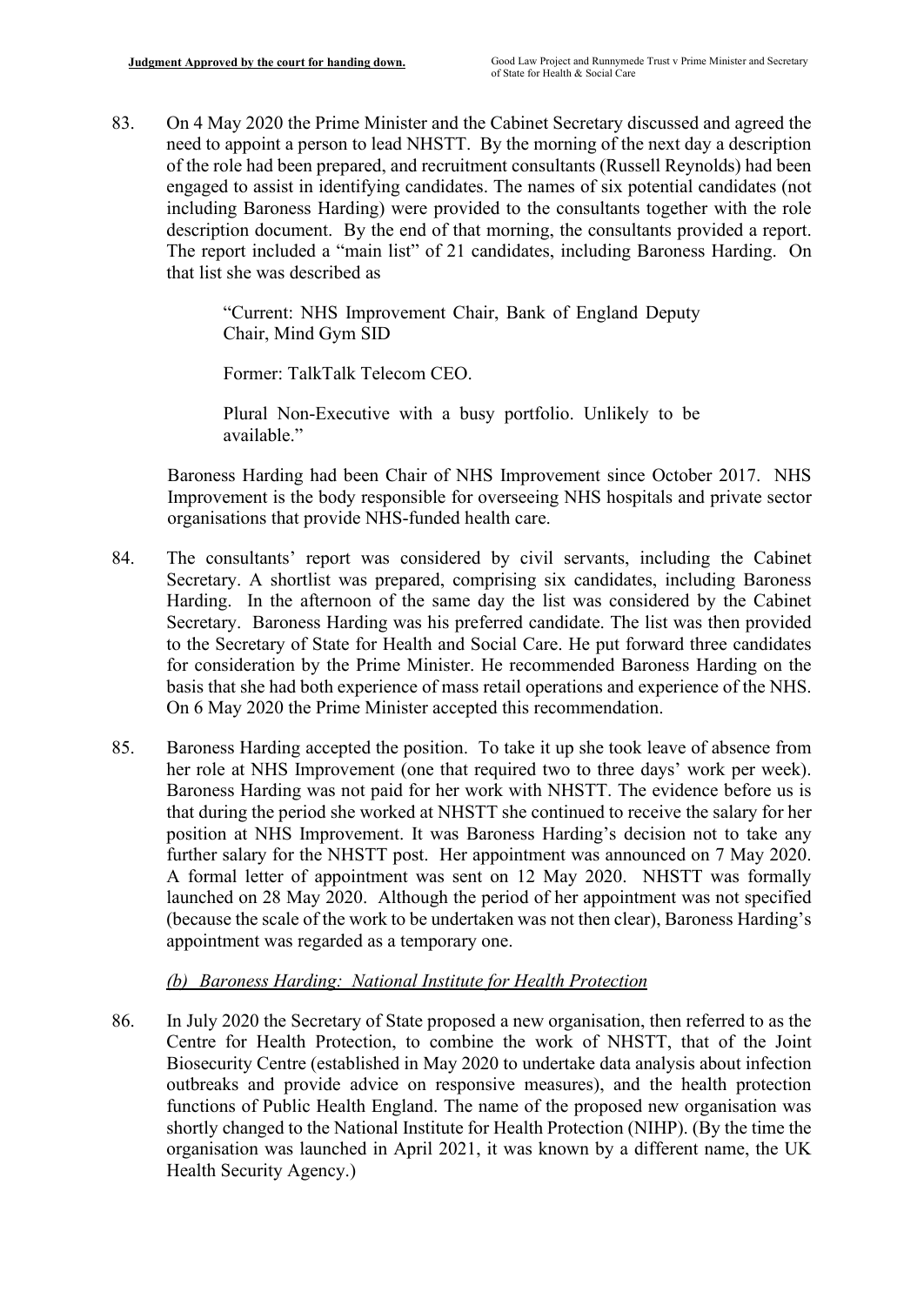87. On 18 August 2020 the Secretary of State announced that the NIHP was to be established, and that Baroness Harding would lead the work of putting the organisation together. The announcement also referred to Baroness Harding undertaking "the global search for [the organisation's] future leadership". At the request of the Secretary of State, Baroness Harding acted as "Interim Executive Chair" of NIHP. In the witness evidence prepared on behalf of the Defendants for these proceedings, this role is described as an extension of her existing responsibilities with NHSTT while the new organisation, NIHP, was created. Further, Baroness Harding's position at NIHP was always considered a temporary position. The recruitment process to appoint a permanent Executive Chair commenced on 5 September 2020. The new appointment (designated as Chief Executive) was made on 24 March 2021. Following a hand-over period, Baroness Harding left her role on 7 May 2021. The UK Health Security Agency became fully operational from 1 October 2021.

## *(c) Mike Coupe: Director of Testing, NHSTT*

- 88. Mr Coupe's predecessor as Head of Testing at NHSTT had started work in May 2020 on secondment from an NHS Hospital Trust. That secondment, although not for a fixed period, had always been intended to be a short-term arrangement. In September 2020 the person who had been seconded decided she wanted to return to her work at the Trust, within a few weeks.
- 89. The search for her replacement started on 15 September 2020, when Baroness Harding and Gareth Williams (Chief People Officer at NHSTT) provided a brief to recruitment consultants. On 17 September 2020 Baroness Harding and Mr Williams met with the consultants to discuss the consultants' "longlist" of thirteen potential candidates. The longlist comprised people with experience at very senior level in logistics, retail, or finance businesses. Mr Coupe's name was not on the list. Three candidates were shortlisted. At the meeting Baroness Harding suggested Mr Coupe was a further candidate who should be approached. There were three rounds of interviews. Baroness Harding conducted the third-round interviews. She interviewed three candidates including Mr Coupe.
- 90. Mr Coupe was appointed Director of Testing on 23 September 2020. The decision to appoint him was made by Baroness Harding, Mr Williams and the Second Permanent Secretary at the Department for Health and Social Care. Mr Coupe agreed to take the position for a maximum of three months. He commenced work on 29 September 2020; his last working day was 24 December 2020; his appointment formally terminated on 31 December 2020. He worked under the terms of what was referred to as a "Volunteer Agreement". This was because he had (as it is put in the Defendants' witness evidence) "… made it very clear from the outset that he did not want payment for the role."

*(d) Was there a policy, or any provision, criterion, or practice?*

- 91. We have identified the Claimants' case as to the policy or practice they claim existed: see above at paragraphs  $66 - 68$ . We do not accept that the appointments relied on reveal the existence of any such policy, or that there were any provisions, criteria, or practices as alleged.
- 92. There is no evidence that the three appointments processes relied on were connected in any material way, to be part of any relevant pattern or practice, let alone appointments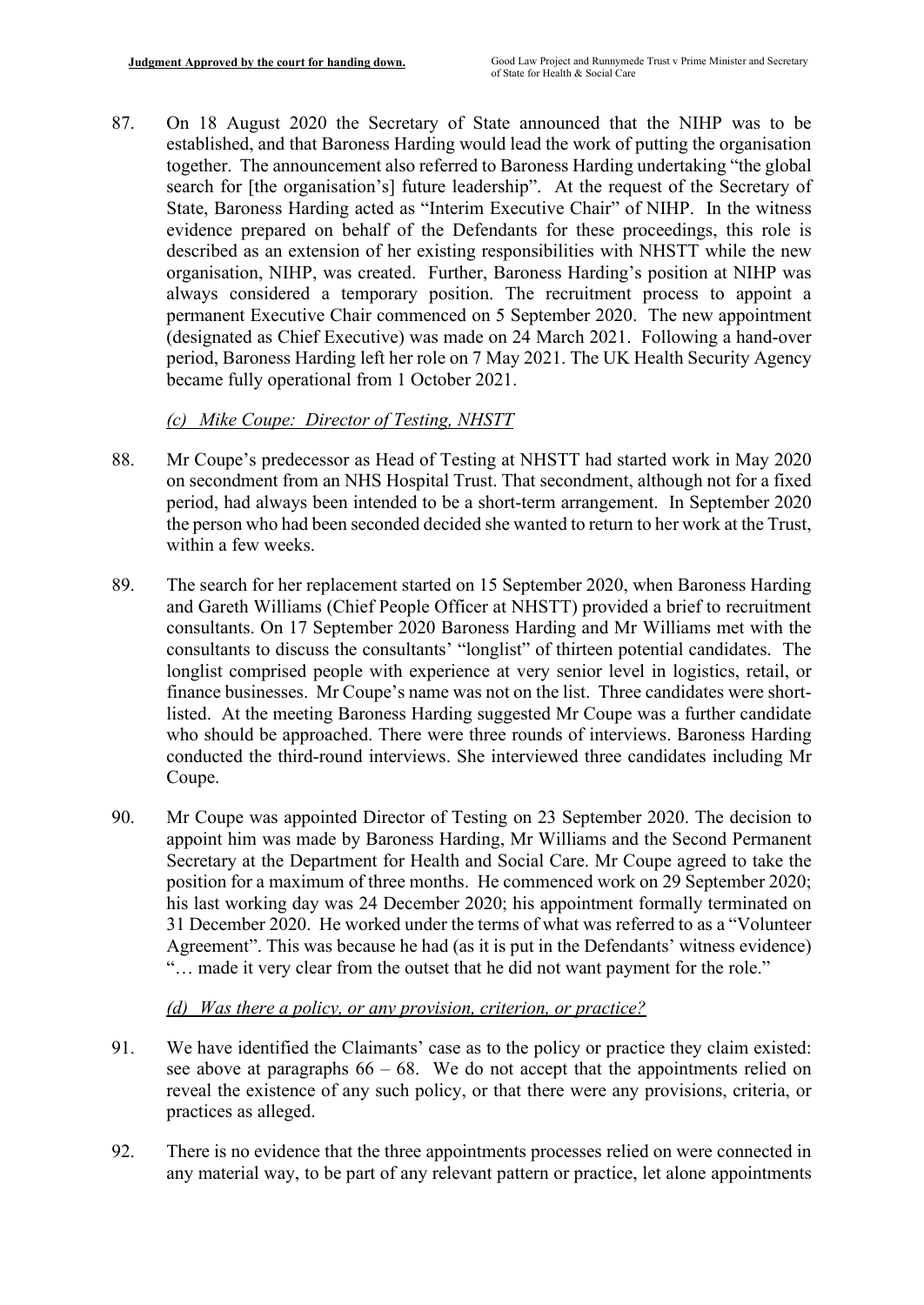made in pursuance of anything capable of being described as a policy. Rather, each of the appointment processes relied on was shaped only by the specific circumstances in which it arose, not by any common plan or practice of more general application.

- 93. Baroness Harding's first appointment in May 2020 was one of three appointments to strategic positions central to the government's response to the COVID pandemic. The other appointments from that time were those of Kate Bingham to lead the Vaccine Task Force, and Lord Deighton to lead the PPE Task Force. Baroness Harding's appointment to NHSTT was of a piece with these other two appointments, neither of which is relied on by the Claimants as evidencing the policy or practices they allege. The subsequent appointment of Baroness Harding to the interim post, leading the work to establish the NIHP arose from the decision to merge the work of NHSTT with that of the Joint Biosecurity Centre, and part of the work of Public Health England. We accept the Defendants' evidence that her appointment as Interim Executive Chair of NIHP was a temporary extension of her work as Executive Chair of NHSTT. Baroness Harding held the ring pending the appointment of a permanent chief executive. Mr Coupe's appointment temporarily to fill the position of the Director of Testing at NHSTT arose from discrete circumstances, namely the decision of the then Director of Testing to bring her secondment to an end. Those circumstances explain the process followed to recruit her replacement in short order.
- 94. We accept that it is possible to pick out aspects of any one of the processes that also feature in one or more of the others. For example, none of the appointments involved a process of public advertisement and consideration of applications submitted in response. In two instances, recruitment consultants were engaged. Mr Coupe was not paid for his work. Baroness Harding took no salary in addition to that payable for her work at NHS Improvement (from which she was given leave of absence). It is also correct that Baroness Harding's husband is a Conservative MP, and that Baroness Harding was on the board of J Sainsbury plc when Mr Coupe was the company's Chief Executive.
- 95. However, considering the circumstances in the round, it is not possible to leap from such common features to the conclusion the Claimants contend for: that each appointment was made in pursuance of (for example) policies or practices that appointment was to be made without open competition, that only persons known to decision makers or politicians could be appointed, or that no remuneration would be offered. As to the open competition submission, the process applied to Baroness Harding's appointment in May 2020 was similar to that applied for the appointment of Ms Bingham. All three appointments made at that time (including the appointment of Lord Deighton) were made in response to urgent need. That is sufficient to explain (and in our view better explains) why a process of advertisement and response was not followed. The point is not whether an advertisement-led process could have been conducted quickly. The point is only whether what happened in these circumstances evidences something recognisable as a practice rather than being indicative only of the decisions made on the occasions in hand. The same point applies to Mr Coupe's appointment. A replacement for the existing Director of Testing had to be identified quickly. What happened is properly explained by that imperative. There is no evidence from which we can infer the existence of the practice the Claimants assert. The Claimants' next point is the requirement for personal or political connections with the decision-maker. The evidence provides no support for this at all. Baroness Harding had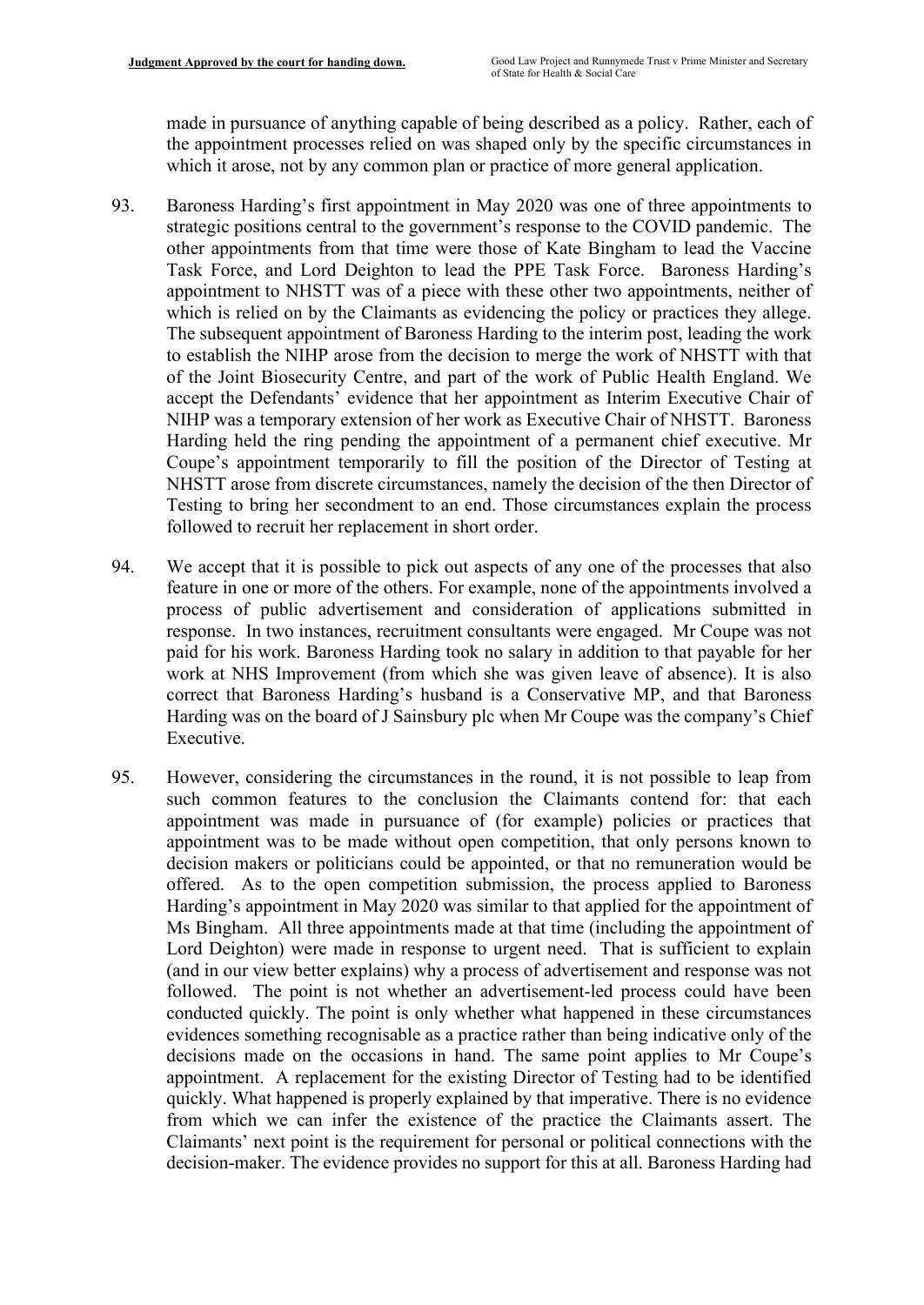previous relevant experience of senior positions in large retail businesses and in the NHS. Mr Coupe had vast experience of managing complex public-facing organisations. Moreover, senior civil servants were involved, at least in the May 2020 decision to appoint Baroness Harding and Mr Coupe's appointment in September 2020. The Claimants' case requires their complicity in decisions that only placemen be appointed. There is simply no evidence at all to support such a claim. The last practice the Claimants allege is that the appointments be unpaid. The evidence we have is that both Baroness Harding and Mr Coupe declined payment. We accept this evidence. There was no policy or practice that only those able to work at their own expense would be appointed.

96. In his evidence in support of the claim Mr Maugham, the Director of the Good Law Project, referred to appointments of four unpaid advisors to ministers as evidence in support of the practices alleged. We do not consider this evidence supports the Claimants' case. Each appointment referred to was consistent with Cabinet Office Guidance in the form of a "Desk Note on Making Direct Appointments", dated March 2020. If these appointments are evidence of anything it is of the guidance in that document, not of any of the practices asserted by the Claimants in this claim.

## *(6) The facts – evidence of particular disadvantage*

- 97. The Claimants' case on the "particular disadvantage" element of the indirect discrimination case is set out in witness statements by Dr Halima Begum of the Runnymede Trust, Dave Penman, the General Secretary of the First Division Association, Fazilel Hadi of Disability Rights UK and Jolyon Maugham of the Good Law Project. The material matters are as follows.
- 98. In her first witness statement Dr Begum says that: (a) estimates suggest that only 6.3% of all peers are from black and minority ethnic ("BAME") backgrounds (50 out of 798); (b) only  $6\%$  of Conservative MPs are BAME (22 out of 364); (c) there are only five disabled MPs in Parliament, and only 0.5% of Conservative MPs are disabled (two out of 364); and (d) white people are, in general, far more likely to be friends with other white people and have, statistically, very few BAME friends.
- 99. For that last proposition reliance is placed on a survey done in 2018 by YouGov. That survey found that one in three white Britons (35%) have no friends from an ethnic minority background. It also found that Britain's ethnic minority populations are more concentrated in a smaller number of areas – namely cities – than the white population. For instance, white Londoners are much more likely to have ethnic minority friends, with only 16% having no friends from an ethnic minority compared to  $34 - 46\%$  of white people across the other areas of Britain. At the hearing we were informed that this was based on a sample of 1,630 people. It was a national survey and, of course, is highly general: it applies to all walks of life and all sectors of society. In our judgement, it does not establish the facts which would be required for us to draw any appropriate inferences in the context before us. We can also take judicial notice of the fact that several members of the present Cabinet (and the Cabinet as it was in 2020) are from ethnic minorities. Indeed, the current occupant of the office of Secretary of State for Health and Social Care (Sajid Javid) is from an ethnic minority, although his predecessor who was in post in 2020 at the time of these appointments (Matt Hancock)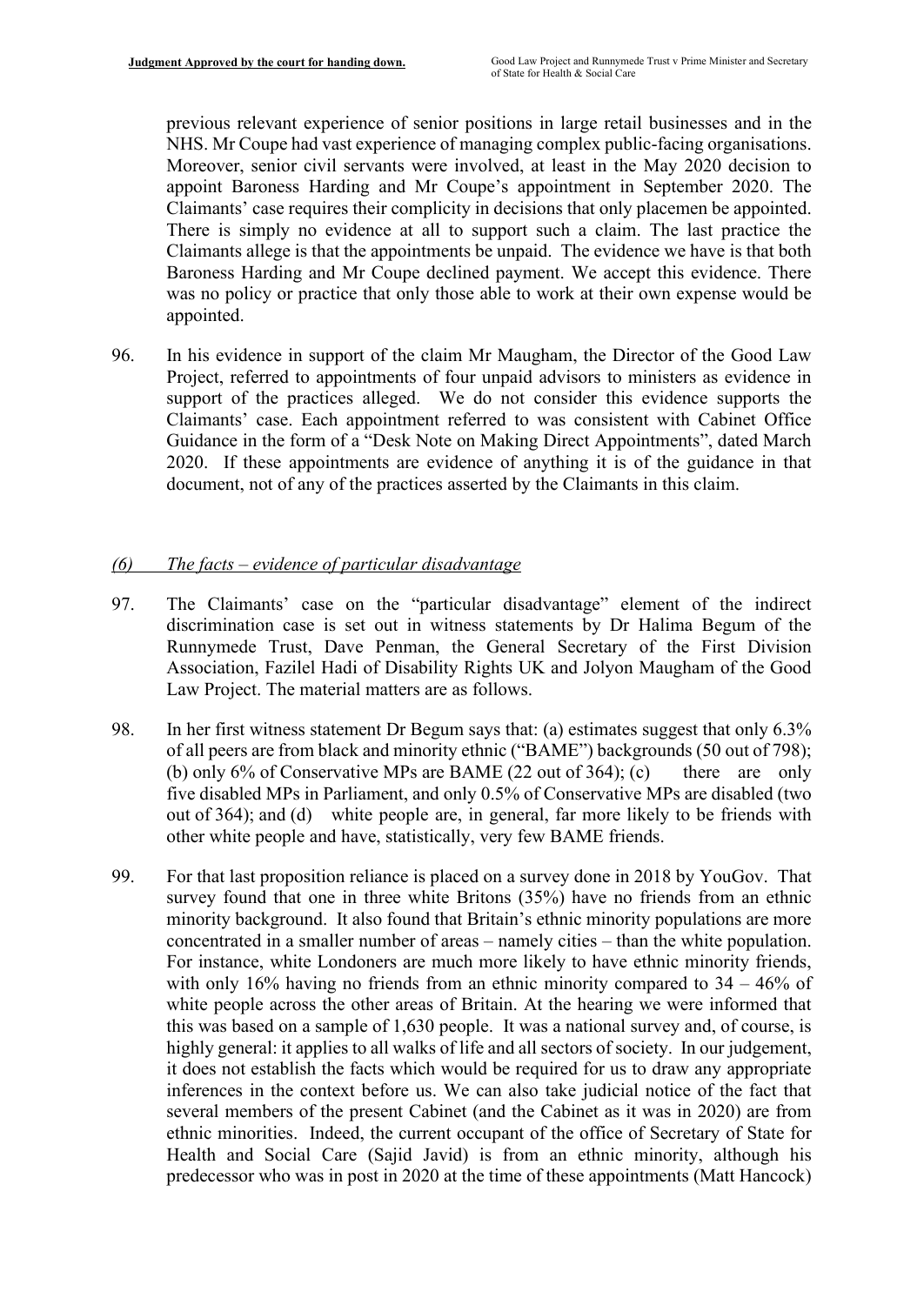was white. In our view, the highly generalised evidence which has been adduced before us simply does not establish what would have to be proved by way of particular disadvantage and disproportionate impact on certain groups under section 19 of the Act.

- 100. Mr Penman's evidence is that, whilst the Civil Service as a whole is broadly representative of the UK's working population, this is not consistent across departments or professions. For example, the proportion of BAME Civil Servants ranges from 2.1% to 12.9% across departments. The Government has set targets for the diversity of new entrants to the Senior Civil Service ("SCS"). By 2025, it is aiming for 13.2% of new recruits to the SCS to be from an ethnic minority background, and for 11.3% to be disabled. Open and fair selection is critical, says Mr Penman, to delivering a truly representative and diverse workforce. Recruiting on merit, through open and fair selection which is free from bias or discrimination, is essential to deliver a truly representative workforce. In our judgement, those statements do not come close to establishing the facts which would be necessary to make out a claim under section 19 of indirect discrimination on the facts of this case. They are highly general statements.
- 101. Mr Maugham cites a report by the Department for Business, Innovation and Skills in 2016 which explained the benefits of open recruitment. Again, in our view, this is highly general material and does not prove the facts which are necessary in this case. Mr Maugham also refers to the Civil Service Commission's Recruitment Principles, which have been issued under the Constitutional Reform and Governance Act 2010. The Commission has a statutory duty to ensure that the merit requirement is upheld and is not being undermined. The Recruitment Principles, in particular Principles 3-6, set out the importance of open competition. Again, in our view, this is highly general material and does not relate to the specific allegations of fact which are made in the present case. Mr Maugham then refers to the Governance Code on Public Appointments, first published in 2016 and last updated in April 2019. This includes, at paragraphs 4-6, public appointment principles, which emphasise the importance of appointments on merit, openness, and reflection of the diversity of the society in which we live. Again, it seems to us that, while these are no doubt laudable aims at a general level, they do not prove the specific facts which are required in the case before us.
- 102. In her second witness statement, Dr Begum states (at paragraph 6):

"The Court will appreciate that when certain groups are currently under-represented in positions of power and powerful circles, they are necessarily less likely to have been known or connected to those in power. They are therefore less likely to be considered by those conducting closed recruitment."

Further, she observes that the same problem of under-representation exists in the Civil Service. She refers to statistics produced by the Government in July 2021 in a document called 'Civil Service Employment by Ethnicity and Responsibility Level' which are to the effect that, whilst 14.3% of all Civil Service employees are reported as being from an ethnic minority, only 10.6% of those in Senior Civil Servant positions are from an ethnic minority. Dr Begum also refers to the Civil Service Diversity and Inclusion Strategy from 2017 called '*A Brilliant Civil Service: becoming the UK's most inclusive employer*'. This document acknowledges that the representation of ethnic minorities as being steadily increasing at all grades below the SCS and, at 11.6%, is now close to the 12.8% of the UK's economically active population who are from an ethnic minority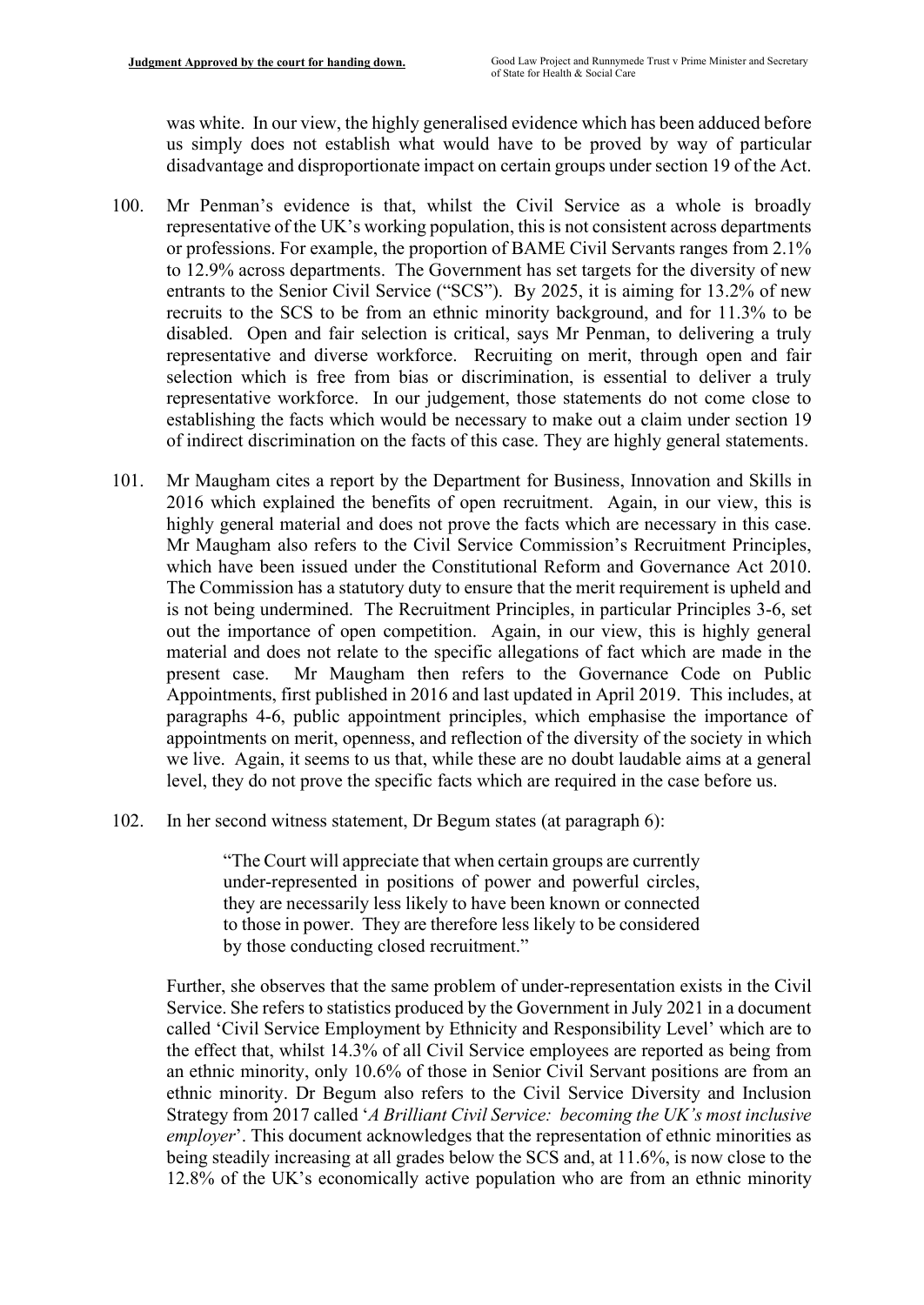background, but a change is needed at more senior levels. However, this too is evidence of the general picture across the Civil Service and does not assist in resolving the issues of fact which arise in this case.

103. Drawing this evidence together, even if the Claimants had satisfied us that the policy or practices they relied on did exist, the Claimants have not provided evidence sufficient to demonstrate the "particular disadvantage" requirement. The particular disadvantage required for the purposes of a claim alleging indirect discrimination must be measured in specifics. The Claimants' evidence in this case does not meet the standard required.

#### *(7) Conclusion on Ground 1*

104. For the reasons set out above, Ground 1 fails on its merits. On the evidence the Claimants have failed to demonstrate a *prima facie* case of indirect discrimination.

## **F. Ground 2: The public sector equality duty claim**

#### *(1) Legislation and principles*

105. Section 149(1) of the Act contains the public sector equality duty:

"A public authority must, in the exercise of its functions, have due regard to the need to  $-$ 

(a) eliminate discrimination, harassment, victimisation and any other conduct that is prohibited by or under this Act;

(b) advance equality or opportunity between persons who share a relevant protected characteristic and persons who do not share it;

(c) foster good relations between persons who share a relevant protected characteristic and persons who do not share it."

Section 149(7) makes clear that the "protected characteristics" include disability and race.

106. The relevant principles which govern the public sector equality duty were not in dispute. They are summarised in the judgment of the Court of Appeal (Sir Terence Etherton MR, Dame Victoria Sharp P and Singh LJ) in *R (Bridges) v Chief Constable of South Wales Police* [2020] EWCA Civ 1058; [2020] 1 WLR 5037, at paragraphs 174-175:

> "174. … [T]hose principles were set out by McCombe LJ in *R (Bracking) v Secretary of State for Work and Pensions (Equality and Human Rights Commission intervening)* [2014] Eq LR 60, para 26. It is unnecessary to set out that passage in full here. It is well known and has frequently been cited with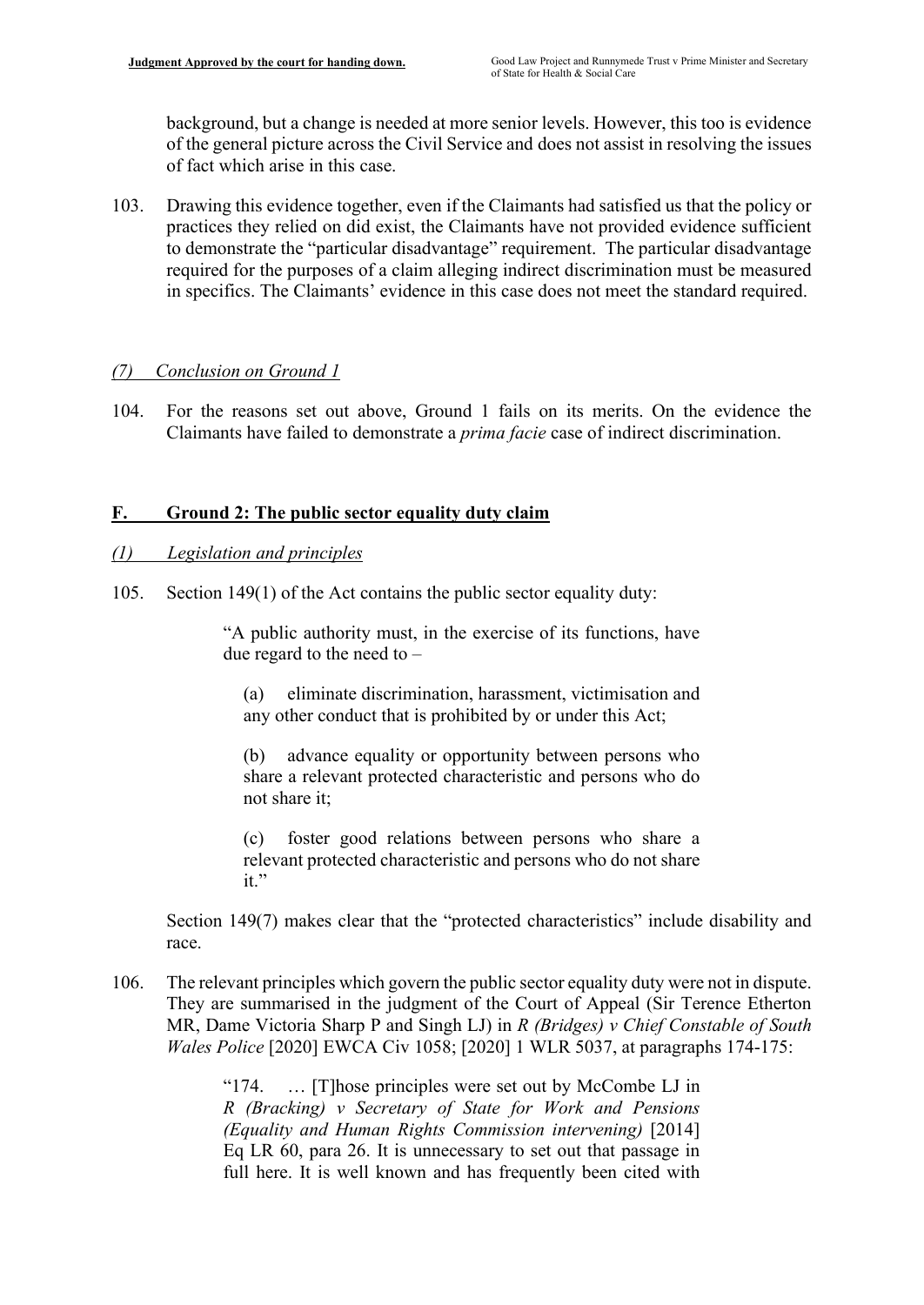approval since, including in *Hotak v Southwark London Borough Council* [2016] AC811, para 73 (Lord Neuberger PSC).

175. In that summary McCombe LJ referred to earlier important decisions, including those of the Divisional Court in *R (Brown) v Secretary of State for Work and Pensions (Equality and Human Rights Commission intervening)* [2009] PTSR 1506, in which the judgment was given by Aikens LJ; and *R (Hurley) v Secretary of State for Business, Innovation and Skills* [2012] HRLR 13, in which the judgment was given by Elias LJ. For present purposes we would emphasise the following principles, which were set out in McCombe LJ's summary in *Bracking* and are supported by the earlier authorities:

(1) The PSED must be fulfilled before and at the time when a particular policy is being considered.

(2) The duty must be exercised in substance, with rigour, and with an open mind. It is not a question of ticking boxes.

- (3) The duty is non-delegable.
- (4) The duty is a continuing one.

(5) If the relevant material is not available, there will be a duty to acquire it and this will frequently mean that some further consultation with appropriate groups is required.

(6) Provided the court is satisfied that there has been a rigorous consideration of the duty, so that there is a proper appreciation of the potential impact of the decision on equality objectives and the desirability of promoting them, then it is for the decision-maker to decide how much weight should be given to the various factors informing the decision."

107. We also emphasise what was said by the Court in that case at paragraph 181: what is needed to comply with the duty depends on context, and there is no requirement to do the impossible.

> "It requires the taking of reasonable steps to make enquiries about what may not yet be known to a public authority about the potential impact of a proposed decision or policy on people with the relevant characteristics …"

#### *(2) The parties' contentions*

108. On behalf of the Claimants it is submitted that this is exactly the kind of case in which careful consideration of the public sector equality duty had the potential to enable the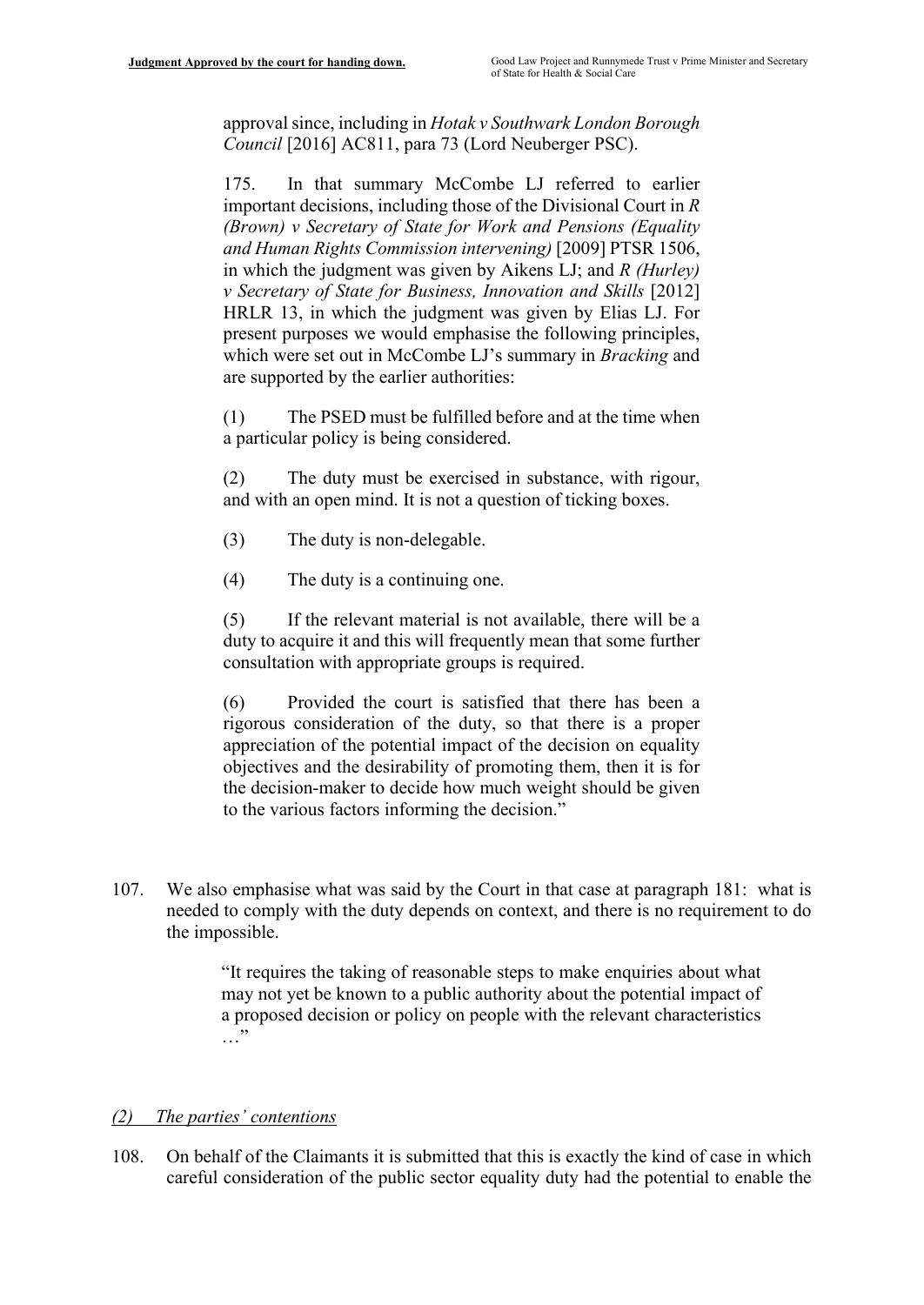decision-makers to take straightforward steps to avoid the risk of discriminatory impact. It is submitted that it is essential that proper thought should be given to how to advance equality of opportunity between persons who share a relevant protected characteristic and persons who do not share it. The Claimants submit the Defendants have provided no evidence of compliance with the duty, only witness statements containing generalised assertions about corporate commitments to diversity and given unrelated examples of that commitment: see (it is submitted) Mr Ridley's first witness statement, at paragraphs 48-51 and 59-62.

- 109. We have already concluded, as a matter of fact, that the practices/policy alleged did not exist; but the Claimants' submission that the public sector equality duty was not complied with in relation to the decisions on how each of the three appointments should be made raises a different issue and does need to be addressed. In this regard, the Claimants submit (a) that the Defendants admit that the recruitment agency involved in the appointment of Baroness Harding to her first role was not given any instructions in respect of diversity; and (b) that the Defendants do not claim otherwise in respect of the instructions given before Mr Coupe was recruited (see, say the Claimants, Mr Ridley's first witness statement, at paragraph 71). The Claimants submit the Defendants have tried to "bat away" any need to comply with the duty by relying on the urgency of the appointments, going so far as to assert that open recruitment was an impossibility.
- 110. The Defendants' submissions emphasise that the public sector equality duty is a duty of process, not of outcome. We accept that but that does not diminish its importance, as the Court of Appeal explained in *Bridges*, at paragraph 176.
- 111. Next, it is emphasised on behalf of the Defendants that what is required by the duty is a "realistic and proportionate approach to evidence of compliance", "not micromanagement or a detailed forensic analysis by the court … the court should only interfere in circumstances where the approach adopted by the relevant public authority was unreasonable or perverse": see *R (SG) v Secretary of State for the Home Department* [2016] EWHC 2639, at paragraph 329 (per Flaux J). Further, the Defendants submit that the specific requirements of the duty must be responsive to the circumstances of a given case and the practical constraints which applied. In the circumstances of the present case, it would have been wholly impractical for the Government to adopt an open recruitment policy or to consider the various factors listed in section 149 in respect of the individual appointments under challenge.

# *(3) Our conclusion on Ground 2*

112. What the public sector equality duty requires is not necessarily a particular outcome, for example an open recruitment policy. Nevertheless, there must be some evidence of what precisely the decision-maker did in the circumstances of these cases to discharge the obligation when deciding the method by which each relevant appointment was to be made. Even in the context of direct appointments, the Desk Note from the Cabinet Office makes it clear, at paragraph 8(d), that the factors which should be considered when selecting an appointee for a direct appointment include "how discrimination law, including the Public Sector Equality Duty, is complied with".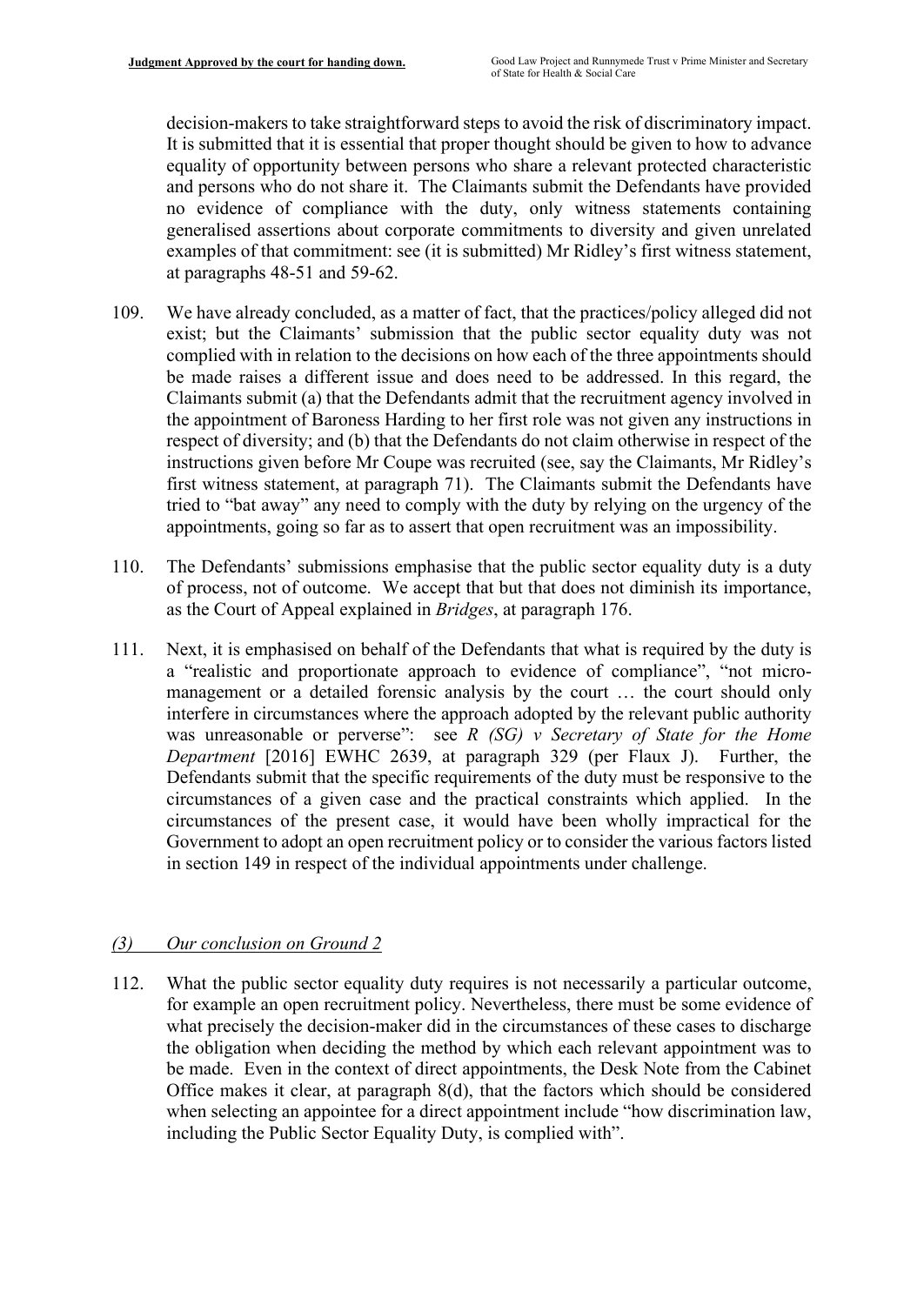- 113. We have considered with care the evidence filed on behalf of the Defendants and cannot find any such evidence.
- 114. The evidence in this case goes no further than generalities. It sets out how recruitment agencies are governed by the Crown Commercial Service Framework ("CCSF"), which operates procurement processes on behalf of the public sector. This is an executive agency and trading fund of the Cabinet Office. Russell Reynolds, the consultants used for the purposes of Baroness Harding's appointment in May 2020 and Mr Coupe's appointment in September 2020, were appointed pursuant to this procurement process. The procurement process documentation contains a Frequently Asked Questions section. This includes the question: "does the Framework consider diversity and inclusion objectives?" It then explains that the Framework was built around the increasing diversity and inclusion ambitions of the public sector. It is a requirement for all suppliers to gain understanding of organisations' ambitions and objectives prior to the provision of services. It is a mandatory requirement that suppliers are committed to supporting customers in complying with the Civil Service Diversity and Inclusion Strategy. Suppliers are required to report back on diversity and inclusion results. The Invitation to Tender includes mandatory requirements concerning diversity and inclusion and suppliers must be committed to supporting customers in complying with the Civil Service Diversity and Inclusion Strategy. This is reflected in Russell Reynolds' own documentation about their work within the CCSF.
- 115. Based on this, Mr Ridley concludes, at paragraph 51 of his first witness statement:

"By using a firm such as Russell Reynolds HMG can be sure that we are using a company with a proven track record in respect of diversity and inclusion. This feeds into HMG's broader consideration of equalities duties."

- 116. That goes only so far, which is nowhere near far enough. There is no evidence from anyone saying exactly what was done to comply with the public sector equality duty when decisions were taken on how each appointment was to be made. So far as concerns the first appointment of Baroness Harding in May 2020, the relevant part of Mr Ridley's evidence (paragraphs 85 – 86 of his first statement) simply does not address the issue. Rather he addresses a different point: whether it would have been possible to hold an open appointments process. He concludes (at paragraph 86) that it would not have been "remotely feasible to do this in Baroness Harding's case." With respect, this misses the point of the public sector equality duty, precisely because it is concerned with process and not outcome. The same applies when it comes to Mr Coupe's appointment. Here the relevant witness statement is from Mr Bhasin, but it does not address what was done by way of compliance with the public sector equality duty. No specific evidential case is advanced so far as concerns Baroness Harding's appointment as Interim Executive Chair of NIHP. The Defendants' position is that this appointment was no more than a temporary variation of the appointment decision made in May 2020. Although we accept that description of the decision taken in August 2020, that does not take the decision beyond the reach of the duty imposed by section 149 of the Act.
- 117. Taking account of all the conclusions we have set out so far, Ground 2 succeeds on its facts so far as it concerns the decision to appoint Mr Coupe as Director of Testing for NHSTT; and the decision in August 2020 that Baroness Harding should become the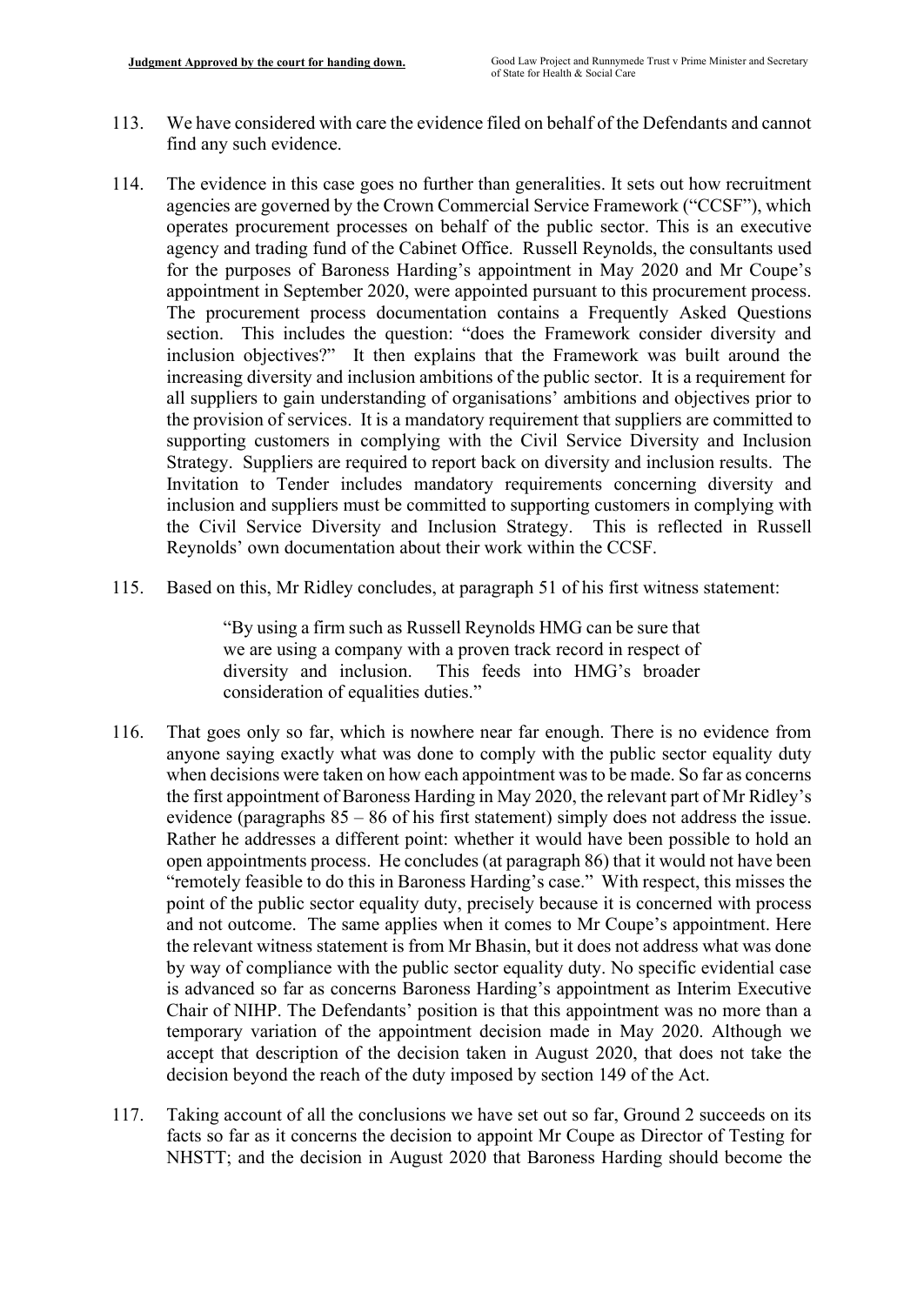Interim Chair of the NIHP. The complaint about the May 2020 decision to appoint Baroness Harding to NHSTT was commenced out of time.

## **G Ground 3: Apparent bias**

- 118. This complaint arises from Baroness Harding's involvement in Mr Coupe's appointment as Director of Testing at NHSTT. The Claimants' pleaded case is that Mr Coupe "… is a former colleague and friend of Baroness Harding who worked with him at Sainsbury's" (Amended Statement of Facts and Grounds, at paragraph 27). In his witness statement dated 17 November 2020, Mr Maugham recites the same facts (see paragraph 62). The Claimants advance no further evidence in support of this claim. It is public knowledge that both worked at J Sainsbury plc. Mr Coupe worked there from 2004 to 2020. He held senior positions, and from 2014 was Chief Executive Officer. Baroness Harding worked at J Sainsbury plc between 2007 and 2010. She was appointed to the company's Operating Board in 2008. The Claimants make no attempt to identify the extent or nature of any working relationship between Mr Coupe and Baroness Harding (presumably in the period 2007 to 2010). Mr Maugham asserts that Mr Coupe is a "friend" of Baroness Harding but provides no further detail. Nevertheless, the Claimants advance a case that, because Baroness Harding suggested that Mr Coupe be considered for the Director of Testing position, and then conducted the third-round interviews, and was then, with Mr Williams and the Second Permanent Secretary at the Department for Health and Social Care, responsible for the appointment decision, the notional fair-minded and informed observer would conclude there was a real possibility she was biased in favour of Mr Coupe.
- 119. This ground of challenge fails for two reasons. First it fails on its facts. The principles relevant to claims of apparent bias have recently been summarised by the Court of Appeal in *R (Good Law Project) v Minister for the Cabinet Office* [2022] EWCA Civ 21, per Lord Burnett CJ at paragraphs 63-65. The benchmark is the fair-minded and informed observer. As Lord Burnett observed:

"65. The fair-minded and informed observer is someone who reserves judgment until both sides of any argument are apparent, is not unduly sensitive or suspicious, and is not to be confused with the person raising the complaint. This observer considers the evidence carefully, having particular regard to the specific factual circumstances, taking a balanced approach and appreciating that context forms an important part of the material to be considered …"

 The question is whether, in the circumstances of the decision to appoint Mr Coupe, the fair-minded observer would conclude there was a real possibility that Baroness Harding was biased.

120. The fair-minded observer would not reach that conclusion in this case. There was a work connection between Mr Coupe and Baroness Harding but that had not been over an extended period and was 10 years ago. Mr Coupe had significant relevant experience: he had been the chief executive officer of a major retailer for six years and had only stepped down from that position in May 2020. Baroness Harding had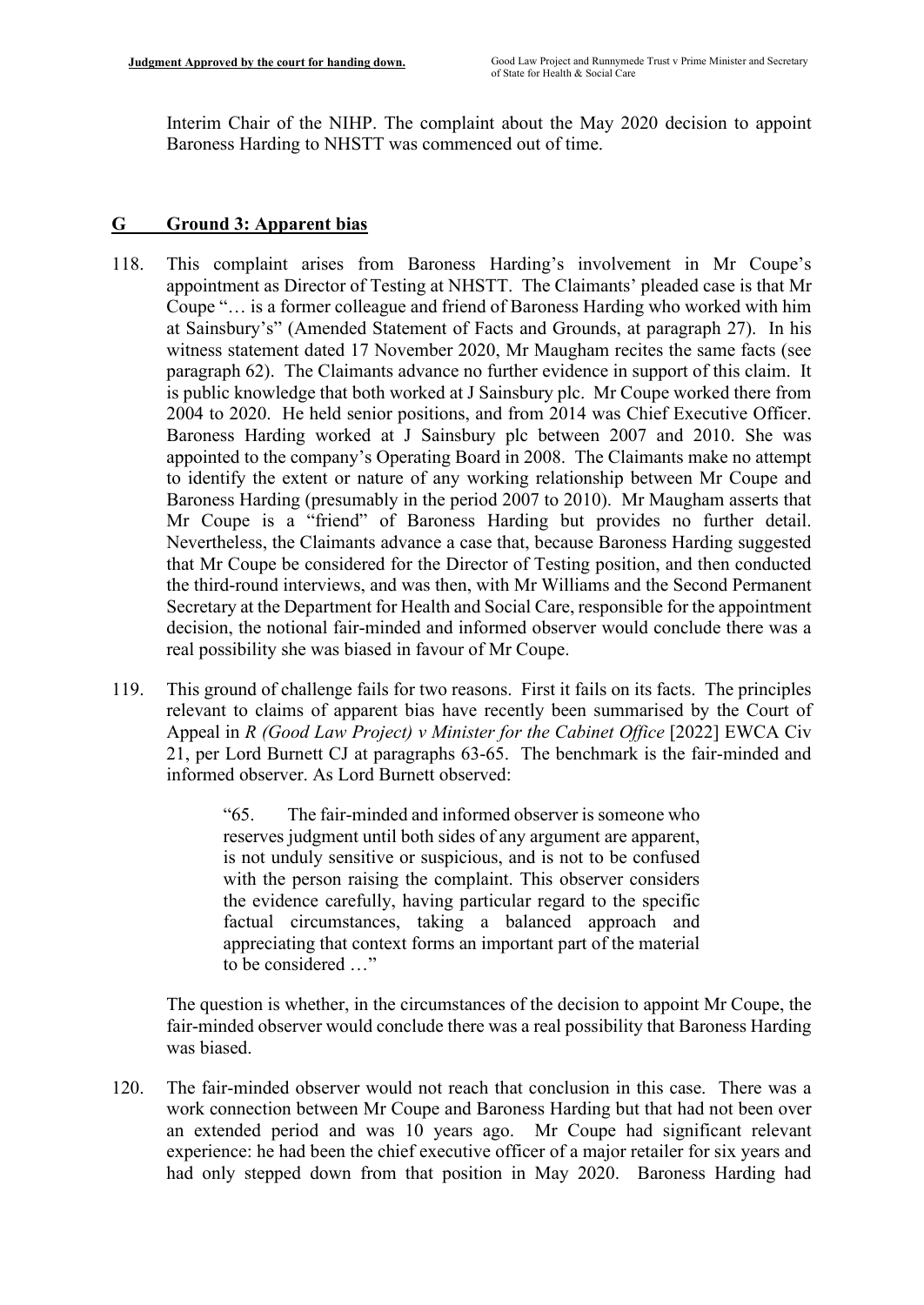suggested that Mr Coupe be approached to be a candidate. That would not be a cause of any particular concern to an informed and fair-minded observer. That sort of approach is not uncommon in the context of recruitment to senior positions, particularly when the appointment needs to be made quickly. In this case, the other candidates had been selected by recruitment consultants, at speed. In that context there is no obvious reason why others involved in the appointment process could not make suggestions, including suggesting people they had knowledge of and/or had previously worked with. Baroness Harding and Mr Coupe had not worked in the same organisation since 2010, but it is entirely possible Baroness Harding was able to draw some impression of Mr Coupe from her time at J Sainsbury plc or her knowledge of his work at that company since she left. It was not improper for her to take that into account alongside Mr Coupe's more recent record as chief executive of that company. The Claimants point to the fact that Baroness Harding interviewed Mr Coupe and that the interview took place face-to-face while other interviews took place by video call. No significance can attach to that latter point. As at September 2020 business was frequently conducted by video call. In this case there is no evidence one way or the other as to why some interviews took place in person while others were by video. As to the former point, whoever was appointed Director of Testing would report to and work closely with Baroness Harding. The informed observer would not attach any particular significance to Baroness Harding's conducting the final round of interviews. The other matter important to the evaluation of this ground of challenge is the context. The decision was a recruitment decision. It is relatively common for people taking part in recruitment exercises, deciding who should be interviewed, conducting interviews, or taking final decisions, to have some prior knowledge of some candidates. The obvious example is when the candidate for the post is an internal candidate. It would not ordinarily be suggested that knowledge of a candidate would disqualify a person from involvement in an appointment process. Taking a step back and considering all these matters in the round, the evidence does not support this ground of challenge.

121. The second reason why this ground of challenge fails is because the principles of apparent bias have no application to employment recruitment exercises. The Claimants rely on the judgment in *R v Secretary of State for the Environment, ex p. Kirkstall Valley Campaign Limited* [1996] 3 All ER 304 as authority for the proposition that the principles of apparent bias can be applied to decisions other than judicial or quasijudicial decisions. In that case, Sedley J applied the apparent bias principle to a decision taken by members of an urban development corporation deciding whether to approve an application for planning permission. While he rejected any hard and fast distinction between administrative decision-making and either judicial or quasi-judicial processes, he recognised that any attempt to apply the principles of apparent bias outside the context of judicial or quasi-judicial decision-making had to be sensitive to context. Sedley J accepted that, when considering a planning decision, it was important to recognise that decision-makers such as elected councillors or members of an urban development corporation might have legitimate prior interests. For example, they will come to their positions (elected or appointed) because of local knowledge. The principles of apparent bias could only operate in this context to the extent that any prior interest could be identified as illegitimate. In his judgment in the *Kirkstall* case Sedley J concluded that illegitimate prior interests extended so far as pecuniary interests, and personal interests comprising actual involvement in an organisation interested in the outcome of the planning application.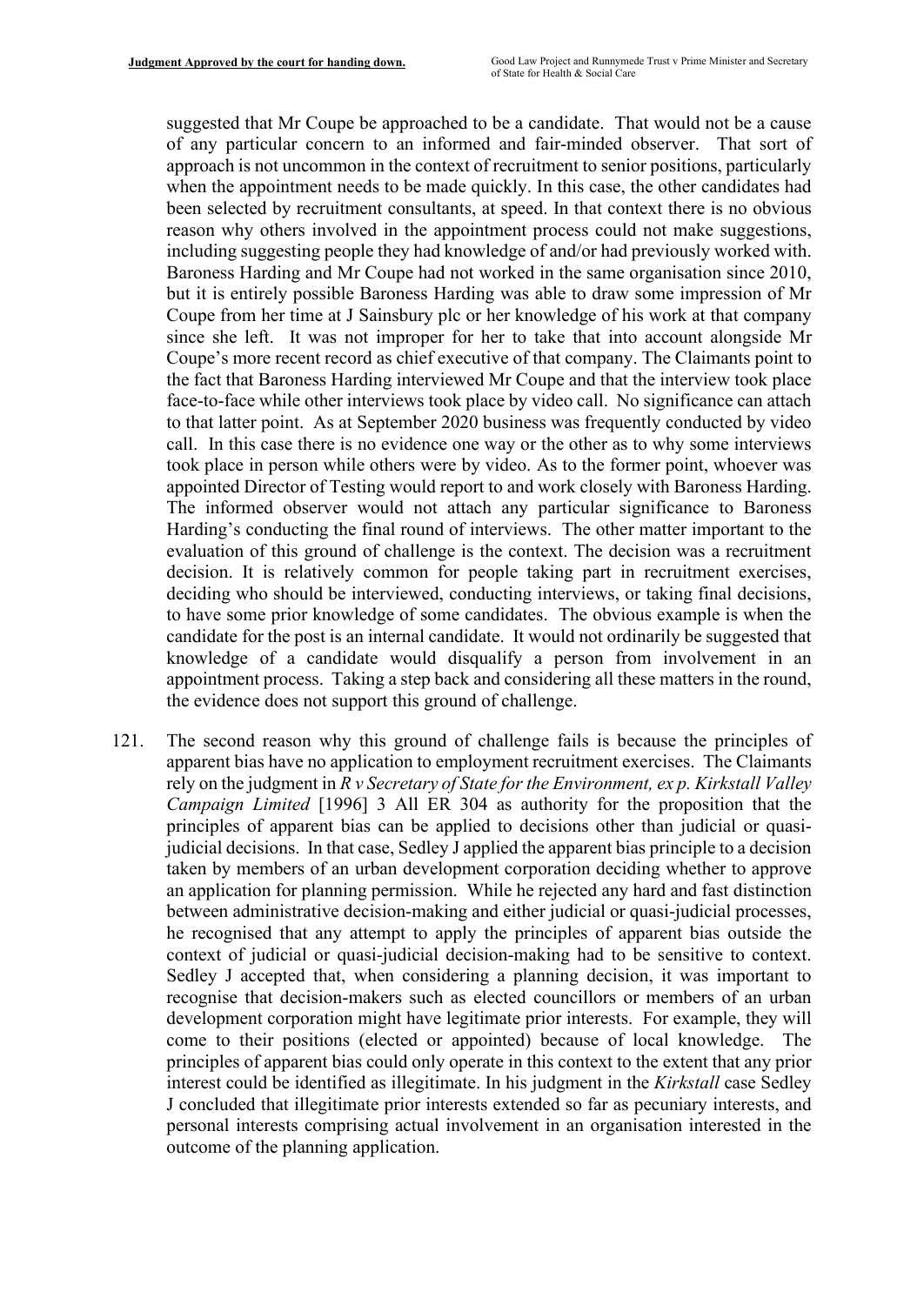- 122. Context, therefore, is important. *Kirkstall* is not authority for the general application of the principles of apparent bias across all administrative decision-making. Moreover, in *Public First Limited*, Lord Burnett CJ noted that the principles had only been applied outside the context of judicial or quasi-judicial decision-making when the decision was genuinely adjudicative in nature. He considered *Kirkstall* to be an example of this conclusion: see his judgment at paragraphs 66-68.
- 123. Even if it were to be assumed that employment decisions such as those in issue in this litigation could be the subject of judicial review claims, we do not consider the principles of apparent bias to have any application to such decisions. Such decisions are not adjudicative in any relevant sense. The assessments made, of one candidate against the other, are of an entirely different nature.
- 124. Further, if the Claimants' submission on this point is correct it would prove too much. There would be no reason why the same would not go for any other decision in any other appointment process, and any other decision taken within the confines of an employment contract. There is no material distinction to be drawn between appointment decisions and any subsequent decision in the course of the employment. Yet applying the principles of apparent bias to any of those decisions would serve no readily identifiable purpose.
- 125. In *Kirkstall*, Sedley J accepted that the apparent bias principles could only be applied in the context of planning decisions if proper allowance was made for interests and connections elected councillors or appointed members of development corporations might have which were nevertheless legitimate. In the context of employment decisions, we can see no obvious yardstick that would readily distinguish appropriate from inappropriate influences. No doubt this is because decisions of this type are not adjudicative decisions. Moreover, decision-making in this context is already heavily over-laid by statute. This strongly militates against any attempt to strain the principles of apparent bias and apply them in an entirely unfamiliar context. For all these reasons the challenge under Ground 3 fails.

# **H. Disposal**

- 126. The collective effect of the conclusions set out during this judgment is that the claim brought by Good Law Project fails in its entirety. The claim by the Runnymede Trust fails on Grounds 1 and 3; it succeeds on Ground 2 only to the extent that the decisions on the process to be used when appointing to the positions of Interim Chair of NIHP in August 2020, and Director of Testing at NHSTT in September 2020 were made without compliance with the public sector equality duty.
- 127. As to remedy, the Defendants rely on section 31 of the Senior Courts Act 1981 ("the 1981 Act"). They submit that compliance with the public sector equality duty would have been highly unlikely to make any substantive difference to either decision. Both were urgent recruitment processes which needed to find highly specialised, experienced and available candidates within a short period of time.
- 128. Section 31 of the 1981 Act, as amended by section 84 of the Criminal Justice and Courts Act 2015, provides: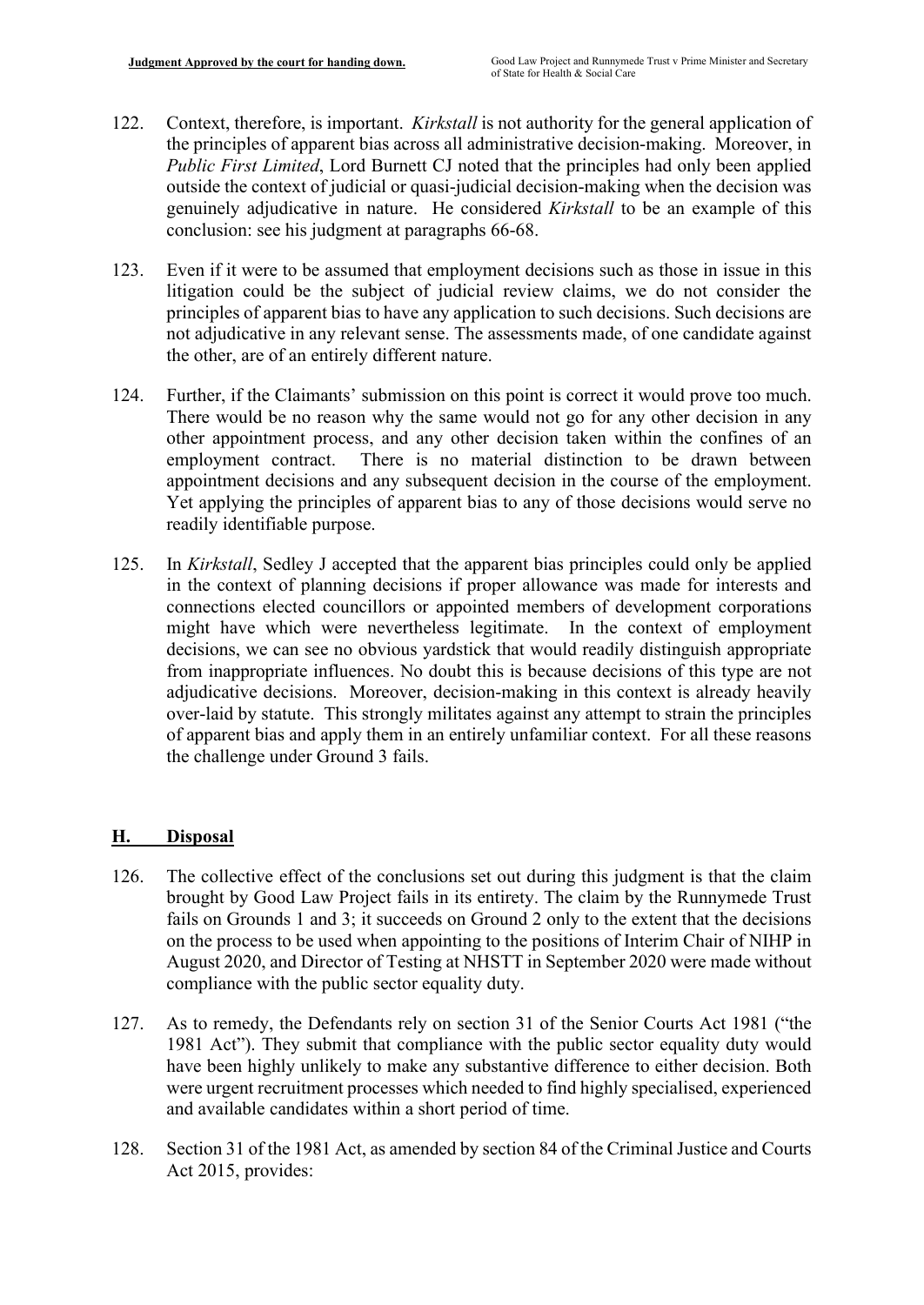" $(2A)$  The High Court – (a) must refuse to grant relief on an application for judicial review … if it appears to the court to be highly likely that the outcome for the applicant would not have been substantially different if the conduct complained of had not occurred.

(2B) The Court may disregard the requirements of subsection (2A) … if it considers that it is appropriate to do so for reasons of exceptional public interest.

(2C) If the court grants relief …, the court must certify that the condition in subsection (2B) is satisfied."

129. The effect of these provisions was explained by the Court of Appeal (Lindblom, Singh and Haddon-Cave LJJ) in *R (Plan B Earth) v Secretary of State for Transport* [2020] EWCA Civ 214; [2020] PTSR 1146, at paragraphs 272-273:

> "272. The new statutory test modifies the *Simplex* test in three ways. First, the matter is not simply one of discretion, but rather becomes one of duty provided the statutory criteria are satisfied. This is subject to a discretion vested in the court nevertheless to grant a remedy on grounds of 'exceptional public interest'. Secondly, the outcome does not inevitably have to be the same; it will suffice if it is merely 'highly likely'. And thirdly, it does not have to be shown that the outcome would have been exactly the same; it will suffice that it is highly likely that the outcome would not have been 'substantially different' for the claimant.

273. It would not be appropriate to give any exhaustive guidance on how these provisions should be applied. Much will depend on the particular facts of the case before the court. Nevertheless, it seems to us that the court should still bear in mind that Parliament has not altered the fundamental relationship between the courts and the executive. In particular, courts should still be cautious about straying, even subconsciously, into the forbidden territory of assessing the merits of a public decision under challenge by way of judicial review. If there has been an error of law, for example in the approach the executive has taken to its decision-making process, it will often be difficult or impossible for a court to conclude that it is 'highly likely' that the outcome would not have been 'substantially different' if the executive had gone about the decision-making process in accordance with the law. Courts should also not lose sight of their fundamental function, which is to maintain the rule of law. Furthermore, although there is undoubtedly a difference between the old *Simplex* test and the new statutory test, 'the threshold remains a high one' (see the judgment of Sales LJ, as he then was, in *R (Public and*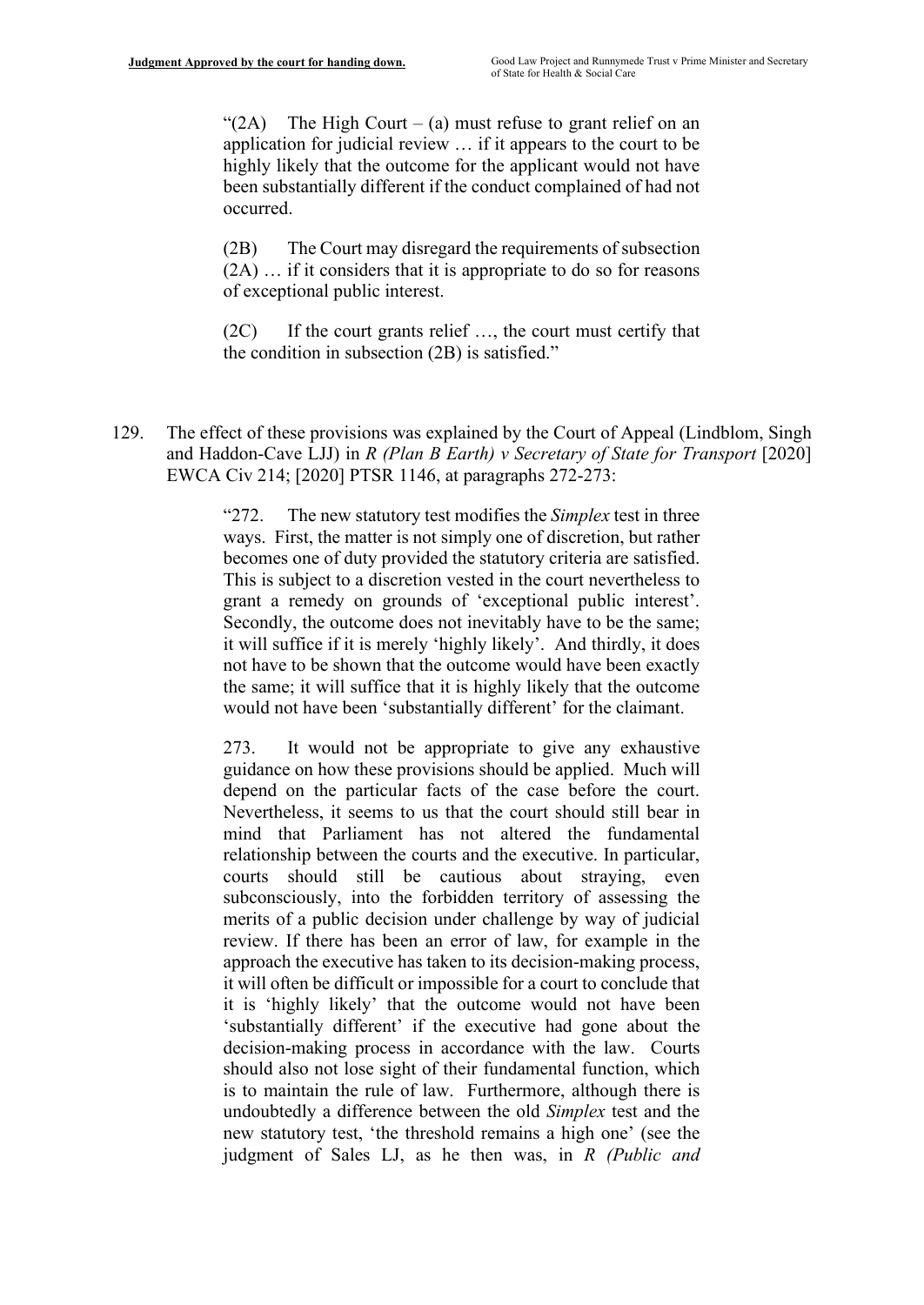*Commercial Services Union) v Minister for the Cabinet Office*  [2018] ICR 269, para 89) ['*PCSU*']."

Such a conclusion needs to be based on evidence and not on *ex post facto* speculation: see *PCSU*, at paragraph 91 (per Sales LJ).

- 130. We must bear in mind the language of section 31(2A), and that the Runnymede Trust was not (nor could have been) a candidate for appointment. Rather it brings this claim for judicial review in the public interest. The fact that compliance with the public sector equality duty would not necessarily have made a difference to either decision is not therefore a sufficient answer to the complaint that there has been a breach of that duty.
- 131. This is particularly so when one bears in mind the flexible nature of the remedy of a declaration. For example, in *Bridges*, the outcome was that the Court of Appeal granted a declaration which for relevant purposes stated:

"The defendant did not comply with the Public Sector Equality Duty in section 149 of the Equality Act 2010 prior to or in the course of …"

- 132. In the circumstances of the present case also we can see no reason why this court should not mark the fact that there have been breaches of the public sector equality duty in appropriate terms. This court is not required by section 31(2A) of the 1981 Act to refuse such relief.
- 133. We turn to consider the parties' submissions as to the terms of an appropriate declaration. The Claimants' primary position is that, since the Runnymede Trust has succeeded in its claim that the second Defendant failed to comply with the public sector equality duty in respect of two of the appointments under challenge, it is entitled to a declaration that those appointments were unlawful. It is submitted that it is a basic principle of public law that, where the process resulting in a decision is unlawful, the decision itself is unlawful (although it is recognised that the court has a discretion as to remedy). The Claimants cite a number of decided cases in which a breach of the public sector equality duty has led to the resulting decision either being quashed or declared to be unlawful.
- 134. In the alternative, the Claimants seek a declaration to the effect that "the Secretary of State for Health and Social Care acted unlawfully by failing to comply with the public sector equality duty in the process of making the appointments." As the Claimants observe, this is in substance the sort of declaration which the Court of Appeal granted in *Bridges*. It accurately states the effect of this Court's conclusion and also serves to mark the significance of a breach of the public sector equality duty.
- 135. On behalf of the Defendants, it is first submitted that no remedy should be granted as against the first Defendant, the Prime Minister, since it is clear on the facts as found by this Court that he played no part in the two appointments which are under consideration: the appointments of Baroness Harding in August 2020 and Mr Coupe in September 2020. We agree and indeed it appears to be common ground that only the Secretary of State is the relevant Defendant for the purpose of any remedy to be granted.